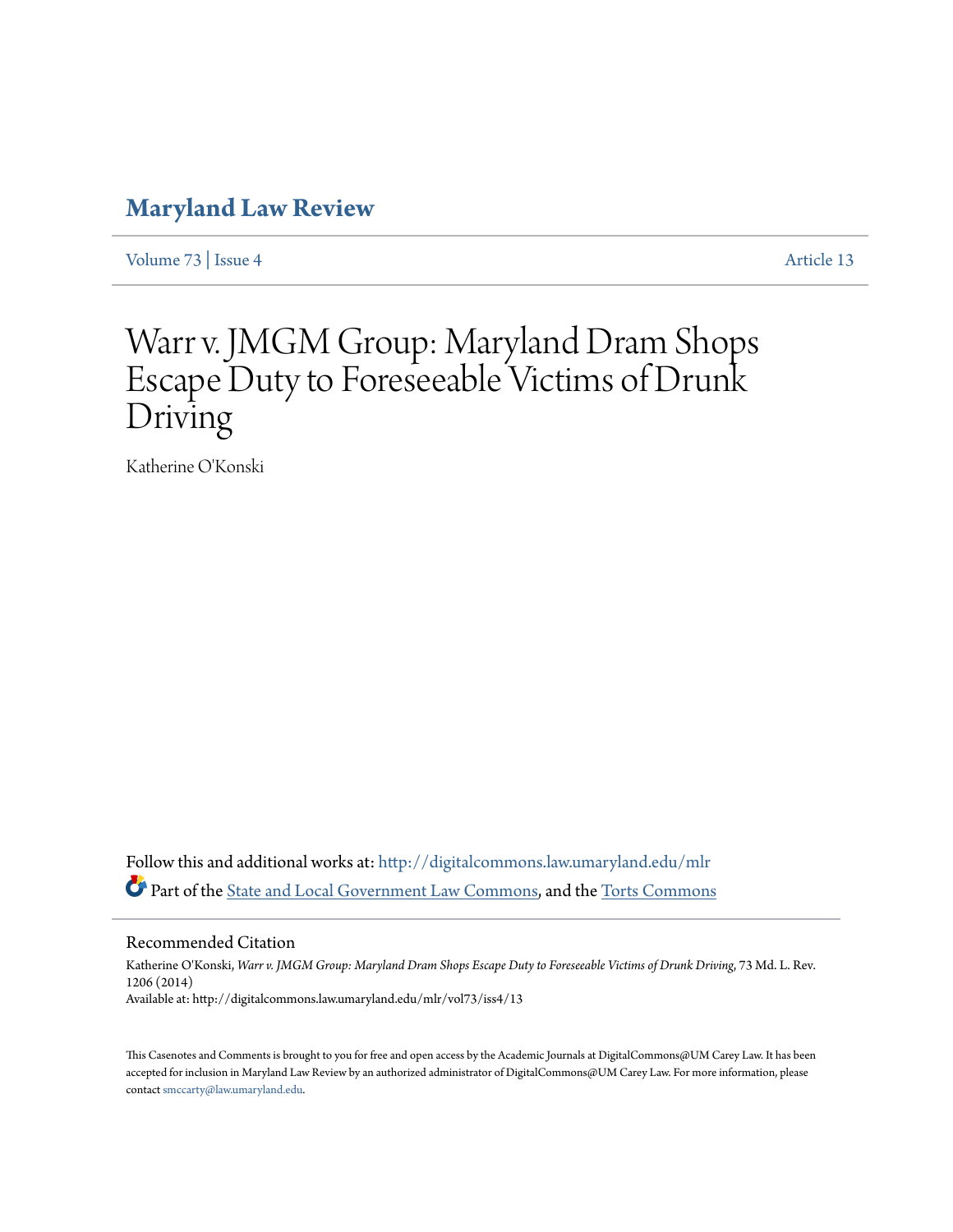# **Notes**

### *WARR v. JMGM GROUP***: MARYLAND DRAM SHOPS ESCAPE DUTY TO FORESEEABLE VICTIMS OF DRUNK DRIVING**

### KATHERINE O'KONSKI[∗](#page-1-0)

In *Warr v. JMGM Group*,<sup>[1](#page-1-1)</sup> the Court of Appeals of Maryland considered whether it should recognize "dram shop liability" by holding a tavern liable for harm to an innocent third party caused by an intoxicated patron.<sup>[2](#page-1-2)</sup> The court held that, absent a special relationship, it would not recognize dram shop liability and concluded that a tavern does not have a duty to prevent harm caused by an intoxicated patron.<sup>[3](#page-1-3)</sup> The majority's focus on the tavern's *omission* in failing to prevent an intoxicated patron from driving led it to erroneously conclude that recognizing dram shop liability would impose a duty to protect the general public in violation of Maryland precedent and the *Restatement (Second) of Torts* Section 315.[4](#page-1-4) The court should have recognized that the tavern's affirmative *action* in serving a visibly intoxicated patron was relevant to assigning liability.<sup>[5](#page-1-5)</sup> Conceptualizing the tavern's conduct as an action is consistent with Maryland's and other states' case law, and would have enabled the court to find that the Dogfish Head tavern owed a duty to the Warrs under both the general principles of negligence and the *Restatement (Second) of Torts* Section 315.<sup>[6](#page-1-6)</sup> While this case presents a difficult challenge in balancing the interests of Maryland's tavern businesses with the imperative to reduce drunk driving fatalities, the court should have considered that imposing

<span id="page-1-0"></span>Copyright © 2014 by Katherine O'Konski.

<span id="page-1-1"></span><sup>∗</sup> J.D. Candidate, 2015, University of Maryland Francis King Carey School of Law; B.A., 2011, McGill University. The author would like to thank Executive Notes and Comments Editor Kari D'Ottavio as well as Notes and Comments Editor Lisa Piccinini for their support and guidance throughout the writing process. The author would also like to thank Professors Donald Gifford and William Reynolds for generously dedicating their time to aid in the development of this Note. Finally, the author would like to thank her family, Al, Roseanne, and Alex O'Konski, for their patience, advice, and unwavering humor.

<sup>1.</sup> 433 Md. 170, 70 A.3d 347 (2013).

<sup>2.</sup> *Id.* at 177, 70 A.3d at 351.

<span id="page-1-3"></span><span id="page-1-2"></span><sup>3.</sup> *Id.* at 199, 70 A.3d at 364.

<span id="page-1-4"></span><sup>4.</sup> *See infra* Part IV.A.

<sup>5.</sup> *See infra* Part IV.A.1.

<span id="page-1-6"></span><span id="page-1-5"></span><sup>6.</sup> *See infra* Part B.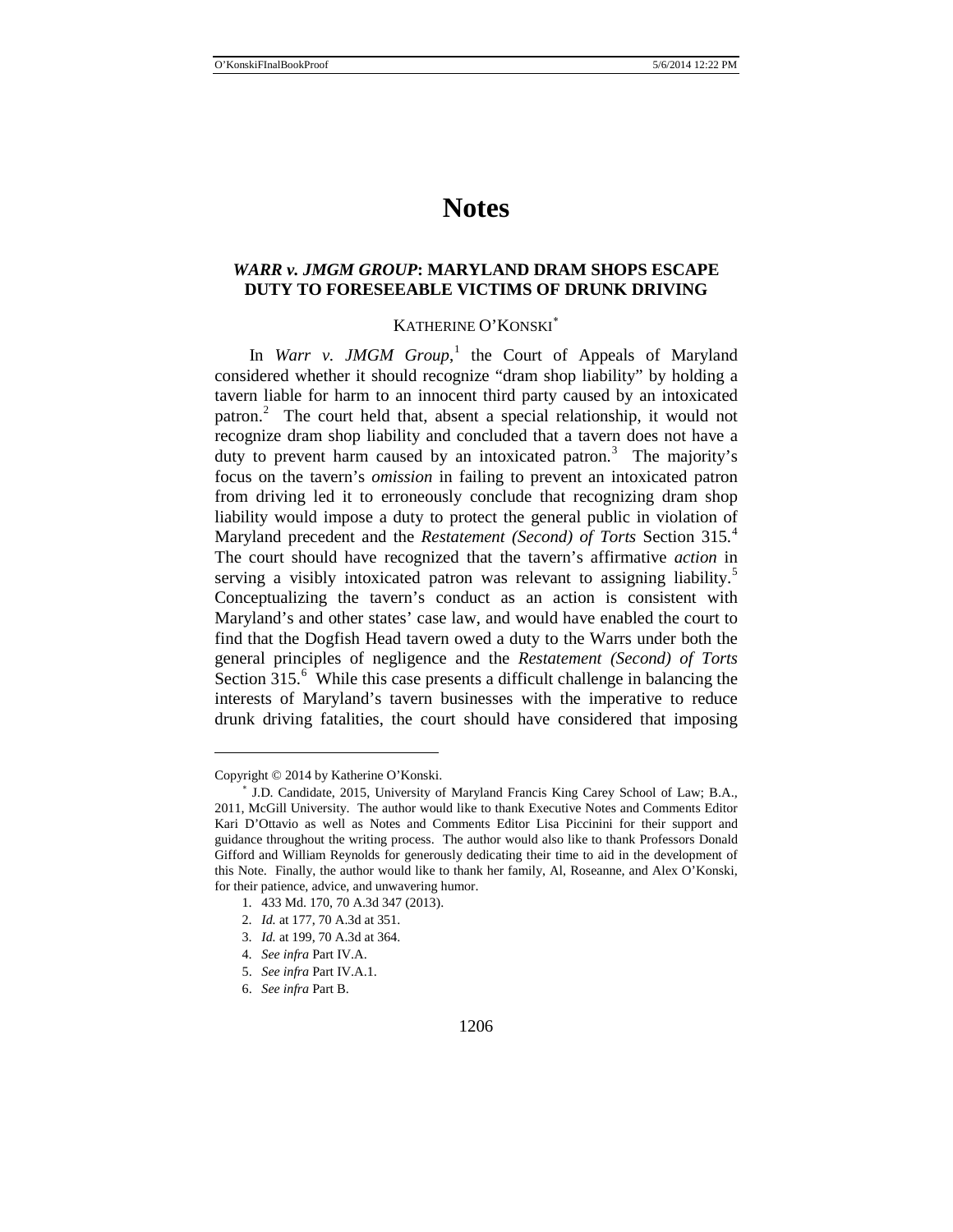dram shop liability would deter such destructive behavior while providing compensation for those injured.<sup>[7](#page-2-1)</sup>

#### I. THE CASE

On the evening of August 21, 2008, Michael Eaton, an out-of-state resident,<sup>[8](#page-2-2)</sup> patronized the Dogfish Head Alehouse in Gaithersburg, Maryland, $9^{\circ}$  $9^{\circ}$  where he had the reputation of "being a habitual drunkard."<sup>[10](#page-2-4)</sup> He stayed at the Dogfish Head for six hours, consuming fourteen bottles of beer, two drinks of hard liquor, and another drink someone purchased for him. $11$  Eaton left Dogfish Head at 10:00 P.M., but returned forty minutes later and consumed three more bottles of beer and one shot of tequila.<sup>12</sup> At this point, Eaton became violent, and his server informed him that he would not be served any more alcohol.<sup>[13](#page-2-7)</sup> A Dogfish Head employee offered to call a cab, but Eaton refused.[14](#page-2-8) Instead he left Dogfish Head in his vehicle, driving down Interstate  $270^{15}$  $270^{15}$  $270^{15}$  at "eighty-eight to ninety-eight miles per hour."<sup>[16](#page-2-10)</sup> He collided into the back of a car driven by William Warr, and fled from the scene.<sup>17</sup> Two girls were in the back of the Warrs' car when Eaton hit it.<sup>18</sup> Jazimen, the Warrs' ten-year-old granddaughter,  $19$  was killed in the crash, while her sister Cortavia sustained injuries for which she was flown in a helicopter to the hospital.<sup>[20](#page-2-14)</sup> Eaton, who turned himself in to the

<span id="page-2-0"></span><sup>7.</sup> *See infra* Part IV.C.

<span id="page-2-2"></span><span id="page-2-1"></span><sup>8.</sup> Memorandum Opinion and Order, Warr v. JMGM Group, No. 341698-V, at 9 (Mont. Cnty. Cir. Ct. Jan. 19, 2012).

<sup>9.</sup> *Warr*, 433 Md. at 174, 70 A.3d at 349.

<span id="page-2-7"></span><span id="page-2-6"></span><span id="page-2-5"></span><span id="page-2-4"></span><span id="page-2-3"></span><sup>10.</sup> Memorandum Opinion and Order, Warr v. JMGM Group, No. 341698-V, at 2 (Mont. Cnty. Cir. Ct. Jan. 19, 2012).

<sup>11.</sup> *Id.* 12. *Id.*

<sup>13.</sup> *Id.* at 9.

<sup>14.</sup> *Id.* at 2.

<sup>15.</sup> Warr v. JMGM Group, 433 Md. 170, 175, 70 A.3d 347, 350 (2013).

<sup>16.</sup> *Id.* at 200, 70 A.3d at 365 (Adkins, J. dissenting).

<span id="page-2-11"></span><span id="page-2-10"></span><span id="page-2-9"></span><span id="page-2-8"></span><sup>17.</sup> Dan Morse, *Bar Sued After Patron's Crash Kills Girl*, WASH. POST CRIME SCENE (Dec. 14, 2010, 7:57 AM), http://voices.washingtonpost.com/crime-scene/montgomery/moco-bar-suedafter-patron-cra.html.

<sup>18.</sup> *Id.*

<span id="page-2-13"></span><span id="page-2-12"></span><sup>19.</sup> The Court of Appeals refers to Jazimen as the Warrs' daughter, while the newspapers refer to her as a granddaughter. *Compare Warr*, 433 Md. at 174, 70 A.3d at 349 (majority opinion) (calling the girls "daughters"), *with* Morse, *supra* note [17](#page-2-0) (calling the girls "granddaughters" but noting that the Warrs were raising the girls). The Warrs' filing with the court refers to Jazimen as William Warrs' "deceased granddaughter." Corrected Brief of Petitioner at 1, Warr v. JMGM Group, 433 Md. 170, 70 A.3d 347 (2013) (No. 57), 2013 WL 6813262, at 1.

<span id="page-2-14"></span><sup>20.</sup> Dan Morse, *'I Will Never Forgive the Man'; Md. Girl, 12, Attends Sentencing Hearing for Motorist Who Killed Her Sister*, WASH. POST, July 31, 2009 at B1.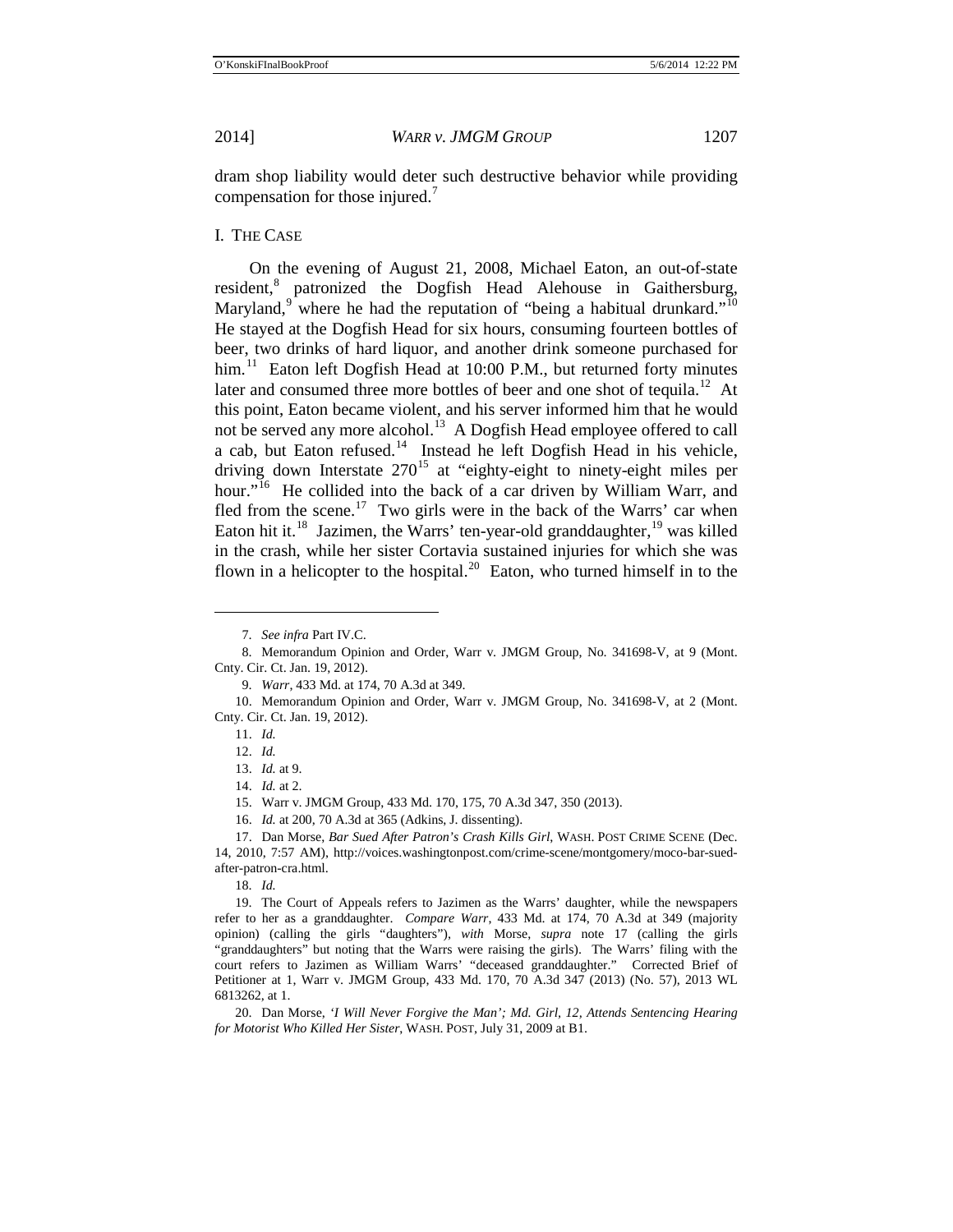police the next morning, $^{21}$  $^{21}$  $^{21}$  received an eight-year prison sentence for vehicular manslaughter. $^{22}$  $^{22}$  $^{22}$ 

William and Angela Warr filed suit in the Circuit Court for Montgomery County against JMGM Group, LLC, owner of Dogfish Head Alehouse, to recover for injuries their family sustained in the accident and for the death of Jazimen.<sup>23</sup> The Warrs alleged that JMGM was liable for their injuries because the bar had a duty to refuse to provide alcoholic beverages to an individual who was visibly intoxicated or who was considered a "habitual drunkard."<sup>24</sup> Although the circuit court was convinced that "the factual underpinnings of this case made a change in Maryland jurisprudence with respect to dram shop liability ripe to the core,"<sup>[25](#page-3-4)</sup> it nonetheless granted JMGM's motion for summary judgment.<sup>[26](#page-3-5)</sup> The circuit court reasoned that dram shop liability is not recognized as a cause of action under Maryland case law, and that the decision to overturn precedent was within the province of the Court of Appeals of Maryland.<sup>[27](#page-3-6)</sup> The Warrs appealed the circuit court's decision; but before any proceedings in the Court of Special Appeals took place, the Court of Appeals granted the Warrs' petition for certiorari to consider whether Maryland should recognize dram shop liability as a cause of action.<sup>[28](#page-3-7)</sup>

#### II. LEGAL BACKGROUND

Dram shop liability cases in Maryland traditionally have been argued on the grounds of proximate cause: Courts considered drinking, rather than furnishing alcohol, to be a proximate cause of any injury inflicted by the negligent conduct of the purchaser.<sup>[29](#page-3-8)</sup> This trend continued even as other states created dram shop liability through judicial decision and legislative enactment.<sup>[30](#page-3-9)</sup> In a parallel line of cases starting with the Court of Appeals's decision in *Lamb v. Hopkins*, [31](#page-3-10) however, Maryland courts began to explore the extent to which a defendant could be liable in tort for failing to protect

<sup>21.</sup> Morse, *supra* not[e 17.](#page-2-0)

<sup>22.</sup> *Id.*

<span id="page-3-2"></span><span id="page-3-1"></span><span id="page-3-0"></span><sup>23.</sup> Memorandum Opinion and Order, Warr v. JMGM Group, No. 341698-V, at 1 (Mont. Cnty. Cir. Ct. Jan. 19, 2012).

<sup>24.</sup> Warr v. JMGM Group, 433 Md. 170, 175, 70 A.3d 347, 350 (2013).

<span id="page-3-8"></span><span id="page-3-7"></span><span id="page-3-6"></span><span id="page-3-5"></span><span id="page-3-4"></span><span id="page-3-3"></span><sup>25.</sup> Memorandum Opinion and Order, Warr v. JMGM Group, No. 341698-V, at 1 (Mont. Cnty. Cir. Ct. Jan. 19, 2012).

<sup>26.</sup> *Id.* at 14.

<sup>27.</sup> *Id.* at 13.

<sup>28.</sup> *Warr*, 433 Md. at 174, 70 A.3d at 349.

<span id="page-3-9"></span><sup>29.</sup> *See infra* Part II.A.

<sup>30.</sup> *See infra* Part II.B.

<span id="page-3-10"></span><sup>31.</sup> 303 Md. 236, 492 A.2d 1297 (1985).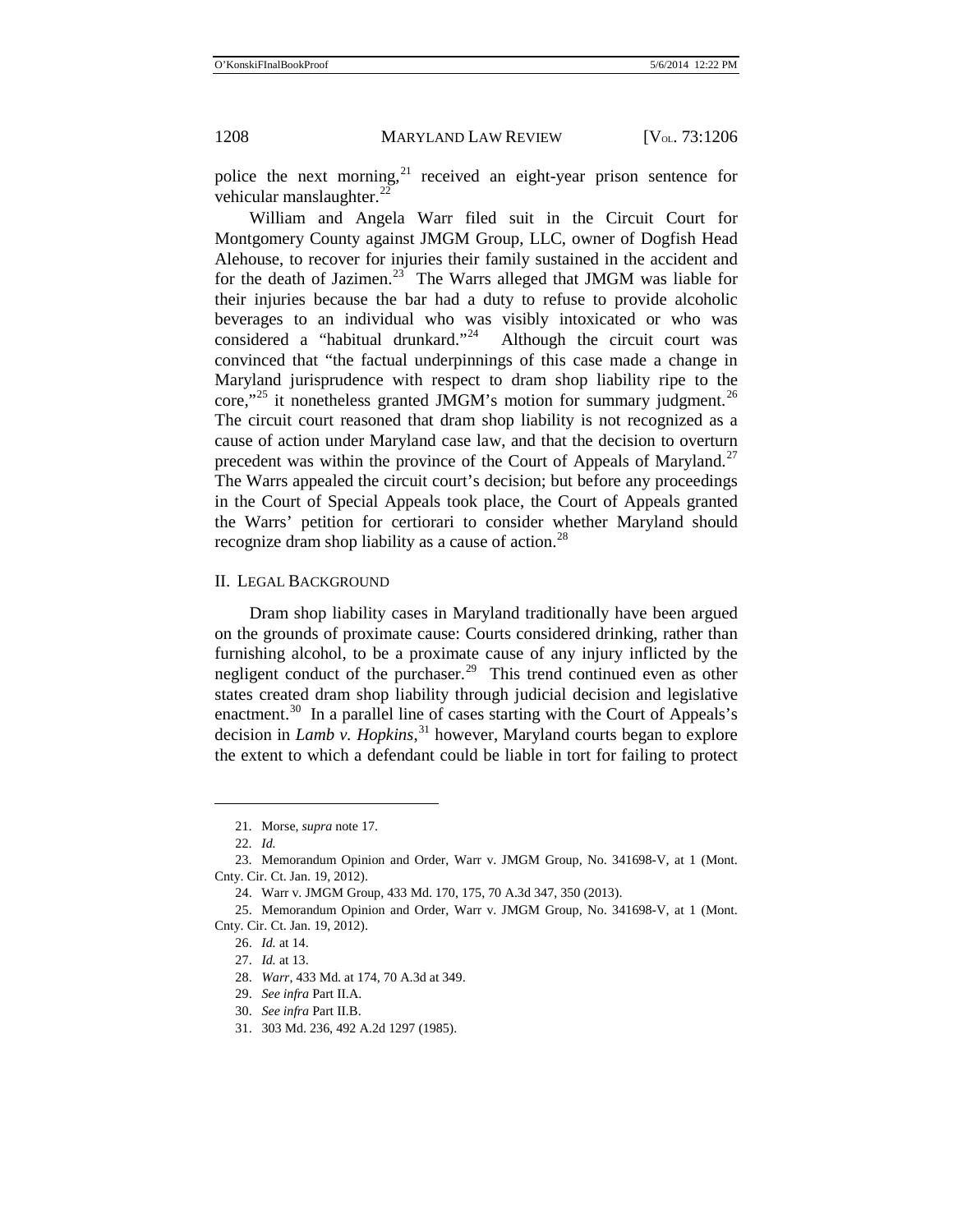the plaintiff from the actions of a third party. $32$  These cases evolved into Maryland dram shop liability jurisprudence, setting the stage for the court's decision in *Warr*.

# *A. Maryland's Early Dram Shop Liability Cases Declined to Find Taverns Liable Because Selling Alcohol Was Not the Proximate Cause of the Injury*

The Court of Appeals of Maryland first considered dram shop liability in its 1951 decision, *State v. Hatfield*. [33](#page-4-1) A tavern owned by Elizabeth Hatfield sold alcohol to an intoxicated minor, who then drove on the incorrect side of the road and killed James Joyce.<sup>34</sup> The court reasoned that Hatfield was not liable because selling alcohol to a minor was not a proximate cause of Joyce's death.<sup>[35](#page-4-3)</sup> In an oft-quoted passage, the court explained that "human beings, drunk or sober, are responsible for their own torts."<sup>36</sup> In so holding, the court recognized a strong common law argument that the actions of the patron—drinking alcohol and choosing to drive— were a superseding cause that protected the tavern owner from liability.<sup>[37](#page-4-5)</sup>

When the Court of Appeals next considered dram shop liability close to thirty years later in *Felder v. Butler*, [38](#page-4-6) it acknowledged that changing social conditions surrounding alcohol and driving could merit a change in policy.[39](#page-4-7) In *Felder*, Madeline Hawkins drove into oncoming traffic after drinking at a bar, causing grievous injuries to the plaintiffs.<sup>[40](#page-4-8)</sup> The plaintiffs argued that the tavern should be held liable because it illegally served Hawkins alcohol after she was visibly intoxicated.[41](#page-4-9) The *Felder* court recognized that many other states had adopted dram shop liability, but the court nevertheless declined to follow suit. $42$  Specifically, the court emphasized concerns over the inability to develop a workable test for imposing liability, fear of collusive suits, and a reluctance to expose social hosts to the possibility of liability for serving alcohol to intoxicated

<span id="page-4-2"></span><span id="page-4-1"></span><span id="page-4-0"></span> $\overline{a}$ 

40. *Id.* at 175, 438 A.2d at 495.

<sup>32.</sup> *See infra* Part II.C.

<sup>33.</sup> 197 Md. 249, 78 A.2d 754 (1951).

<sup>34.</sup> *Id.* at 251, 78 A.2d at 755.

<sup>35.</sup> *Id.* at 254, 78 A.2d at 756.

<sup>36.</sup> *Id.*

<sup>37.</sup> *Id.* at 255, 78 A.2d at 757.

<sup>38.</sup> 292 Md. 174, 438 A.2d 494 (1981).

<span id="page-4-10"></span><span id="page-4-9"></span><span id="page-4-8"></span><span id="page-4-7"></span><span id="page-4-6"></span><span id="page-4-5"></span><span id="page-4-4"></span><span id="page-4-3"></span><sup>39.</sup> *See id.* at 182, 438 A.2d at 499 (commenting that "societal problems like that presented by the senseless carnage occurring on our highways" might require a change in law).

<sup>41.</sup> *Id.* at 175–76, 438 A.2d at 495.

<sup>42.</sup> *Id.* at 182, 438 A.2d at 498–99.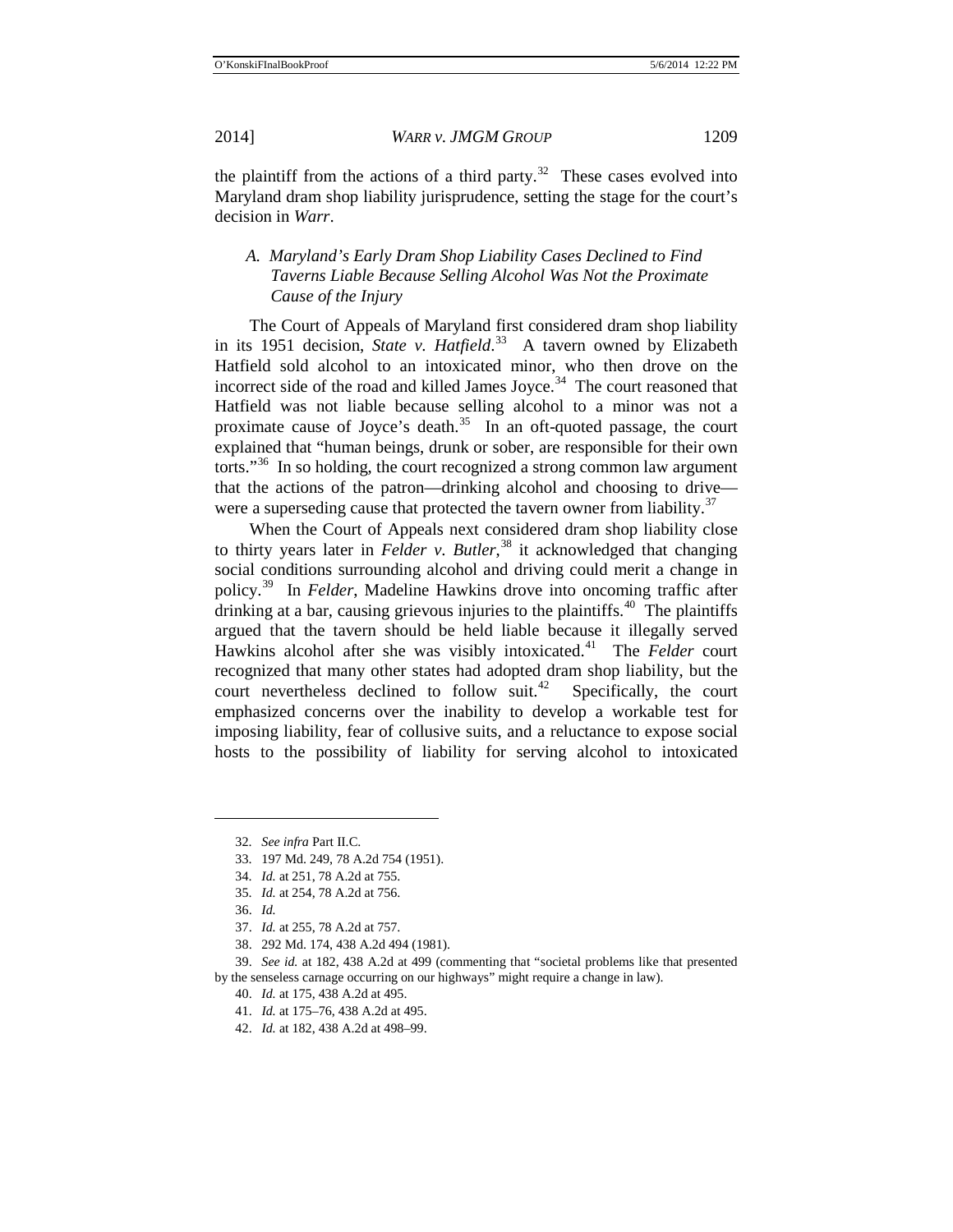guests.<sup>43</sup> Instead, the court left the decision of whether to adopt dram shop liability to the legislature. $44$ 

### *B. Other State Courts Adopted Dram Shop Liability Based on a Duty to Protect a Third Party from Foreseeable Injury*

Although Maryland declined to adopt dram shop liability in the 1980s, many other states recognized that taverns owed a duty to protect others from foreseeable injury at the hands of their intoxicated patrons. *Waynick v. Chicago's Last Department Store*<sup>[45](#page-5-2)</sup> and *Rappaport v. Nichols*<sup>[46](#page-5-3)</sup> sparked dram shop liability's modern renaissance in 1959.[47](#page-5-4) In *Waynick*, a diversity action where one of the participating states, Illinois, had a Dram Shop Act, the Seventh Circuit found an alcohol licensee liable for the sale of alcohol to intoxicated persons.[48](#page-5-5) In *Rappaport,* the Supreme Court of New Jersey concluded that, even without a Dram Shop Act, a tavern owner was a proximate cause of the plaintiff's injuries. $49$  The New Jersey court noted that "a jury could reasonably find that the plaintiff's injuries resulted" from the tavern owner's negligent conduct in serving a visibly intoxicated patron.<sup>[50](#page-5-7)</sup>

As many more courts began to recognize dram shop liability in the ensuing decades, these courts also began to analyze taverns' duties to protect third parties from the torts of their intoxicated patrons.<sup>[51](#page-5-8)</sup> For

<span id="page-5-1"></span><span id="page-5-0"></span> $\overline{a}$ 

<span id="page-5-5"></span>48. *See Waynick*, 269 F.2d at 326 (holding that store owners who allowed two patrons to purchase and consume large amounts of alcohol over several hours in a parking lot and then drive away to collide with another car were the proximate cause of the plaintiffs' injuries since the Illinois Dram Shop Act made the sale of liquor to any intoxicated person unlawful).

<span id="page-5-6"></span>49. *See Rappaport*, 156 A.2d at 8 (reasoning that the sale of alcohol to a visibly intoxicated person should be considered the proximate cause of the injury since "the unreasonable risk of harm . . . to members of the traveling public may readily be recognized and foreseen").

50. *Id.* at 9.

<span id="page-5-8"></span><span id="page-5-7"></span>51. *See, e.g.*, Simmons v. Homatas, 925 N.E.2d 1089, 1100 (Ill. 2010) (holding that a nightclub owed a duty to "refrain from assisting and encouraging . . . tortious conduct" after the club ejected a visibly intoxicated patron from the premises and required him to drive away, resulting in a collision that killed another driver); Dickinson v. Edwards, 716 P.2d 814, 819 (Wash. 1986) (en banc) (finding that a restaurant and employer could be held liable for furnishing alcohol to a visibly intoxicated employee at a company banquet after that employee consumed twenty drinks and left the banquet in his car, severely injuring a motorcyclist); Carver v. Schafer, 647 S.W.2d 570, 575 (Mo. Ct. App. 1983) (holding that a tavern had a duty to avoid serving a visibly intoxicated patron under a standard of ordinary care after the patron, who had been drinking heavily at the defendant's tavern, struck a police officer standing on the shoulder of an interstate highway); Ono v. Applegate, 612 P.2d 533, 539 (Haw. 1980) (holding that Hawaii's

<sup>43.</sup> *Id.*

<sup>44.</sup> *Id.* at 184, A.2d at 499–500.

<sup>45.</sup> 269 F.2d 322 (7th Cir. 1959).

<sup>46.</sup> 156 A.2d 1 (N.J. 1959).

<span id="page-5-4"></span><span id="page-5-3"></span><span id="page-5-2"></span><sup>47.</sup> *See Felder,* 292 Md. at 184, 438 A.2d at 499 (noting that *Waynick* and *Rappaport*  initiated a "new trend of cases" departing from the common law argument of no proximate cause).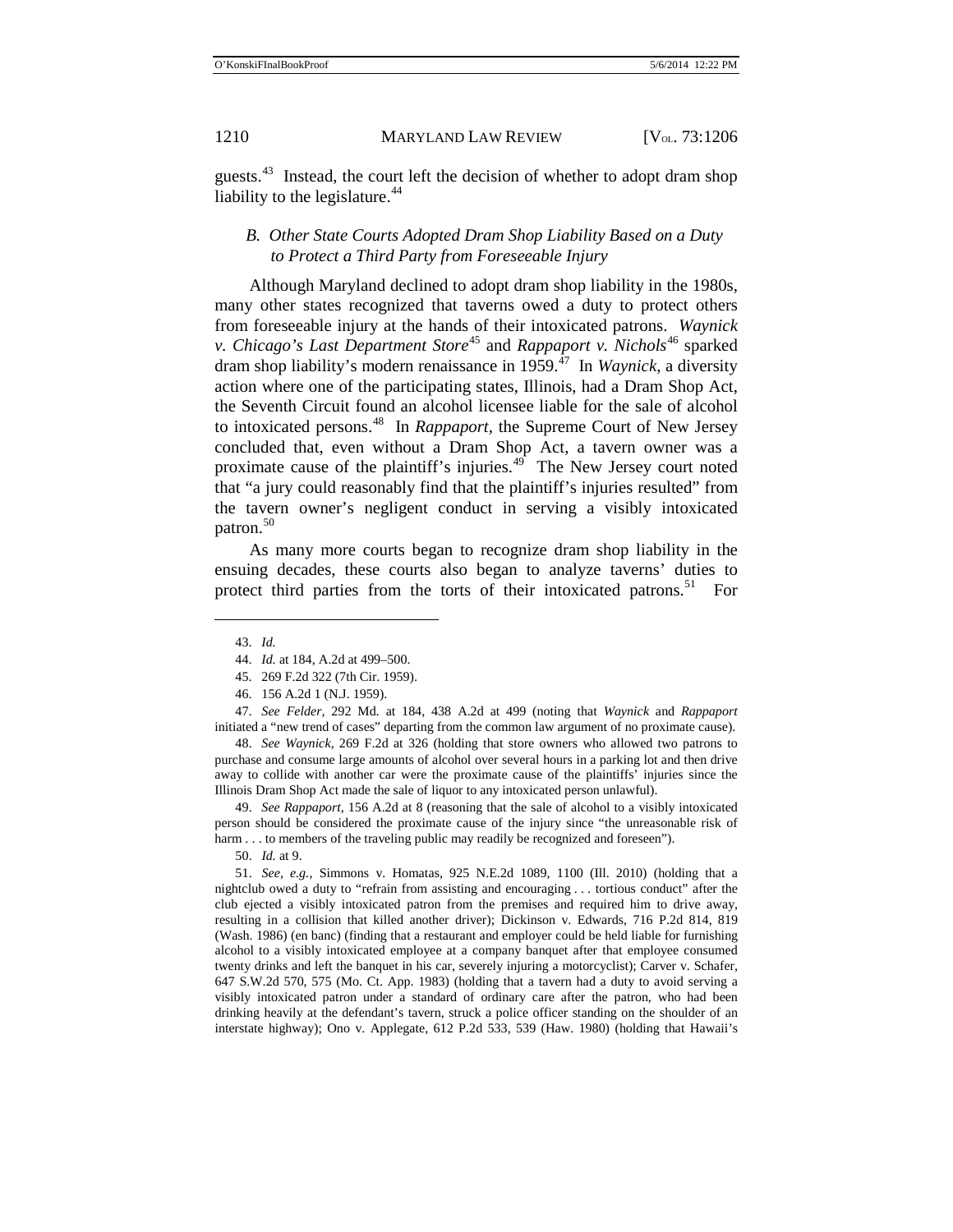example, in 1964, the Supreme Court of Pennsylvania adopted dram shop liability in *Jardine v. Upper Darby Lodge No. 1973*. [52](#page-6-0)After Thomas Gross struck two pedestrians on his way home following several hours of drinking, one of the pedestrians, James Jardine, brought suit alleging that the tavern was liable because it negligently served Gross alcohol while he was visibly intoxicated.<sup>53</sup> The court agreed, holding that the tavern had a duty entirely apart from statute<sup>[54](#page-6-2)</sup> to refrain from serving Gross after he became visibly intoxicated.<sup>55</sup> The court explained that "[t]he first prime requisite to de-intoxicate one who has, because of alcohol, lost control over his reflexes, judgment and sense of responsibility to others, is to stop pouring alcohol into him."[56](#page-6-4)

In *Ontiveros v*. *Borak*, [57](#page-6-5) the Supreme Court of Arizona abandoned the common law rule that rejected liability and held a dram shop liable for the torts of its patrons.[58](#page-6-6) In *Ontiveros*, Reuben Flores consumed about thirty beers at a bar owned by Peter Borak.<sup>[59](#page-6-7)</sup> Flores left the bar in his vehicle, only to hit and severely injure a pedestrian. $60$  The court held that the tavern had a common law duty to conduct itself with reasonable care and prudence when dispensing alcohol. $61$  Given the universal use of automobiles, the court reasoned that the patron's decisions to consume alcohol and then get behind the wheel were foreseeable intervening acts. $62$  The court explained that "in selling liquor to an intoxicated customer, where it is evident that the customer may injure himself or others as a result of the intoxication, a vendor is not acting as a reasonable person would."<sup>[63](#page-6-11)</sup>

liquor control statute supported the imposition of a duty on a tavern keeper to refrain from serving a visibly intoxicated individual under the general principles of negligence after a driver coming from a tavern collided head-on with the plaintiff's vehicle).

<sup>52.</sup> 198 A.2d 550 (Pa. 1964).

<sup>53.</sup> *Id.* at 551.

<span id="page-6-3"></span><span id="page-6-2"></span><span id="page-6-1"></span><span id="page-6-0"></span><sup>54.</sup> *See* 47 PA. CONS. STAT. ANN. § 4-493 (West 2012) (outlawing the sale of alcohol to intoxicated persons).

<sup>55.</sup> *Jardine*, 198 A.2d at 553.

<sup>56.</sup> *Id.*

<sup>57.</sup> 667 P.2d 200 (Ariz. 1983).

<span id="page-6-6"></span><span id="page-6-5"></span><span id="page-6-4"></span><sup>58.</sup> *Id.* at 213; *see also* Collier v. Stamatis, 162 P.2d 125, 128 (Ariz. 1945) (holding that a tavern owner who served a minor was not liable for her later detention as a "juvenile delinquent," reasoning that the young woman chose to become intoxicated and was therefore "the author of her own injury"); Pratt v. Daly, 104 P.2d 147, 149 (Ariz. 1940) (commenting that a plaintiff, deceased in an accident while extremely intoxicated, "was the author of his own death").

<sup>59.</sup> *Ontiveros*, 667 P.2d at 203.

<span id="page-6-8"></span><span id="page-6-7"></span><sup>60.</sup> *Id.* Juan Ontiveros was partially paralyzed and developed mental retardation as a result of the accident. *Id.* at 203–04.

<span id="page-6-11"></span><span id="page-6-10"></span><span id="page-6-9"></span><sup>61.</sup> *Id.* at 208–09. The court also noted that Arizona statute made it unlawful for a liquor licensee to sell alcohol to a visibly intoxicated person. *Id.* at 209.

<sup>62.</sup> *Id.* at 206.

<sup>63.</sup> *Id.* at 209 (quoting Nazareno v. Urie, 638 P.2d 671, 674 (Alaska 1981)).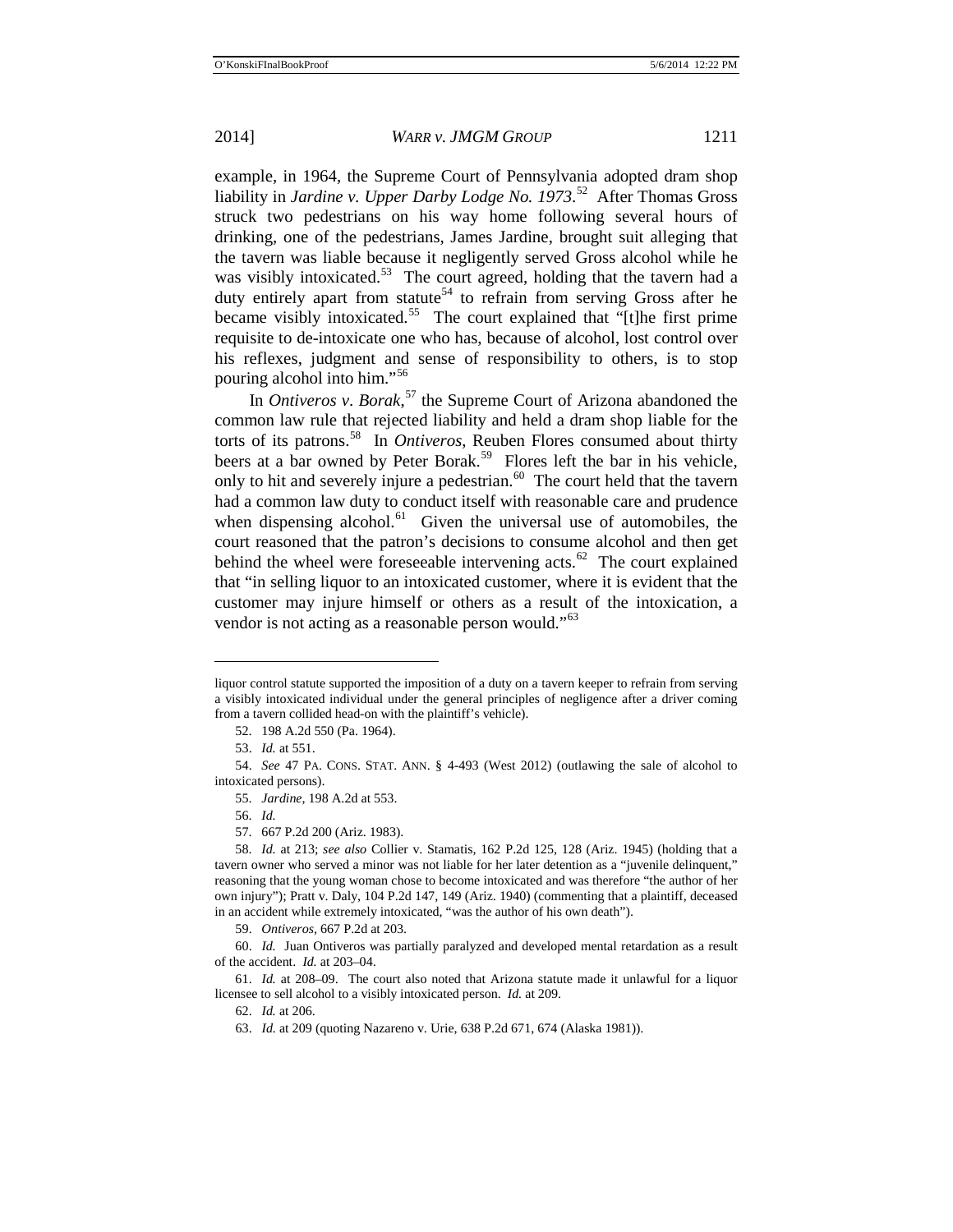Similarly, in *El Chico Corp. v. Poole*, [64](#page-7-0) the Supreme Court of Texas adopted dram shop liability after Rene Saenz, who had been drinking heavily at a restaurant, ran a red light and killed Larry Poole.<sup>[65](#page-7-1)</sup> The court reasoned that the restaurant had a duty to exercise reasonable care to avoid foreseeable injury to others, commenting that "[t]he risk and likelihood of injury from serving alcohol to an intoxicated person whom the licensee knows will probably drive a car is as readily foreseen as injury resulting from setting loose a live rattlesnake in a shopping mall."<sup>[66](#page-7-2)</sup> The court remarked that the Texas Penal Code criminalized the sale of alcohol to visibly intoxicated patrons and noted that the purpose of the Code was to protect the welfare of the general public.<sup>[67](#page-7-3)</sup> Aligned with the Code, the court held that the tavern had a duty to the general public not to serve alcoholic beverages to a visibly intoxicated person.<sup>68</sup> Thus, Texas and several other states grounded their reasoning for adopting dram shop liability on the ubiquitous use of automobiles and the resulting foreseeability of an intoxicated person injuring others if served more alcohol.

# *C.* Lamb v. Hopkins *and Progeny: Influencing Maryland's Dram Shop Liability Jurisprudence*

The decision of the Court of Appeals of Maryland in *Lamb v. Hopkins* sparked a line of cases dealing with an actor's duty to protect another from injury by a third party. Initially, the court examined the extent to which an actor owes a duty of reasonable care to protect another from the acts of a third party, apart from Maryland's dram shop liability jurisprudence. The court's reasoning in these cases, however, soon became incorporated into Maryland's dram shop liability decisions.<sup>[69](#page-7-5)</sup>

In *Lamb v. Hopkins*, the Lambs brought suit against Russell Newcomer, Jr.'s probation officers after Newcomer severely injured the Lamb's infant in a drunk driving accident.<sup>70</sup> The officers knew but never reported to the appropriate authorities that Newcomer had been convicted of driving while intoxicated several times during his probation.<sup>[71](#page-7-7)</sup> The Lambs argued that the officers owed a duty to exercise due care to protect those who would be foreseeably harmed by Newcomer's dangerous drunk driving

<span id="page-7-0"></span><sup>64.</sup> 732 S.W.2d 306 (Tex. 1987).

<sup>65.</sup> *Id.* at 308–09.

<sup>66.</sup> *Id.* at 311.

<sup>67.</sup> *Id.* at 312 (citing TEX. ALCO. BEV. CODE. ANN. §101.03 (West 1978)).

<sup>68.</sup> *Id.* at 313.

<sup>69.</sup> *See infra* notes [85–](#page-9-0)[90](#page-9-1) and accompanying text.

<span id="page-7-7"></span><span id="page-7-6"></span><span id="page-7-5"></span><span id="page-7-4"></span><span id="page-7-3"></span><span id="page-7-2"></span><span id="page-7-1"></span><sup>70.</sup> 303 Md. 236, 240, 492 A.2d 1297, 1299 (1985). Laura Lamb, five months old at the time of the accident, was rendered a quadriplegic. *Id.*

<sup>71.</sup> *Id.* at 239–40, 492 A.2d at 1299.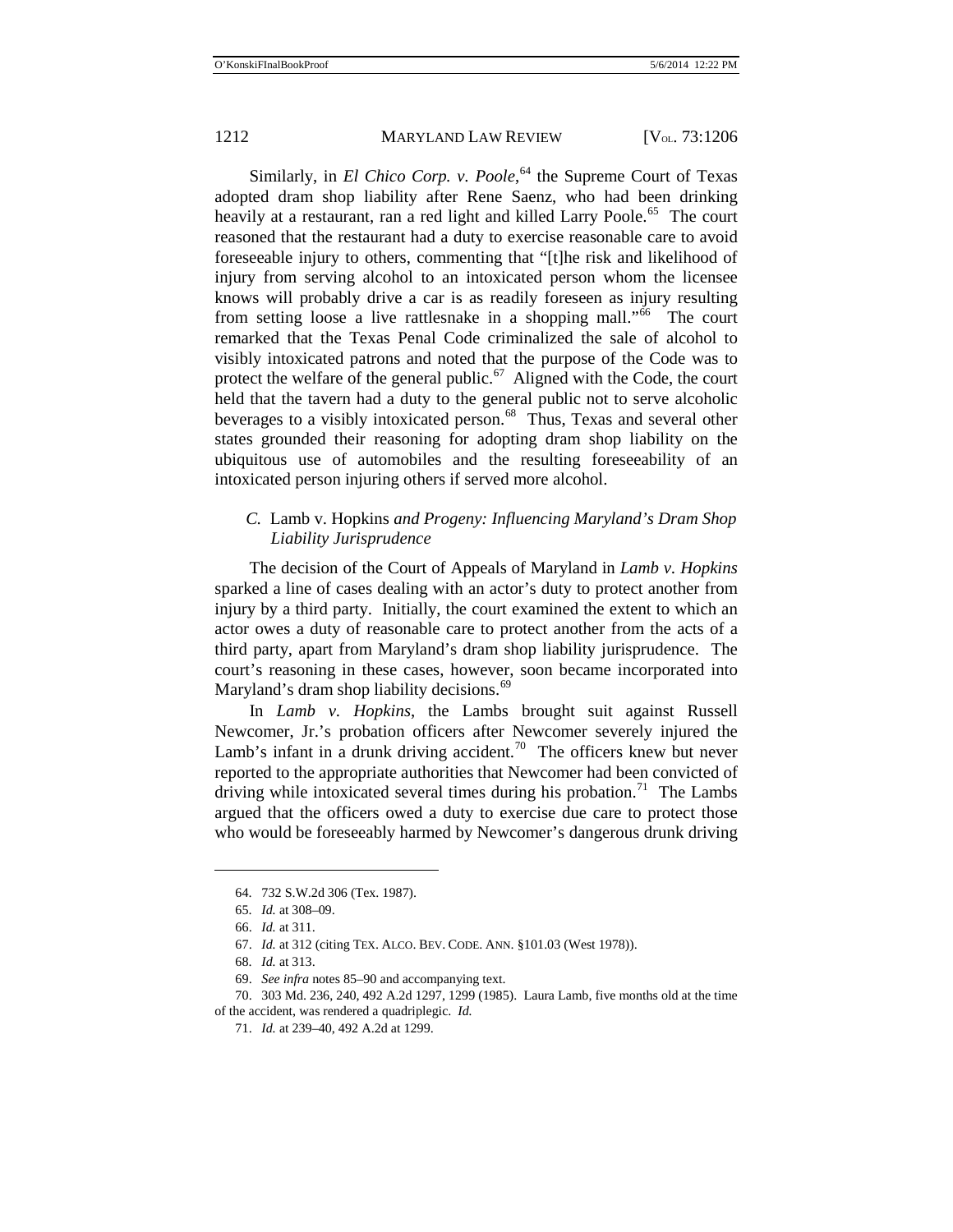habit.<sup>[72](#page-8-0)</sup> In holding that the probation officers did not owe a duty to protect the Lambs, the Court of Appeals concluded that the probation officers "had neither the right nor the ability to control Newcomer's conduct."[73](#page-8-1) Finding no binding precedent, the court applied the *Restatement (Second) of Torts*, Sections  $314$  and  $315<sup>74</sup>$  These sections explain that, absent a special relationship between the actor and the third person or the actor and the person harmed, an actor owes no duty to prevent a third person from causing harm to another.<sup>[75](#page-8-3)</sup> According to the court, the probation officers could not be held liable because they did not have a special relationship with Newcomer or with the Lambs.<sup>[76](#page-8-4)</sup>

In *Ashburn v. Anne Arundel County*, [77](#page-8-5) a county police officer found an intoxicated John Millham sitting in his truck with the engine running and lights on.<sup>78</sup> Rather than charging Millham with drunk driving, the officer told him "to pull his truck to the side of the lot and to discontinue driving that evening."[79](#page-8-7) As soon as the officer left, however, Millham drove a short distance and collided with pedestrian John Ashburn.<sup>[80](#page-8-8)</sup> The court, citing *Lamb* and *Restatement (Second) of Torts* Section 315, reasoned that, absent a special relationship, the officer had no duty to control Millham's conduct in order to prevent harm to another. $81$  Because Ashburn did not allege any facts that showed he had created a special relationship with the officer, $82$  the court held that the officer owed no duty to protect Ashburn.<sup>[83](#page-8-11)</sup>

While Maryland courts generally continued to decide dram shop liability cases on the grounds that the sale of alcohol was not a proximate cause of the plaintiff's injuries, $84$  an important exception occurred a year

<span id="page-8-3"></span><span id="page-8-2"></span><span id="page-8-1"></span><span id="page-8-0"></span> $\overline{a}$ 

<span id="page-8-9"></span><span id="page-8-8"></span><span id="page-8-7"></span><span id="page-8-6"></span><span id="page-8-5"></span><span id="page-8-4"></span>81. *See id.* at 628, 510 A.2d at 1083 (noting that there is generally "no duty to control a third person's conduct so as to prevent personal harm to another, unless a 'special relationship' exists either between the actor and the third person or between the actor and the person injured").

<span id="page-8-10"></span>82. *Id.* at 631–32, 510 A.2d at 1085. The court explained that "[i]n order for a special relationship between police officer and victim to be found, ... the police officer [must] affirmatively act[] to protect the specific victim . . . , thereby inducing the victim's specific reliance upon the police protection." *Id.* at 631, 510 A.2d at 1085.

83. *Id.* at 635, 510 A.2d at 1087.

<span id="page-8-12"></span><span id="page-8-11"></span>84. *See, e.g.*, Vollmar v. O.C. Seacrets, Inc., 831 F.Supp.2d 862, 868 (D. Md. 2011) (finding that a resort was not liable for injuries to the plaintiff in a boating accident caused by one of its patrons, because although the resort served the patron alcohol and then allowed him to operate a boat in an intoxicated state, the sale of alcohol did not proximately cause the plaintiff's injuries);

<span id="page-8-13"></span><sup>72.</sup> *Id.* at 241, 492 A.2d at 1300.

<sup>73.</sup> *Id.*

<sup>74.</sup> *Id.* at 242, 492 A.2d at 1300.

<sup>75.</sup> RESTATEMENT (SECOND) OF TORTS §§ 314–15 (1965).

<sup>76.</sup> *Lamb*, 303 Md. at 253, 492 A.2d at 1306.

<sup>77.</sup> 306 Md. 617, 510 A.2d 1078 (1986).

<sup>78.</sup> *Id.* at 619, 510 A.2d at 1079.

<sup>79.</sup> *Id.* at 619–20, 510 A.2d at 1079.

<sup>80.</sup> *Id.* at 620, 510 A.2d. at 1079. Ashburn lost his leg as a result of the accident. *Id.*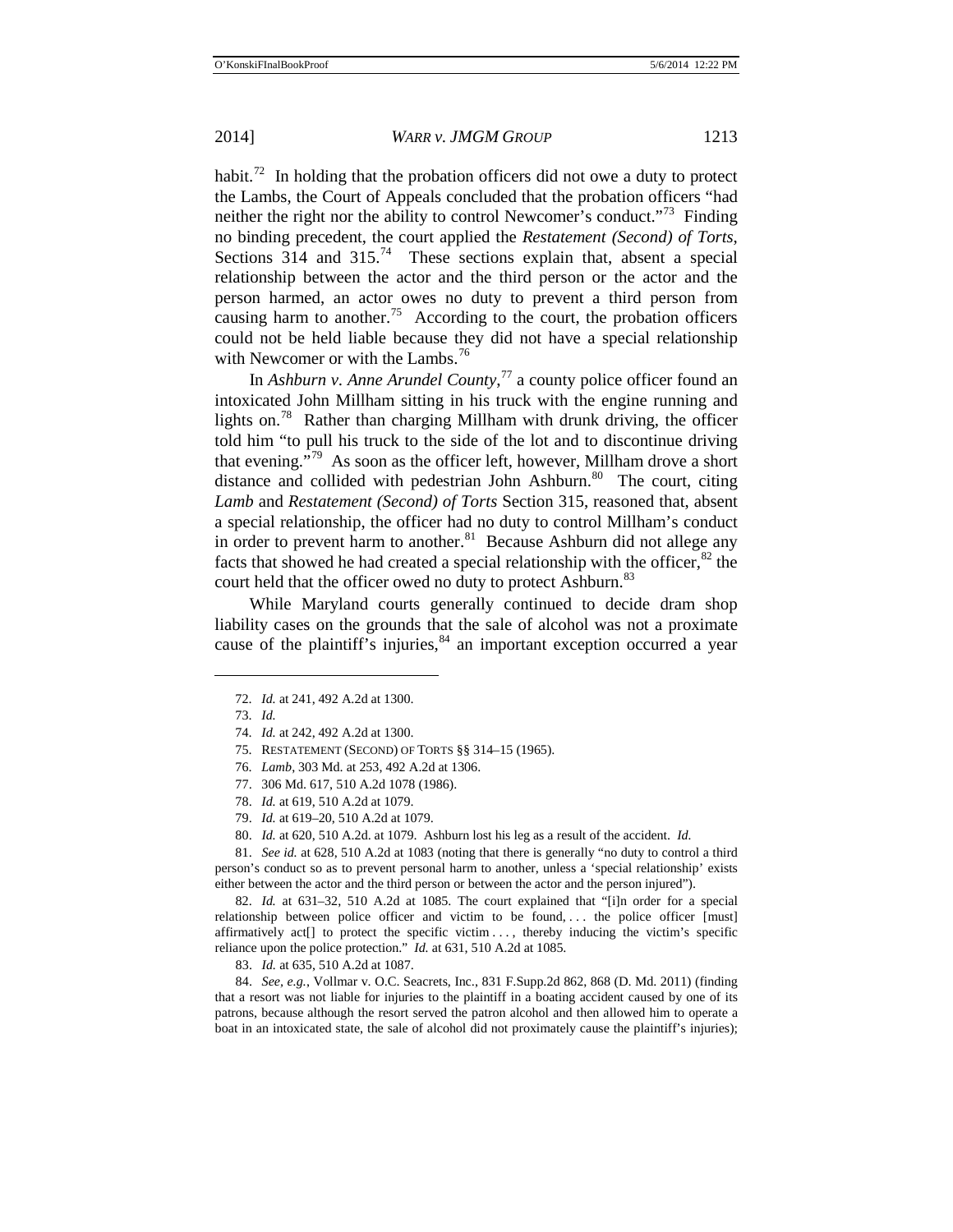$\overline{a}$ 

#### 1214 MARYLAND LAW REVIEW [V<sub>OL.</sub> 73:1206]

<span id="page-9-1"></span><span id="page-9-0"></span>

after *Ashburn* was decided. In *Kuykendall v. Top Notch Laminates*, *Inc*. [85](#page-9-2) Charles Wilkes, driving intoxicated after attending a company party, swerved across the center line and struck Evelyn Hargis's vehicle.<sup>86</sup> Hargis brought suit against Wilke's employer, arguing that Top Notch Laminates should be held liable because it continued serving Wilkes at the party after he was visibly intoxicated and permitted him to drive in that state. $87$  In its assessment of liability, the court did not address the proximate cause arguments espoused by *Hatfield* and *Felder*. [88](#page-9-5) Rather, the court pointed to *Lamb* for the proposition that "there is no liability to a third person absent a 'special relationship' with a clear right to control."[89](#page-9-6) According to the court, without an existing Dram Shop Act and no special relationship between either the employer-defendant and the plaintiff or the employer and the intoxicated driver, no duty of care, and thus no liability, existed.<sup>[90](#page-9-7)</sup>

The Court of Appeals more clearly articulated its reasoning for applying *Restatement (Second) of Torts* Section 315 in *Valentine v. On*  Target, Inc.<sup>[91](#page-9-8)</sup> After several handguns were stolen from gun retailer On Target, "Joanne Valentine was murdered outside of her home . . . by an unknown assailant" wielding one of the stolen weapons. $92$  Her husband brought suit, alleging that the retailer "owed a duty . . . to exercise reasonable care in the display of handguns . . . [in order] to prevent theft and illegal use."<sup>93</sup> The court found that, absent a special relationship, On

85. 70 Md. App. 244, 520 A.2d 1115 (1987).

<span id="page-9-3"></span><span id="page-9-2"></span>86. *Id.* at 246, 520 A.2d at 1115. Wilkes and another employee, Robert Wade, left the party together and were driving at high speeds, engaging in "horseplay" on the road. *Id.*

87. *Id.* at 247, 520 A.2d at 1116.

89. *Id.* at 249, 520 A.2d at 1117.

91. 353 Md. 544, 727 A.2d 947 (1999).

92. *Id.* at 547, 727 A.2d at 948.

93. *Id.*

Wright v. Sue & Charles, Inc., 131 Md. App. 466, 470, 476, 749 A.2d 241, 243, 246 (2000) (finding that a liquor vendor was not liable for the sale of alcohol to a minor who later drove while intoxicated and died in a single-car accident, reasoning that "the proximate cause of the collision was not the unlawful sale of liquor but the negligence of the individual who drank the liquor"); Moran v. Foodmaker, Inc., 88 Md. App. 151, 159, 594 A.2d 587, 590–91 (1991) (finding that a restaurant was not liable for serving a visibly intoxicated patron who drove into and severely injured a pedestrian, reasoning that "Maryland remain[ed] aligned with the small minority of states" that did not recognize proximate cause between the sale of liquor and a tort committed by the buyer); Hebb v. Walker, 73 Md. App. 655, 662, 536 A.2d 113, 116 (1988) (finding that a party host was not liable for the death of a partygoer in a car accident, reasoning in part that the host was not the proximate cause of the accident since he had not served the driver any alcohol at the party).

<span id="page-9-5"></span><span id="page-9-4"></span><sup>88.</sup> *See id.* at 248, 520 A.2d at 1116 (referring to *Hatfield* and *Felder* merely for the proposition that Maryland had not yet adopted dram shop law action judicially or through the legislature).

<span id="page-9-10"></span><span id="page-9-9"></span><span id="page-9-8"></span><span id="page-9-7"></span><span id="page-9-6"></span><sup>90</sup>*. Id.* at 251–52, 520 A.2d at 1118. The court noted that although the intoxicated driver was the defendant's employee, the defendant did not act affirmatively by directing the employee to drive in his intoxicated state. *Id.* at 252, 520 A.2d at 1118.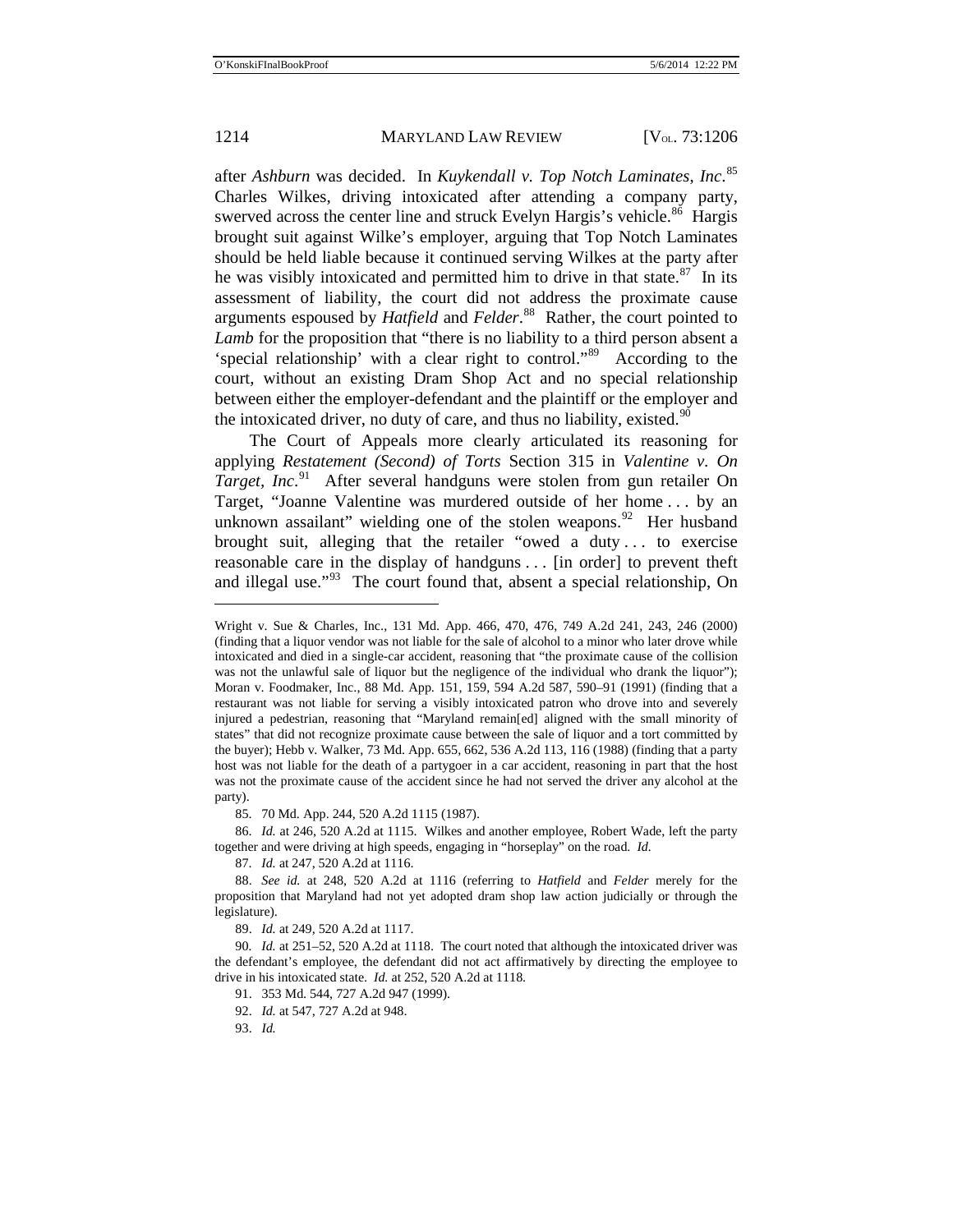Target did not owe a duty to protect the public from the illegal use of its firearms. $94$  The court reasoned that there were no circumstances indicating an increased probability that the guns would be stolen, and it would be unfair to hold the store liable for unreasonably remote consequences.  $95$  To avoid imposing an "indefinite duty to the general public" upon gun shop owners, the court would not impose liability without a "special relationship" as defined by the *Restatement (Second) of Torts* Section 315.[96](#page-10-2)

To support its contention that On Target had no duty to protect the public from criminal acts committed with its weapons, the court in *Valentine* cited *Scott v. Watson*. [97](#page-10-3) There, James Aubrey Scott, Jr. was shot in the apartment's underground parking garage. $98$  Scott's sister brought suit, claiming that the landlord breached a duty to protect Scott from criminal acts committed by third parties in common areas of the building that were within the landlord's control.<sup>[99](#page-10-5)</sup> In holding that the landlord had no duty to protect his tenants against crimes perpetrated by third parties on premises, the court cited *Restatement (Second) of Torts* Section 315, reasoning that its holding was a subsidiary of the broader rule that, in the absence of statutes or a special relationship, a private person is under no duty to protect another from criminal acts committed by a third person.<sup>[100](#page-10-6)</sup>

The Court of Appeals last dealt with the issue of liability for the actions of a third party in *Barclay v. Briscoe*. [101](#page-10-7) In *Barclay*, the court considered whether an employer should be liable to an injured motorist when an employee, who had been working for over twenty-two consecutive hours, was involved in a car accident on his way home.<sup>[102](#page-10-8)</sup> The court, in finding that the employer owed no duty to the injured driver, emphasized that the foreseeability of the accident did not itself impose a duty in negligence terms.[103](#page-10-9) Rather, the court cited *Lamb* and the *Restatement* 

<sup>94.</sup> *Id.* at 555–56, 727 A.2d at 952–53.

<span id="page-10-1"></span><span id="page-10-0"></span><sup>95.</sup> *Id.* at 551, 727 A.2d at 950. The court explained that foreseeability "is based upon the recognition that a duty must be limited to avoid liability for unreasonably remote consequences," and reasoned that the plaintiff had not argued convincingly that the shop owner should have foreseen not only that a thief would steal guns from the store, but also that a third unknown party would obtain those guns and use them in a criminal manner. *Id.*

<sup>96.</sup> *Id.* at 556, 727 A.2d at 953.

<sup>97.</sup> 278 Md. 160, 359 A.2d 548 (1976).

<span id="page-10-4"></span><span id="page-10-3"></span><span id="page-10-2"></span><sup>98.</sup> *Id.* at 162, 359 A.2d at 550. At the time, Scott was facing trial under a multi-count indictment charging him with conspiracy to distribute heroin. *Id.*

<sup>99.</sup> *Id.* at 161, 359 A.2d at 550.

<span id="page-10-8"></span><span id="page-10-7"></span><span id="page-10-6"></span><span id="page-10-5"></span><sup>100.</sup> *Id.* at 166, 359 A.2d at 552. The court also opined that "[i]f the landlord knows, or should know, of criminal activity against persons or property in the common areas, he then has a duty to take reasonable measures, in view of the existing circumstances, to eliminate the conditions contributing to the criminal activity." *Id.* at 169, 359 A.2d at 554 (emphasis omitted).

<sup>101.</sup> 427 Md. 270, 47 A.3d 560 (2012).

<sup>102.</sup> *Id.* at 273, 47 A.3d at 562.

<span id="page-10-9"></span><sup>103.</sup> *Id.* at 294, 47 A.3d at 574–75.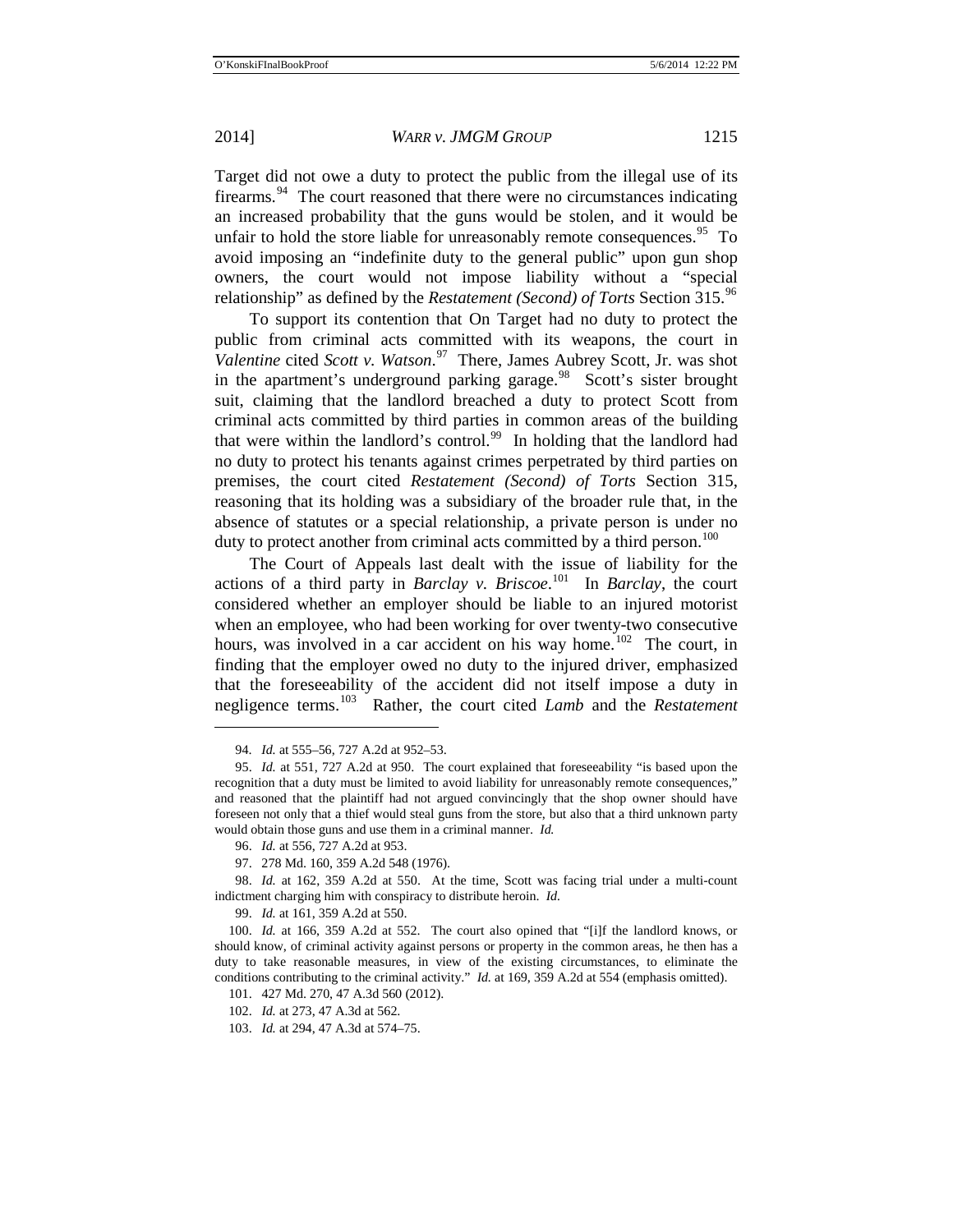*(Second) of Torts* for the proposition that an actor is not obligated to take action to come to another's aid or protection, even when he realizes that action on his part is necessary.<sup>104</sup> Without a special relationship between the employer and the injured driver or the employer and the employee, no duty existed.<sup>[105](#page-11-1)</sup>

Thus, while other states recognized dram shop liability by focusing on the duty of a tavern to take reasonable steps to avoid foreseeable injury, the Maryland Court of Appeals did not find a similar duty.<sup>[106](#page-11-2)</sup> Rather, in case law starting with *Lamb*, it articulated the limits of an actor's duty to take steps to avoid injury to another at the hands of a third party.<sup>[107](#page-11-3)</sup> As a result, Maryland courts began to limit a tavern's duty to protect third parties from the torts of their patrons in the dram shop context. $108$ 

#### III. THE COURT'S REASONING

In *Warr v. JMGM Group*, the Court of Appeals of Maryland affirmed the Circuit Court for Montgomery County's decision that dram shop liability is not recognized as a cause of action in Maryland.<sup>[109](#page-11-5)</sup> In so holding, the court determined that the Dogfish Head Alehouse did not have a duty to protect the Warrs, as members of the general public, from the harm caused by the tavern's patrons.<sup>110</sup> In finding that the Dogfish Head owed no duty to the Warrs, the court examined (A) the existence of a duty under Maryland dram shop liability precedent; (B) the existence of a duty under the general principles of negligence; and (C) the existence of a duty under the *Restatement (Second) of Torts*. [111](#page-11-7) The dissenting opinion countered each of these arguments in turn.<sup>[112](#page-11-8)</sup>

#### *A. Maryland Precedent on Dram Shop Liability*

The majority's first step in considering whether to adopt dram shop liability was to examine Maryland precedent on the issue.<sup>113</sup> The court

<sup>104.</sup> *Id.* at 295, 47 A.3d at 575.

<span id="page-11-3"></span><span id="page-11-2"></span><span id="page-11-1"></span><span id="page-11-0"></span><sup>105.</sup> *See id.* at 295–96, 47 A.3d at 575–76 (explaining that no circumstances existed that would create a special relationship between an employer and an employee acting outside the scope of his employment, since the employee was driving in his own vehicle on a public road after working hours).

<sup>106.</sup> *See supra* Part II.B.

<sup>107.</sup> *See supra* Part II.C.

<sup>108.</sup> *See supra* not[e 84.](#page-8-13)

<span id="page-11-4"></span><sup>109.</sup> Warr v. JMGM Group, 433 Md. 170, 189–90, 70 A.3d 347, 358–59 (2013).

<sup>110.</sup> *Id.* at 199, 70 A.3d at 364.

<sup>111.</sup> *See infra* Parts III.A–C.

<sup>112.</sup> *See infra* Parts III.A–C.

<span id="page-11-9"></span><span id="page-11-8"></span><span id="page-11-7"></span><span id="page-11-6"></span><span id="page-11-5"></span><sup>113.</sup> *Warr*, 433 Md. at 178–80, 70 A.3d at 351–53. Judge Battaglia delivered the opinion of the court. *Id.* at 173, 70 A.3d at 349.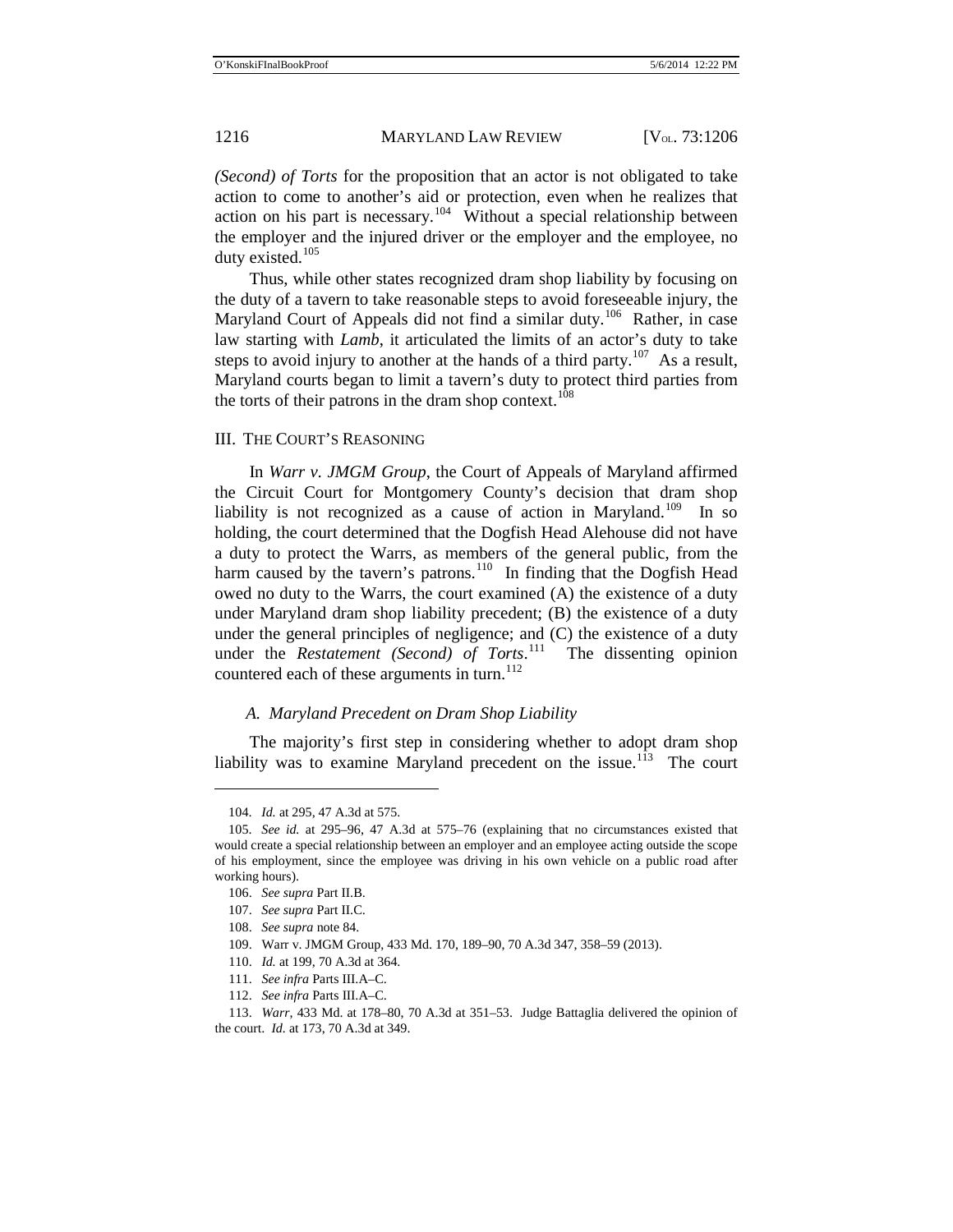pointed to *Hatfield* and *Felder* as representing the current state of dram shop liability in Maryland, emphasizing that both cases held that a tavern is not liable for the torts of its patrons.<sup>[114](#page-12-0)</sup> The court acknowledged that the analysis in both cases was limited to proximate cause, but argued that neither case provided for a tavern's duty to refrain from serving an intoxicated person.<sup>[115](#page-12-1)</sup> While the court recognized that *Felder* pointed to an increasing prevalence of dram shop liability laws in other states, it nonetheless emphasized *Felder*'s holding that the absence of legislative action on dram shop liability counseled against its adoption by judicial decision. $116$ 

By contrast, the dissent emphasized that *Hatfield* and *Felder*, "our only cases on dram shop liability, demonstrate that this [c]ourt's refusal to recognize dram shop liability has been based solely on the old common law rule that the selling of alcohol was not a proximate cause of injuries resulting from the subsequent torts of an intoxicated customer."<sup>117</sup> The dissent argued that because *Hatfield* and *Felder* did not address duty directly, the majority had no basis for deciding that those precedents did not support a duty to the Warrs.<sup>[118](#page-12-4)</sup> The dissent focused on the *Felder* court's invitation for legislative action on the issue<sup>[119](#page-12-5)</sup> and argued that given the alarming rates of death resulting from drunk driving incidents, the judiciary should impose liability because the General Assembly has refused to do so in the years since *Felder* was decided.<sup>[120](#page-12-6)</sup>

#### *B. Liability Under the General Principles of Negligence*

The court then turned to the general principles of negligence law to examine whether the Dogfish Head owed a duty to the Warrs.<sup>121</sup> The court examined several factors to determine whether a duty existed, including the

<sup>114.</sup> *Id.* at 179–80, 70 A.3d at 352–53.

<span id="page-12-1"></span><span id="page-12-0"></span><sup>115.</sup> *Id.* at 178–79, 70 A.3d at 352. The court pointed out that Maryland law attaches criminal, but not civil, liability for the sale of alcohol to obviously intoxicated persons. *Id.* at 179, 70 A.3d at 352. The court also asserted that it could not extrapolate civil liability from a criminal statute. *Id.* at 197–99, 70 A.3d at 363–64. This Note, however, does not address that argument, which is secondary to the majority's central conclusion that the tavern owed no duty to the Warrs.

<span id="page-12-2"></span><sup>116.</sup> *Id.* at 179–80, 70 A.3d at 353. The court explained that the legislature's failure to implement dram shop liability at the time *Felder* was decided reflects that it was disfavored as a social policy. *Id.*

<sup>117.</sup> *Id.* at 204, 70 A.3d at 367 (Adkins, J., dissenting).

<sup>118.</sup> *Id.* at 203, 70 A.3d at 367.

<span id="page-12-7"></span><span id="page-12-6"></span><span id="page-12-5"></span><span id="page-12-4"></span><span id="page-12-3"></span><sup>119.</sup> *Id.* at 204, 70 A.3d at 367. The dissent focused on the *Felder* court's assertion that it would decline "for now, to join the new trend" of judicially imposed dram shop liability laws. *Id.*  (emphasis omitted) (quoting Felder v. Butler, 292 Md. 174, 184, 438 A.2d 494, 499 (1981)).

<sup>120.</sup> *Id.* at 202, 70 A.3d at 366.

<sup>121.</sup> *Id.* at 181–83, 70 A.3d at 353–54 (majority opinion).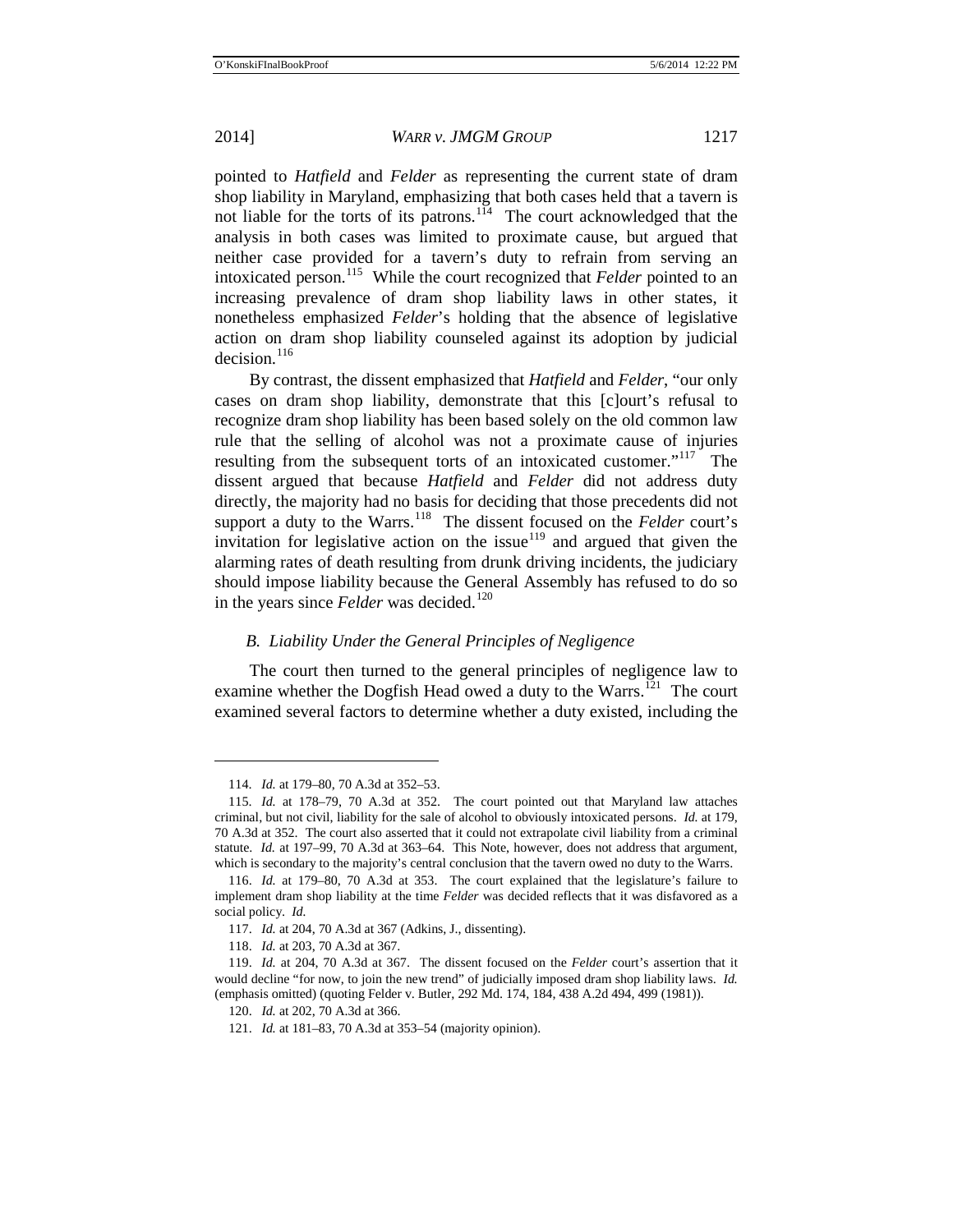<span id="page-13-7"></span>foreseeability of the harm to the plaintiffs.<sup>[122](#page-13-0)</sup> In concluding that Eaton's decision to drive was not foreseeable, the court reasoned that the causal relationship between the provision of alcohol to an intoxicated person and the death of a third party was not assured.<sup>[123](#page-13-1)</sup> There was no guarantee that Eaton would drive when he left the bar; indeed, the Dogfish Head employees attempted to call a taxi for him. $124$  Moreover, the court reasoned that whether Eaton would choose to drive was not foreseeable because the tavern had no control over Eaton's conduct.<sup>[125](#page-13-3)</sup>

Further, the majority argued that foreseeability was not the relevant inquiry in the context of establishing liability for the actions of a third party to the suit.[126](#page-13-4) Rather, the determinative inquiry was whether the tavern had control over Eaton by virtue of some special relationship.<sup>127</sup> The majority reasoned that Maryland courts accepted the general rule that there was no duty to control a third person's conduct so as to prevent harm to another absent a special relationship.[128](#page-13-6) The tavern could not control Eaton's

- 125. *Id.* at 183–84, 70 A.3d at 355.
- 126. *Id.* at 183, 70 A.3d at 355.
- 127. *Id.*; *see infra* Part III.C.

<span id="page-13-0"></span><sup>122.</sup> *Id.* at 182, 70 A.3d at 354. In determining the existence of a duty, the court considered a multitude of factors including:

the foreseeability of harm to the plaintiff, the degree of certainty that the plaintiff suffered injury, the closeness of the connection between the defendant's conduct and the injury suffered, the moral blame attached to the defendant's conduct, the policy of preventing future harm, the extent of the burden to the defendant and consequences to the community of imposing a duty to exercise care with resulting liability for breach, and the availability, cost and prevalence of insurance for the risk involved.

<span id="page-13-3"></span><span id="page-13-2"></span><span id="page-13-1"></span>*Id.* (quoting Tarasoff v. Regents of Univ. of Cal., 551 P.2d 334, 342 (Cal. 1976) (en banc)). 123. *Id.* at 183, 70 A.3d at 354.

<sup>124.</sup> *Id.*

<span id="page-13-6"></span><span id="page-13-5"></span><span id="page-13-4"></span><sup>128.</sup> *Warr*, 433 Md. at 183–84, 70 A.3d at 355; *see also* Barclay v. Briscoe, 427 Md. 270, 295, 47 A.3d 560, 575 (2012) (concluding that an employer was not liable for the death of a driver killed in a collision by its employee who was driving home after twenty-two hours of consecutive work, reasoning that the employer had no special relationship either with its employee or the injured driver); Gourdine v. Crews, 405 Md. 722, 750, 955 A.2d 769, 786 (2008) (finding that an insulin manufacturer was not liable for injuries to a patient caused by the side effects of the medication because the manufacturer owed no duty to protect the plaintiff absent a special relationship, as this would amount to the manufacturer "ow[ing] a duty to the world, [as] an indeterminate class of people"); Muthukumarana v. Montgomery Cnty., 370 Md. 447, 487–90, 805 A.2d 372, 396–97 (2002) (finding that emergency dispatchers do not owe a duty to protect individuals from harm after they contact 911, reasoning that absent a special relationship, the dispatchers did not owe a duty to the general public); Ashburn v. Anne Arundel Cnty., 306 Md. 617, 628, 510 A.2d 1078, 1083 (1986) (finding that a police officer was not liable for injuries to a pedestrian inflicted by an intoxicated driver whom the police officer had stopped but had not arrested, reasoning that "absent a 'special relationship' between police and victim, liability for failure to protect an individual citizen against injury caused by another citizen does not lie against police officers"); Lamb v. Hopkins, 303 Md. 236, 242, 492 A.2d 1297, 1300 (1985) (explaining that where an actor does not control the conduct of a third party, "the fact that the actor realizes or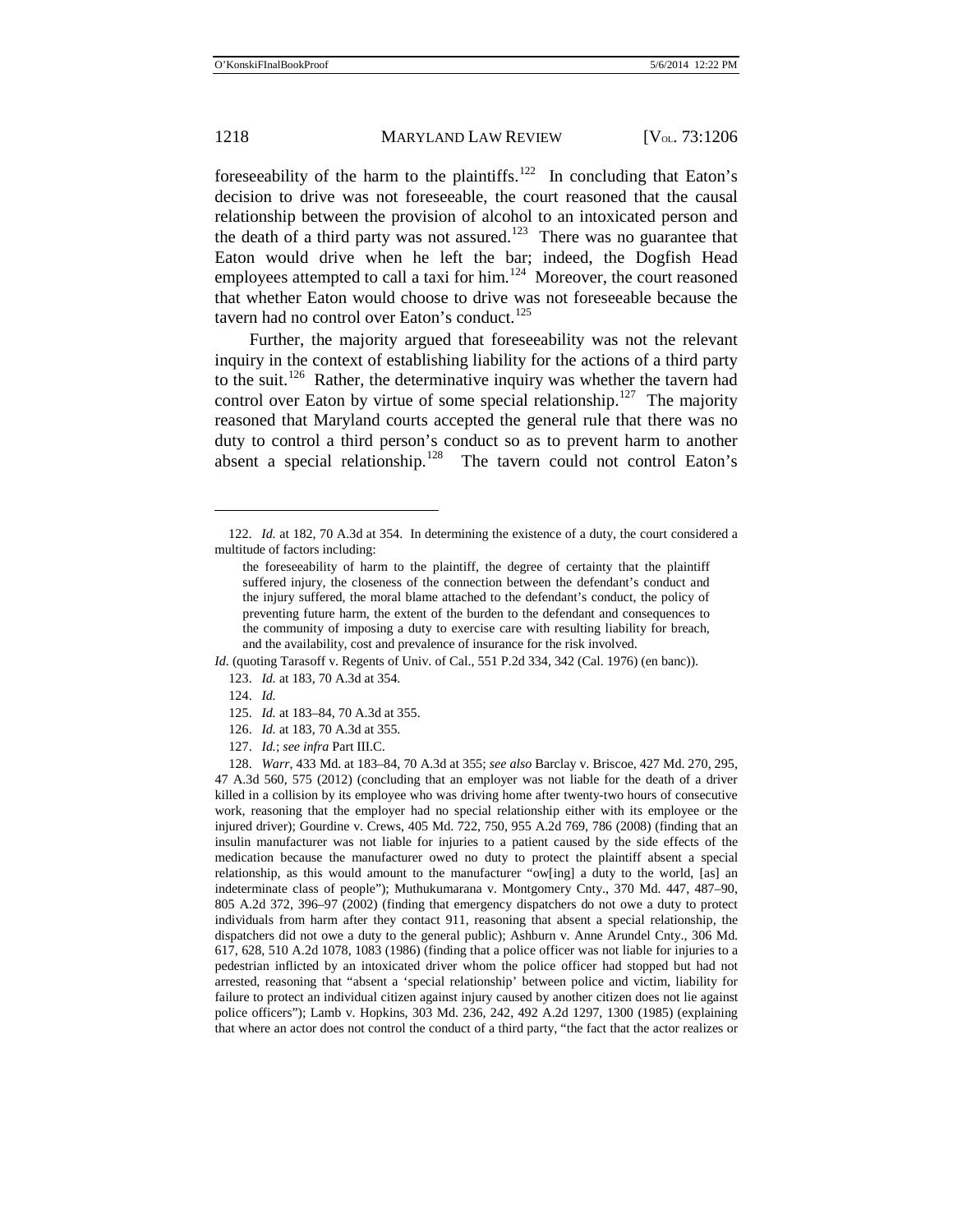actions "in driving or walking, for example."[129](#page-14-0) Thus, the majority reasoned that the tavern would only have a duty to protect the Warrs if it had a special relationship with either Eaton or the Warrs.<sup>[130](#page-14-1)</sup> Because no special relationship existed, the majority reasoned that the tavern did not owe a duty to protect the Warrs from harm caused by Eaton.<sup>[131](#page-14-2)</sup>

On these points, the dissent made several counter-arguments. The dissent interpreted Maryland precedent as recognizing the difference between active and passive risk creation when determining the existence of liability.[132](#page-14-3) Citing *Barclay*, the dissent argued that "[n]o duty will lie if an employer simply knows that an employee is tired, or if a bar simply knows that a patron is drunk. The alleged duty does not attach until the bar serves an alcoholic drink following the visible intoxication."<sup>[133](#page-14-4)</sup> Contrary to the majority's assertion that the Dogfish Head had no control over Eaton's conduct, the dissent argued that "the bar's conduct, in over-serving Eaton, actively created a risk of harm to the Warrs and others, by exposing the Warrs to a greater risk than they would have faced absent the bar's conduct."<sup>[134](#page-14-5)</sup> Hence, what the majority categorized as the tavern's absence of control, the dissent categorized as the tavern's "misfeasance."[135](#page-14-6) The dissent emphasized that when a defendant has actively contributed to the harm suffered by the plaintiff, Maryland precedent dictates that the "special relationship rule" laid out in *Lamb* does not apply because this rule is meant to apply only to a defendant's omissions, or, in other words, his "passive failure to act."<sup>[136](#page-14-7)</sup>

Focusing on the Dogfish Head's affirmative act of serving Eaton after he was visibly intoxicated and the foreseeability that the Warrs would be harmed as a result, the dissent argued that a normal foreseeability analysis was the relevant inquiry in determining the Dogfish Head's liability.<sup>[137](#page-14-8)</sup> Taking up the factors enumerated in *Tarasoff v. Regents of the University of California*,<sup>[138](#page-14-9)</sup> the dissent argued that  $(1)$  the injury to the plaintiff was

<span id="page-14-2"></span><span id="page-14-1"></span><span id="page-14-0"></span>should realize that action on his part is necessary for another's aid or protection does not of itself impose upon him a duty to take such action" (internal quotation marks omitted)).

<sup>129.</sup> *Warr*, 433 Md. at 183–84, 70 A.3d at 355.

<sup>130.</sup> *Id.* at 183, 70 A.3d at 355.

<sup>131.</sup> *Id.* at 189–90, 70 A.3d at 358–59.

<sup>132.</sup> *Id.* at 219, 70 A.3d at 376 (Adkins, J., dissenting).

<sup>133.</sup> *Id.* at 220, 70 A.3d at 377 (emphasis omitted).

<sup>134.</sup> *Id.* at 208, 70 A.3d at 370.

<span id="page-14-8"></span><span id="page-14-7"></span><span id="page-14-6"></span><span id="page-14-5"></span><span id="page-14-4"></span><span id="page-14-3"></span><sup>135.</sup> *Id.* The majority responded to the dissent's contention that the tavern actively created the risk that Eaton would drive home by pointing out that no one controlled Eaton's behavior; he chose to drink and drive of his own volition. *Id.* at 185–86 n.11, 70 A.3d at 356 n.11 (majority opinion).

<sup>136.</sup> *Id.* at 216, 70 A.3d at 374 (Adkins, J., dissenting).

<sup>137.</sup> *Id.* at 227–28, 70 A.3d at 381–82.

<span id="page-14-9"></span><sup>138.</sup> 551 P. 2d 334 (Cal. 1976).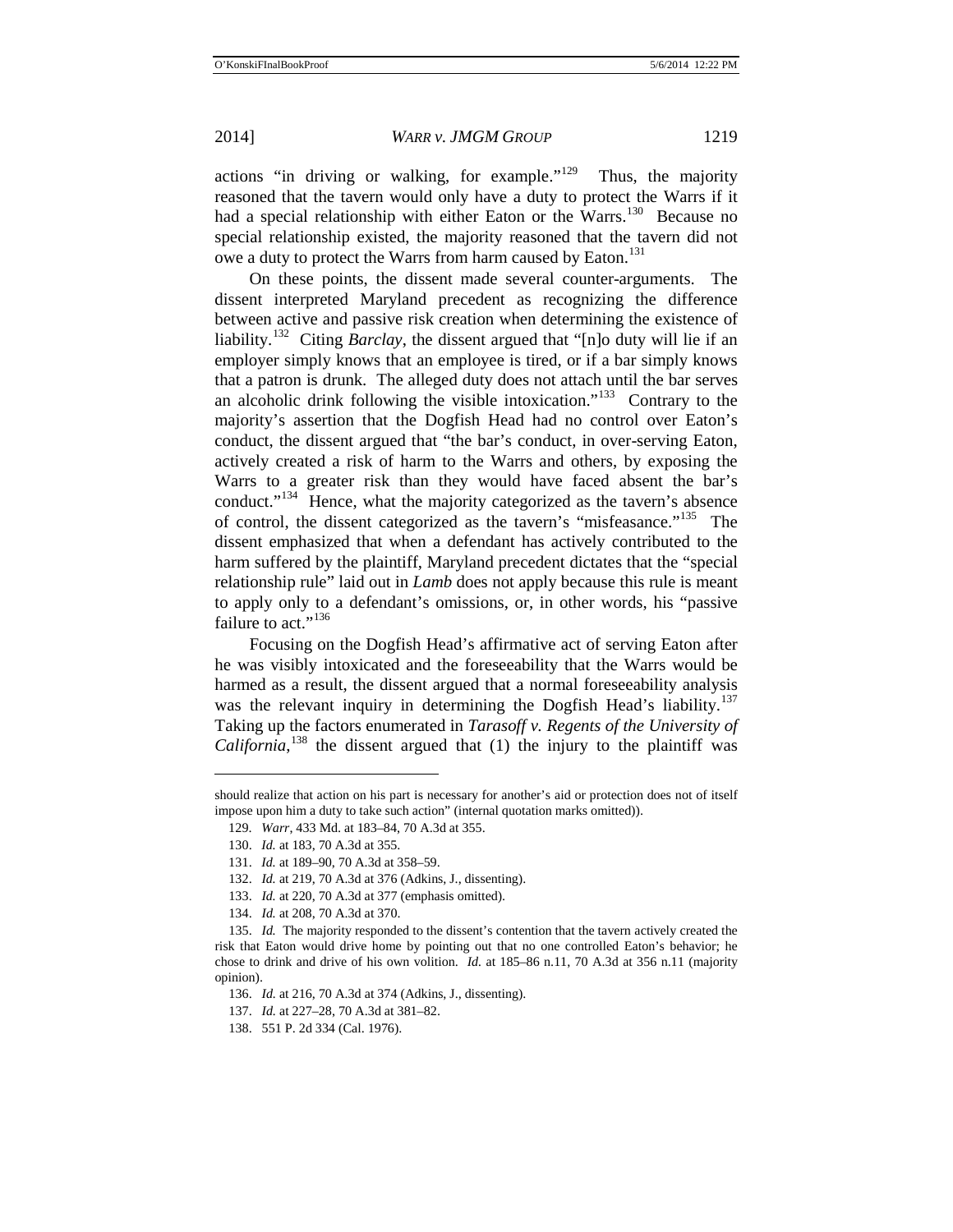foreseeable;[139](#page-15-0) (2) imposing a duty would create a policy of preventing future harm;<sup>[140](#page-15-1)</sup> (3) the connection between the defendant's conduct and the injury suffered was close enough to impose liability;<sup>[141](#page-15-2)</sup> (4) the defendant's conduct deserved moral blame; $^{142}$  $^{142}$  $^{142}$  and (5) establishing a common law duty to refrain from serving a visibly intoxicated patron created a negligible burden on the tavern.<sup>143</sup> Thus, the dissent concluded that the common law imposed an ordinary duty of reasonable care on a commercial vendor to refrain from serving any patron who is visibly intoxicated.<sup>[144](#page-15-5)</sup>

#### *C. Liability Under the* Restatement (Second) of Torts

The majority acknowledged that when adopting dram shop liability, courts in other states—most notably Pennsylvania, Arizona, and Texas have referred to *Restatement (Second) of Torts* Section 315.<sup>[145](#page-15-6)</sup> The majority explained that these courts used Section 315 to uphold a tavern's "duty to control the conduct—drinking—of patrons in order to protect the general public."[146](#page-15-7) However, the *Warr* court reasoned that it would be unfair to expect the tavern to owe an unlimited duty to the world to protect the public from the acts of its patrons.<sup>[147](#page-15-8)</sup> Although other courts accepted such a far-reaching duty, the *Warr* court asserted that Maryland law does not support a duty to the general public.<sup>[148](#page-15-9)</sup>

 $\overline{a}$ 

146. *Id.* at 193, 70 A.3d at 361.

<span id="page-15-0"></span><sup>139.</sup> *Warr*, 433 Md. at 229, 70 A.3d at 382. Judge Adkins explained that the link between drunk driving and traffic fatalities is common knowledge and that such accidents are responsible for hundreds of deaths in Maryland each year. *Id.*

<span id="page-15-1"></span><sup>140.</sup> *Id.* at 232, 70 A.3d at 384. The dissent argued that imposing liability would prompt licensed vendors to protect the public from drunk driving by training bartenders to avoid serving visibly intoxicated persons. *Id.*

<span id="page-15-2"></span><sup>141.</sup> *Id.* at 234, 70 A.3d at 385. In Judge Adkins's view, the "magnitude of the harm" imposed—here the death of a child—"justifies the imposition of a duty to a large class of individuals." *Id.* 

<span id="page-15-3"></span><sup>142.</sup> *Id.* ("The majority of the general public would be outraged at a commercial vendor who, for the sake of profit, continues to serve an already drunk person well past the line of being 'visibly under the influence' . . . and then sends him on his way, where he gets behind the wheel of a vehicle and kills a ten-year-old girl.")*.*

<span id="page-15-4"></span><sup>143.</sup> *Id.* at 234–35, 70 A.3d at 386. Judge Adkins explained that since Maryland law criminalizes service of alcohol to a visibly intoxicated person, imposing civil liability for the same offense does not impose any new burden on the tavern owners. *Id.* at 235, 70 A.3d at 385–86 (citing MD. CODE ANN., Art. 2b, § 12-108 (a)(I)(ii) (West 2013)).

<sup>144.</sup> *Id.* at 235, 70 A.3d at 385.

<sup>145.</sup> *Id.* at 192–93, 70 A.3d at 360–61 (majority opinion).

<span id="page-15-9"></span><span id="page-15-8"></span><span id="page-15-7"></span><span id="page-15-6"></span><span id="page-15-5"></span><sup>147.</sup> *Id.* at 193–94, 70 A.3d at 361. Illustratively, the court points to the Supreme Court of Texas's conclusion that employees of a tavern were under "the general duty to exercise reasonable care to avoid foreseeable injury to others." *Id.* at 193, 70 A.3d at 361 (quoting El Chico Corp. v. Poole, 732 S.W.2d 306, 311 (Tex. 1987) (internal quotation marks omitted)).

<sup>148.</sup> *Id.* at 193–94, 70 A.3d at 361.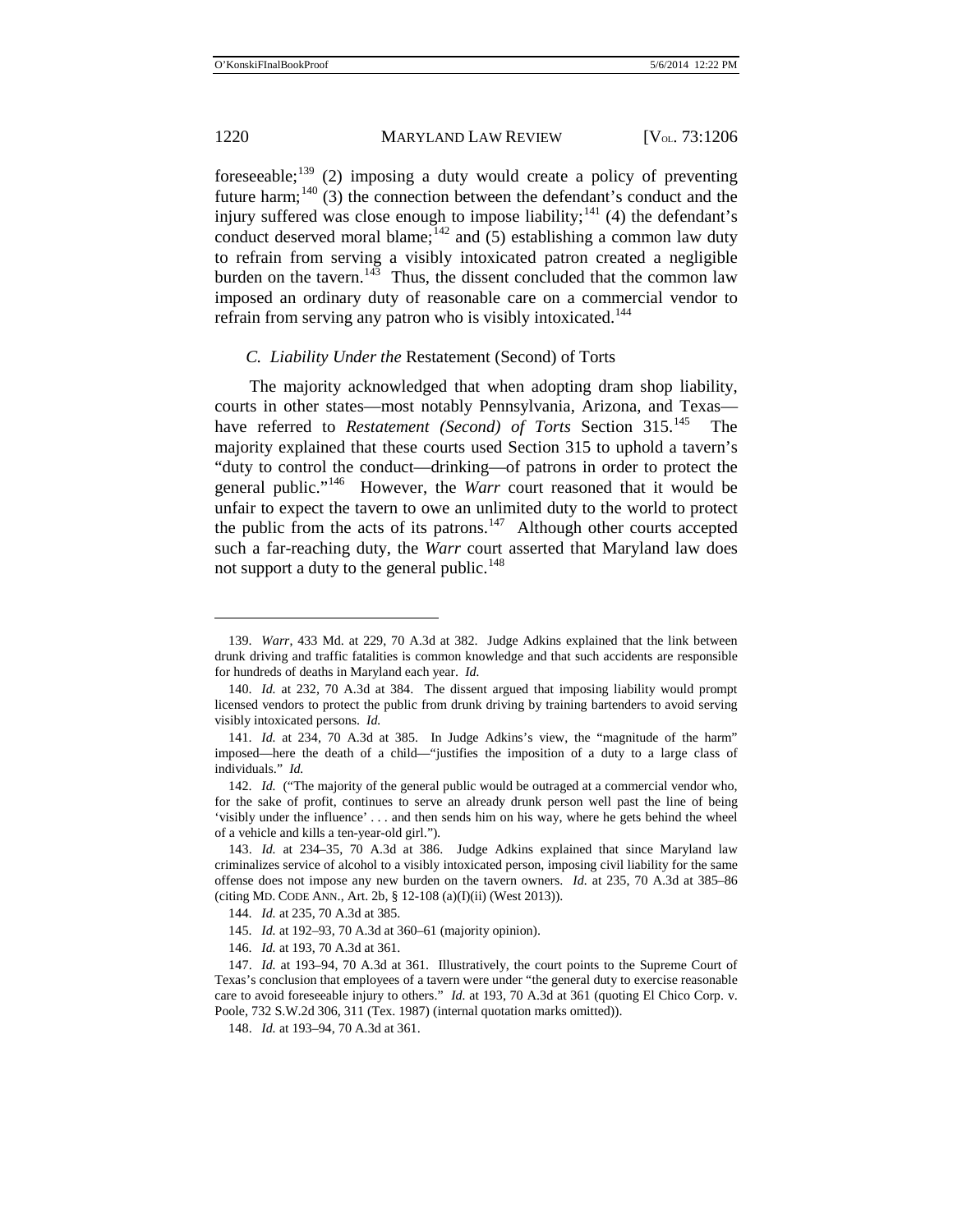By contrast, the dissent argued that Section 315 could not properly be applied to the facts of *Warr*.<sup>[149](#page-16-0)</sup> For the dissent, Section 315 was meant to shield the innocent bystander from liability for failing to protect another.<sup>[150](#page-16-1)</sup> It was not meant to protect defendants like the Dogfish Head that contributed to the dangerous conduct by serving a visibly intoxicated patron.[151](#page-16-2) To support this contention, the dissent pointed out that the commentary for these rules indicate that they apply "only where the peril in which the actor knows that the other is placed is not due to any active force which is under the actor's control."<sup>[152](#page-16-3)</sup> The dissent concluded: "the Restatement clearly contemplates that a defendant (the bar), who creates a risk of harm is under the ordinary duty to exercise reasonable care and may be negligent if it (the bar) actively creates an unreasonable risk that a third person (Eaton) will do harm to another (the Warrs)."<sup>[153](#page-16-4)</sup>

The dissent further argued that commentary to the *Restatement (Third) of Torts* undermined the majority's position, explaining that "Section 315, however, neglected to clarify that its no-duty rule was conditioned on the actor having played no role in facilitating the third party's conduct."<sup>[154](#page-16-5)</sup> Since the Dogfish Head played an active role in the Warrs' injuries by serving Eaton after he was visibly intoxicated, the dissent argued that the special relationship rule should not apply.<sup>[155](#page-16-6)</sup> Thus, while the majority cited the *Restatement (Second) of Torts* Section 315 to support its proposition that it cannot find liability without a special relationship, the dissent argued this Section makes clear that the special relationship rule did not apply to the facts of this case.<sup>[156](#page-16-7)</sup>

Finally, while the majority emphasized that, due to the significant public policy considerations involved, the Maryland legislature is in a far better position to "impose liability on tavern owners for injuries caused by intoxicated patrons,"[157](#page-16-8) the dissent concluded, "[W]ith no legislative action on the issue in the thirty-two years since *Felder*, and an even larger trend of

<span id="page-16-0"></span><sup>149.</sup> *See id.* at 212, 70 A.3d at 372 (Adkins, J., dissenting) ("What is clear then . . . is that the 'special relationship' rule in Section 315, which we adopted as Maryland's common law, simply does not apply in this case.").

<span id="page-16-1"></span><sup>150.</sup> *See id.* at 211, 70 A.3d at 371 ("[T]he rules in Section 314 and 315 would protect the bystander . . . because the bystander was merely passive and did not actively perform an act of force contributing to the harm suffered.").

<sup>151.</sup> *Id.* at 212, 70 A.3d at 372.

<span id="page-16-3"></span><span id="page-16-2"></span><sup>152.</sup> *Id.* at 210, 70 A.3d at 371 (emphasis omitted) (quoting RESTATEMENT (SECOND) OF TORTS § 314 cmt. d (1965)).

<sup>153.</sup> *Id.* at 212, 70 A.3d at 372.

<span id="page-16-8"></span><span id="page-16-7"></span><span id="page-16-6"></span><span id="page-16-5"></span><span id="page-16-4"></span><sup>154.</sup> *Id.* at 213, 70 A.3d at 373 (emphasis omitted) (citing RESTATEMENT (THIRD) OF TORTS § 37 cmt. a (2012)).

<sup>155.</sup> *Id.* at 212, 70 A.3d at 372.

<sup>156.</sup> *Id.*

<sup>157.</sup> *Id.* at 199, 70 A.3d at 364 (majority opinion).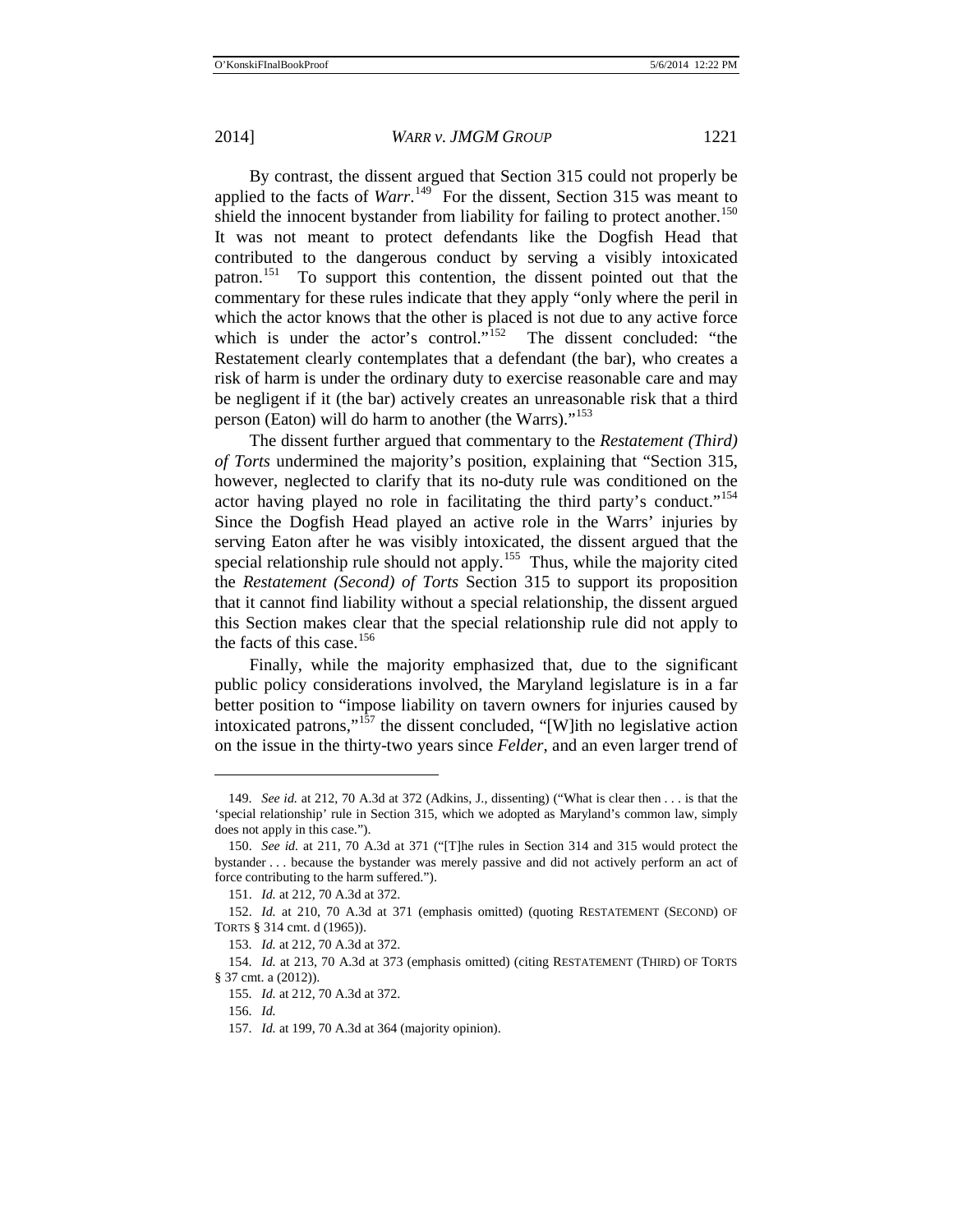jurisdictions supporting liability, . . . the *Felder* Court's declining change 'for now' should be amended to: now is the time for change."[158](#page-17-0)

#### IV. ANALYSIS

In *Warr v. JMGM Group, LLC*, the Maryland Court of Appeals held that a tavern did not owe a duty to protect "members of the general public" from the torts of its patrons.<sup>[159](#page-17-1)</sup> This holding rests on two premises: First, the court conceptualized the tavern's contribution to the accident as an omission—that is, failing to prevent the patron from leaving the tavern in his car.<sup>160</sup> Second, the court concluded that the tavern had no affirmative duty to protect the "indeterminate" class of individuals that may be hurt by an intoxicated driver.<sup>161</sup> The court failed to properly consider the tavern's affirmative action in serving alcohol to a visibly intoxicated patron, a consideration that is consistent with Maryland precedent and the general principles of negligence when assessing an actor's liability for the actions of a third party.<sup>162</sup> Moreover, the court erred in its conclusion that the *Restatement (Second) of Torts* Section 315 does not support adopting dram shop liability, when in fact using Section 315 to impose a duty on the tavern protects the foreseeable victims of drunk driving and aligns with Maryland precedent as well as the reasoning of other states.<sup>163</sup> The court should have considered that imposing liability on the tavern not only would protect Maryland citizens by deterring taverns from over-serving individuals who will pose a danger to the community should they choose to drive, but also would help compensate the grievous harm done to victims of drunk driving accidents.<sup>[164](#page-17-6)</sup>

### *A. The* Warr *Court Erred by Failing to Properly Consider the Tavern's Affirmative Act of Serving Alcohol to a Visibly Intoxicated Patron*

A situation where a patron goes to a bar, is served alcohol past the point of intoxication, then drives off the premises and injures someone else involves both acts and omissions on the part of the patron and the tavern. A fundamental difference between the majority and dissent's analysis is their underlying disagreement over whether the conduct relevant to assigning liability should be classified as an act or an omission.<sup>[165](#page-17-7)</sup> The majority

<span id="page-17-0"></span><sup>158.</sup> *Id.* at 252, 70 A.3d at 396 (Adkins, J., dissenting) (emphasis omitted).

<span id="page-17-1"></span><sup>159.</sup> *Id.* at 199, 70 A.3d at 364 (majority opinion).

<span id="page-17-2"></span><sup>160.</sup> *Id.* at 183–84, 70 A.3d at 355.

<span id="page-17-3"></span><sup>161.</sup> *Id.* at 193–95, 70 A.3d at 361–62.

<span id="page-17-5"></span><span id="page-17-4"></span><sup>162.</sup> *See infra* Part IV.A.

<sup>163.</sup> *See infra* Part IV.B.

<span id="page-17-6"></span><sup>164.</sup> *See infra* Part IV.C.

<span id="page-17-7"></span><sup>165.</sup> *See infra* Part IV.A.1.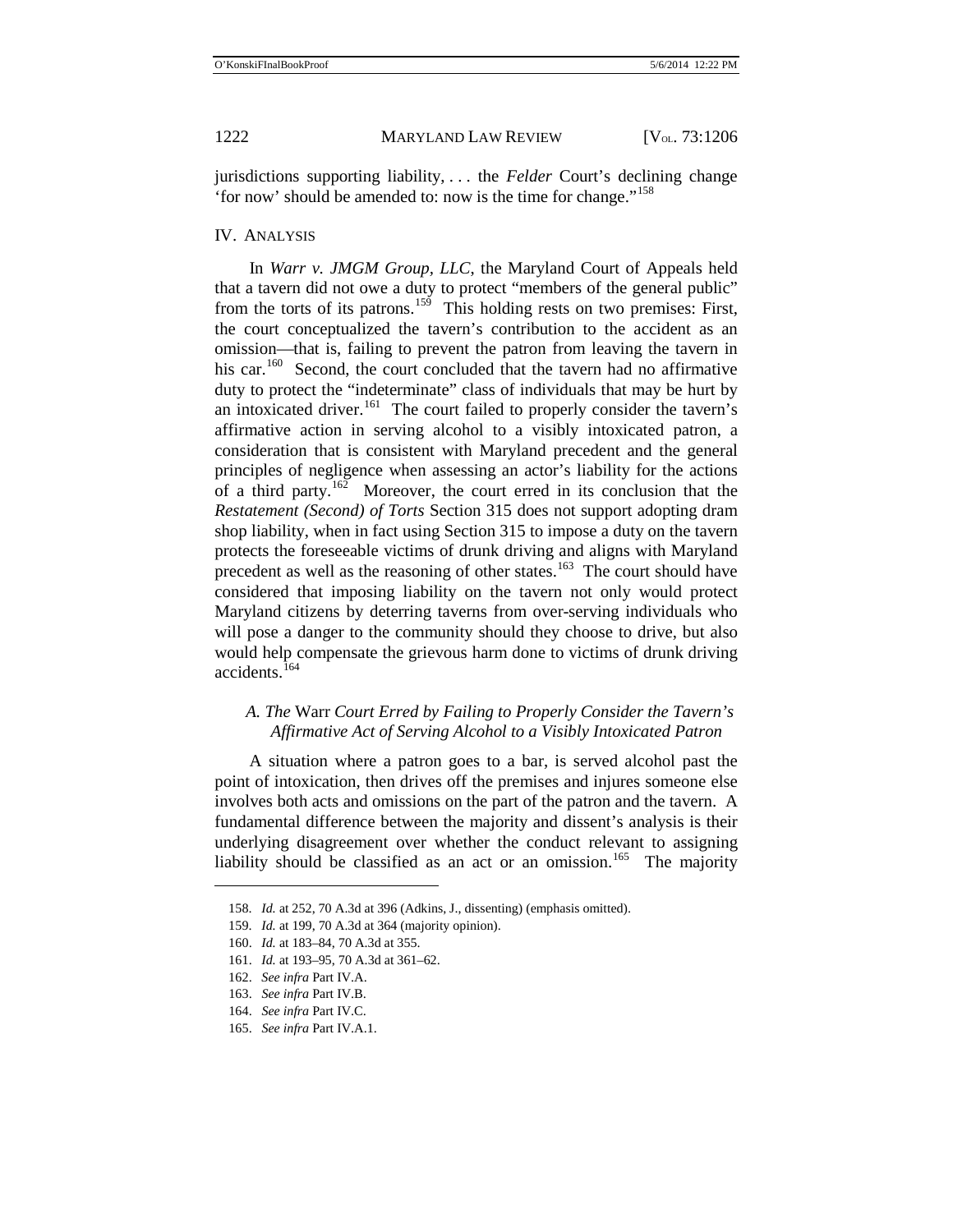should have considered the tavern's *actions* in serving a visibly intoxicated patron when assigning liability because doing so would have been more consistent with the approach used by Maryland courts and other states in determining when a defendant should be liable for the acts of a third party.[166](#page-18-0) Moreover, since the relevant conduct stems from *acts* rather than *omissions*, the majority should have decided whether the tavern owed a duty to the Warrs under the general principles of negligence rather than apply the *Restatement (Second) of Torts* Section 315 "special relationship" standard.<sup>[167](#page-18-1)</sup>

### *1. Maryland Precedent Suggests That the* Warr *Court Should Have Conceptualized the Tavern's Role in the Accident as an Action*

The Dogfish Head served Eaton alcohol and continued to do so after he was visibly intoxicated;<sup>[168](#page-18-2)</sup>for obvious reasons, these are the Dogfish Head's acts. After the tavern would no longer serve Eaton additional alcohol due to his violent behavior, the Dogfish Head employees failed to prevent him from driving.<sup>169</sup> In arguing that the tavern should not be held liable for the torts of its patrons absent a special relationship, the majority focused on the tavern's *omission* in preventing Eaton from driving as the relevant conduct in assigning liability.<sup>[170](#page-18-4)</sup> Classifying the tavern as an innocent bystander, the majority drew from Maryland case law as well as the *Restatement (Second)of Torts* Section 315 in its reasoning that the Dogfish Head was not obligated to act to protect another from serious harm absent a special relationship, even if it had the means to do so.<sup>171</sup> By contrast, the dissent conceptualized the relevant conduct in assigning liability as the tavern's *action* in serving a patron that is visibly intoxicated.<sup>172</sup> The dissent reasoned that a jury could conclude that the tavern actively created a risk to the Warrs and others by serving Eaton after he was visibly intoxicated. <sup>[173](#page-18-7)</sup>

<sup>166.</sup> *See infra* Part IV.A.2.

<sup>167.</sup> *See infra* Part IV.A.3.

<sup>168.</sup> Warr v. JMGM Group, 433 Md. 170, 174–75, 70 A.3d 347, 349–50 (2013).

<sup>169.</sup> *Id.* at 175, 70 A.3d at 350.

<span id="page-18-4"></span><span id="page-18-3"></span><span id="page-18-2"></span><span id="page-18-1"></span><span id="page-18-0"></span><sup>170.</sup> *See id.* at 182, 70 A.3d at 354 (explaining that because the tavern did not affirmatively control whether Eaton operated a motor vehicle in his intoxicated state, the Dogfish Head did not owe a duty to protect the public from harm he caused while driving under the influence).

<span id="page-18-5"></span><sup>171.</sup> *Id.* at 194–95, 70 A.3d at 361–62. The court explained that an "actor is not subject to liability if he fails, either intentionally or through inadvertence, to exercise his ability so to control the actions of third persons as to protect another from even the most serious harm." *Id.* at 194, 70 A.3d at 361 (quoting Barclay v. Briscoe, 427 Md. 270, 295, 47 A.3d 560, 575 (2012)).

<sup>172.</sup> *Id.* at 208, 70 A.3d at 369–70 (Adkins, J., dissenting).

<span id="page-18-7"></span><span id="page-18-6"></span><sup>173.</sup> *See id.* (focusing on the fact that the Dogfish Head "took a non-dangerous Eaton and, by serving him drink after drink after drink, helped to transform him into a dangerous Eaton").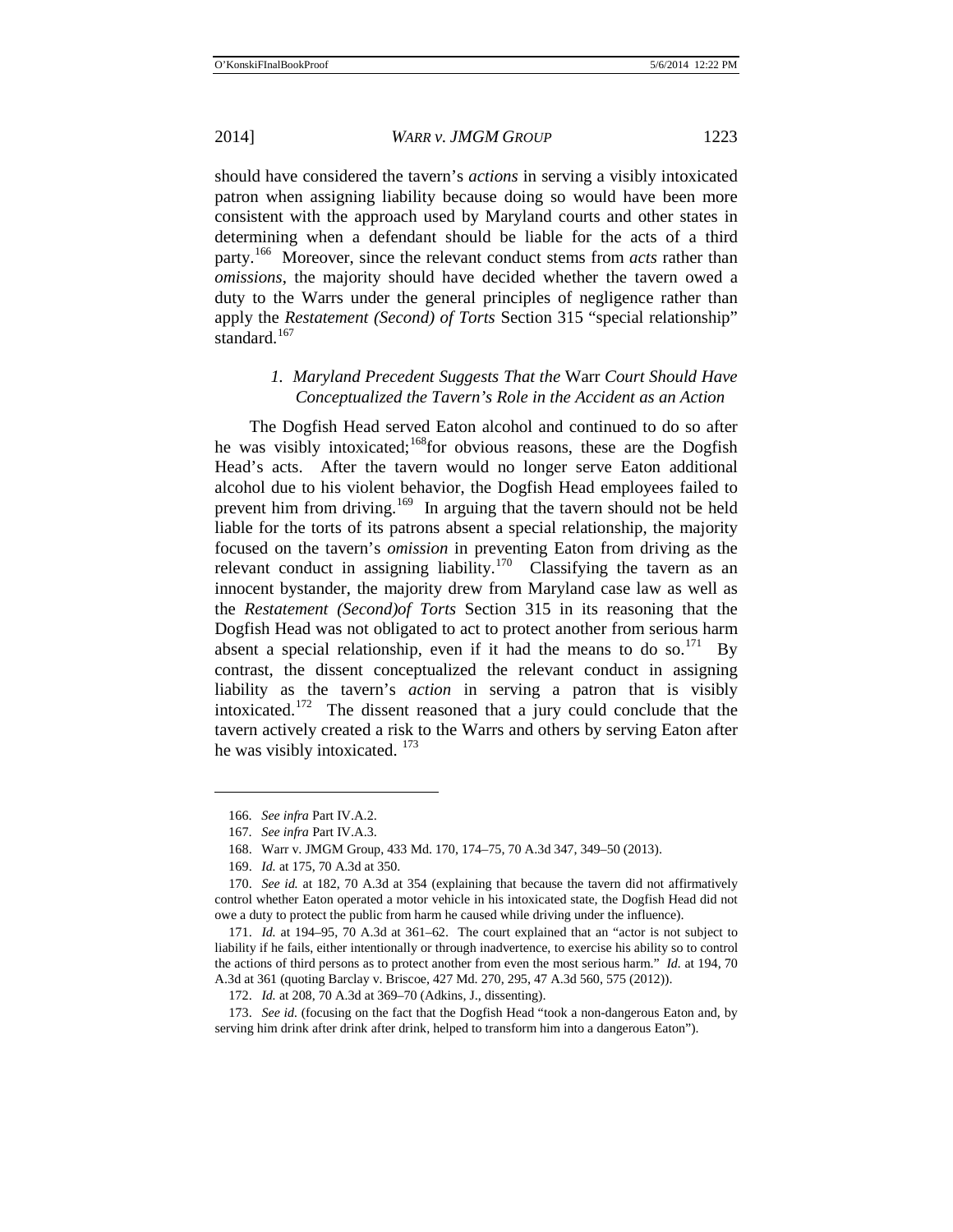The majority's conclusion that the tavern should not be liable is only sound if the conduct properly considered is the tavern's omission in failing to prevent Eaton from driving. The majority, however, overlooks the fact that the tavern actively contributed to the Warrs' injuries, making an intoxicated person more dangerous by continuing to serve him alcohol.<sup>[174](#page-19-0)</sup> Put another way, the Dogfish Head is in the business of operating a tavern—an aspect of this business is ensuring that customers who have consumed enough alcohol to pose a danger to the community do not get behind the wheel.<sup>[175](#page-19-1)</sup> In this sense, the entire scenario of serving a patron and taking reasonable measures to ensure he or she does not drive should be characterized as a tavern's acts. By either classification, the tavern was not an innocent bystander. It actively contributed to the Warrs' injuries; and thus, liability should not be determined by the "special relationship rule" of Section 315, but rather by the general principles of negligence.<sup>[176](#page-19-2)</sup>

The court also erred by considering the tavern's duty to protect others from the torts of its patrons within the framework of Maryland's third-party liability jurisprudence stemming from *Lamb v. Hopkins*. The court correctly interpreted that line of cases to suggest that an actor should not be held liable for the actions of a third party it could not control.<sup>177</sup> The Dogfish Head, however, had control over Eaton's level of intoxication and whether he drove away from the tavern while intoxicated. The facts of *Warr*  are thus distinguishable from both *Lamb* and its companion case *Ashburn* in that the tavern-defendant actively took part in making Eaton dangerous by serving him at least twenty drinks until he became a violent, aggressive, and intoxicated patron.[178](#page-19-4) By contrast, the probation officers in *Lamb* did not actively contribute to probationer Newcomer's drinking habits or his decision to drive drunk; they merely failed to inform the sentencing court of

<sup>174.</sup> *Id.*

<span id="page-19-1"></span><span id="page-19-0"></span><sup>175.</sup> Alcohol service training programs in Maryland and in other states recognize that taverns must address many risks involved in alcohol service. *See, e.g.*, MARYLAND REST. ASS'N, *Alcohol Awareness and Responsible Alcohol Service Training*, http://www.marylandrestaurants.com/RAM/Classes/Alcohol\_Awareness\_Certification/RAM/\_Cla sses/Alcohol\_Awareness\_Training.aspx?hkey=d066d745-0234-40fa-9a69-90d51e8f5c82 (last visited Feb. 25, 2014) ("Alcohol service involves many risks. Failure to act responsibly could result in fines, imprisonment, losing your liquor license, increased insurance costs, or losing your business."); MAINE DEP'T OF HEALTH AND HUMAN SERVICES, OFFICE OF SUBSTANCE ABUSE, A GUIDE FOR BARS AND RESTAURANTS SERVING ALCOHOL 12 (2010) (recommending that taverns, in refusing to serve intoxicated patrons, attempt to find them an alternate ride home and noting that every employee "plays a part in protecting the establishment's liquor license, bottom-line, reputation and safety of . . .customers").

<sup>176.</sup> *Warr*, 433 Md. at 209, 70 A.3d at 370 (Adkins, J., dissenting).

<span id="page-19-4"></span><span id="page-19-3"></span><span id="page-19-2"></span><sup>177.</sup> *Id.* at 186, 70 A.3d at 356 (majority opinion). The majority asserted that Eaton's conduct, rather than the conduct of the tavern, should be at issue. *Id.* at 185, 70 A.3d at 355–56.

<sup>178.</sup> *Id.* at 199–200, 70 A.3d at 365 (Adkins, J., dissenting).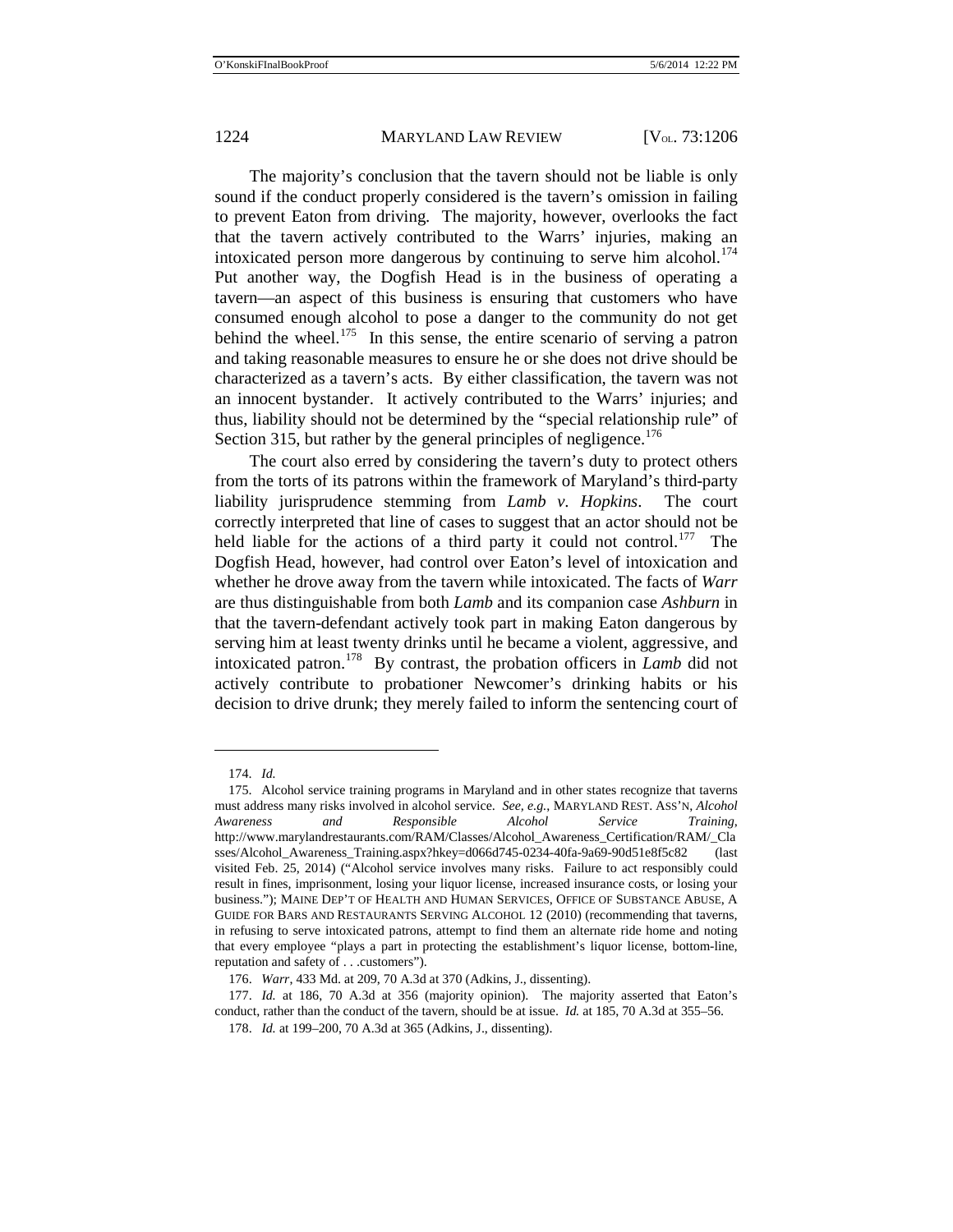his prior convictions.[179](#page-20-0) Similarly, the police officer in *Ashburn* did not actively contribute to John Millham's drunken condition; the officer merely failed to arrest Millham after finding him drunk behind the wheel. $180$ Because the tavern in *Warr* was an active participant in creating Eaton's dangerous condition, the court's reasoning in *Lamb* and *Ashburn* that an actor owes no duty of care when it has neither the right nor the ability to control a third party's conduct is inapplicable.

Similarly, the court cited *Barclay v. Briscoe* for the proposition that Maryland case law supported its application of the "special relationship" rule to the facts of Warr.<sup>[181](#page-20-2)</sup> The majority erred, however, because it failed to recognize *Barclay*'s significance for determining the point at which liability for the acts of a third party should attach. The majority frames the situation in *Barclay* as the employer's omission, stating that there was no duty to prevent a fatigued employee from driving home.<sup>[182](#page-20-3)</sup> Indeed, "[n]o duty will lie if an employer simply knows that an employee is tired, or if a bar simply knows that a patron is drunk."<sup>[183](#page-20-4)</sup> The majority overlooked the crucial distinction that the Dogfish Head acted affirmatively by serving Eaton drinks past the point of visible intoxication, while the employer in *Barclay* did not assign any more shifts to the employee after he became fatigued.<sup>184</sup> Had the employer subsequently assigned work to the employee once it became clear that the employee was fatigued, *Barclay* would be analogous to the facts of  $Warr$ <sup>185</sup>. The holding in *Barclay* reflects its understanding that liability can only attach for an employer's *acts*: "[A]n affirmative act of control by the employer following and prompted by the employee's incapacity must be present in order for a duty to arise  $\dots$ ."<sup>[186](#page-20-7)</sup> The Dogfish Head, unlike the employer in *Barclay*, negligently contributed to Eaton's compromised state by serving him alcohol after he was visibly intoxicated.<sup>187</sup> Thus, assigning the tavern a duty to protect others from

<span id="page-20-1"></span><span id="page-20-0"></span><sup>179.</sup> *See* Lamb v. Hopkins, 303 Md. 236, 241, 492 A.2d 1297, 1300 (1985) (explaining that the probation officers owed no duty of care to the Lambs because the officers "had neither the right nor the ability to control Newcomer's conduct").

<sup>180.</sup> Ashburn v. Anne Arundel Cnty., 306 Md. 617, 619–20, 510 A.2d 1078, 1079 (1986).

<sup>181.</sup> *Warr*, 433 Md. at 185, 70 A.3d at 356 (majority opinion).

<sup>182.</sup> *Id.* at 184, 70 A.3d at 355.

<sup>183.</sup> *Id.* at 220, 70 A.3d at 377 (Adkins, J., dissenting).

<span id="page-20-5"></span><span id="page-20-4"></span><span id="page-20-3"></span><span id="page-20-2"></span><sup>184.</sup> *See* Barclay v. Briscoe, 472 Md. 270, 306, 47 A.3d 560, 582 (2012) (asserting that the employer had no duty to protect other drivers since it did not act affirmatively by assigning the fatigued employee any more shifts).

<span id="page-20-8"></span><span id="page-20-7"></span><span id="page-20-6"></span><sup>185.</sup> George W. Ingham, Comment, *Another Drink, Another Hour: Using Dram Shop Liability to Determine Employer Liability for Injuries Caused by Fatigued Commuting Employees*, 17 GEO. MASON L. REV. 565, 578–79 (2010) (arguing that dram shop liability jurisprudence should form a basis for determining the liability of employers for the torts of fatigued employees).

<sup>186.</sup> *Barclay*, 472 Md. at 306, 47 A.3d at 582 (emphasis omitted).

<sup>187.</sup> *Warr*, 433 Md. at 220, 70 A.3d at 377.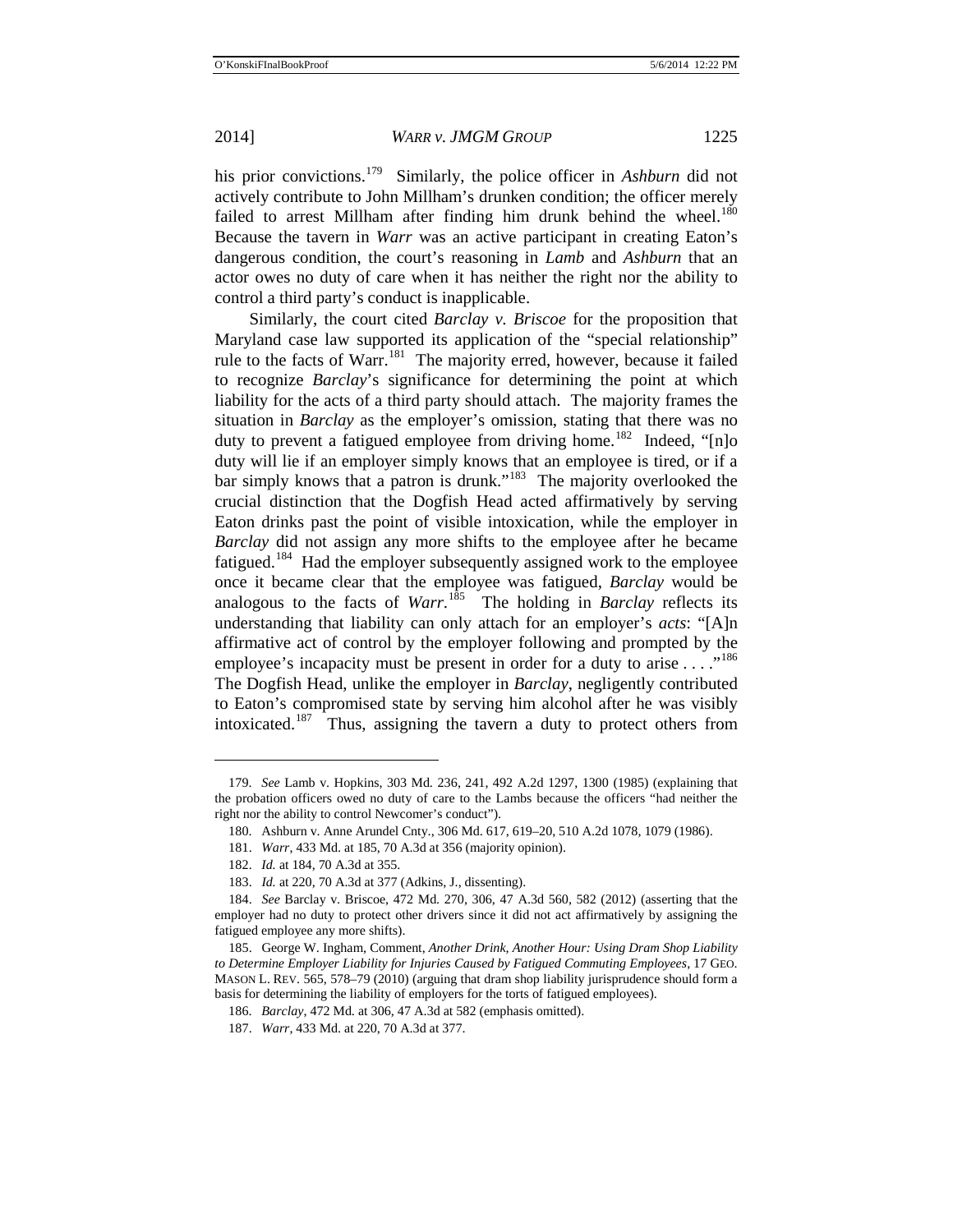Eaton, once it acted affirmatively in over-serving him, aligns squarely with Maryland precedent.

# *2. Recognizing the Tavern's Role in the Accident as an Action Rather Than an Omission Aligns with the General Principles of Negligence*

Since the tavern was an active participant in creating Eaton's dangerously intoxicated condition, the court should have applied the general principles of negligence instead of the "special relationship" rule, meant for innocent bystanders, to determine whether a tavern owed a duty to the Warrs.<sup>188</sup> Although the court noted that an important factor in determining the existence of a duty is the foreseeability of harm to the plaintiff, the court gave short shrift to the foreseeability analysis by asserting that "[i]t is simply not a given that imbibing alcohol and driving are coextensive."[189](#page-21-1) But this reasoning is only accurate in a vacuum; the court ignored the widely acknowledged problem of drunk driving in the nation and in Maryland. While the majority asserted that only the consequences of an actor's own behavior are readily derived,  $190$  a tavern is in the business of serving alcohol—-a natural and frequent result of which is drunk driving. When the tavern continued to serve Eaton alcohol after he became visibly intoxicated, it should have been abundantly clear that in his compromised state, he might make the irrational decision to drive.<sup>[191](#page-21-3)</sup> Indeed, the Dogfish Head servers were aware that this was Eaton's intention, especially because he had arrived to the Dogfish Head by car and lived out-of-state.<sup>192</sup> Thus, it was completely foreseeable that Eaton would leave the Dogfish Head in his vehicle and pose a danger to others after refusing a cab.

<span id="page-21-6"></span>The tavern had a duty to take reasonable steps to protect the Warrs from that eventuality.<sup>[193](#page-21-5)</sup> The tavern's duty arises because its action in serving Eaton after he was visibly intoxicated greatly increased the risk of

<sup>188.</sup> For a list of these principles, see *supra* not[e 122](#page-13-7) and accompanying text.

<sup>189.</sup> *Warr*, 433 Md. at 183, 70 A.3d at 354–55 (majority opinion).

<sup>190.</sup> *Id.*

<span id="page-21-3"></span><span id="page-21-2"></span><span id="page-21-1"></span><span id="page-21-0"></span><sup>191.</sup> *See* Richard Smith, *A Comparative Analysis of Dramshop Liability and a Proposal for Uniform Legislation*, 25 J. CORP. L. 553, 559 (2000) (explaining that the rationale for the visibly intoxicated standard is that when an "intoxicated person attempts to purchase alcohol, it should be abundantly clear to the server that it is dangerous to add to the customer's intoxication").

<span id="page-21-4"></span><sup>192.</sup> *See* Memorandum Opinion and Order, Warr v. JMGM Group, No. 341698-V, at 9 (Mont. Cnty. Cir. Ct. Jan. 19, 2012) (noting that the bartenders at the Dogfish Head realized that Eaton "would not make it home quickly" because he had an out-of-state driver's license).

<span id="page-21-5"></span><sup>193.</sup> *See* Ashburn v. Anne Arundel Cnty., 306 Md. 617, 627–28, 510 A.2d 1078, 1083 (1986) (explaining that the existence of duty is a function of many factors, including most importantly the foreseeability of the harm to the plaintiff).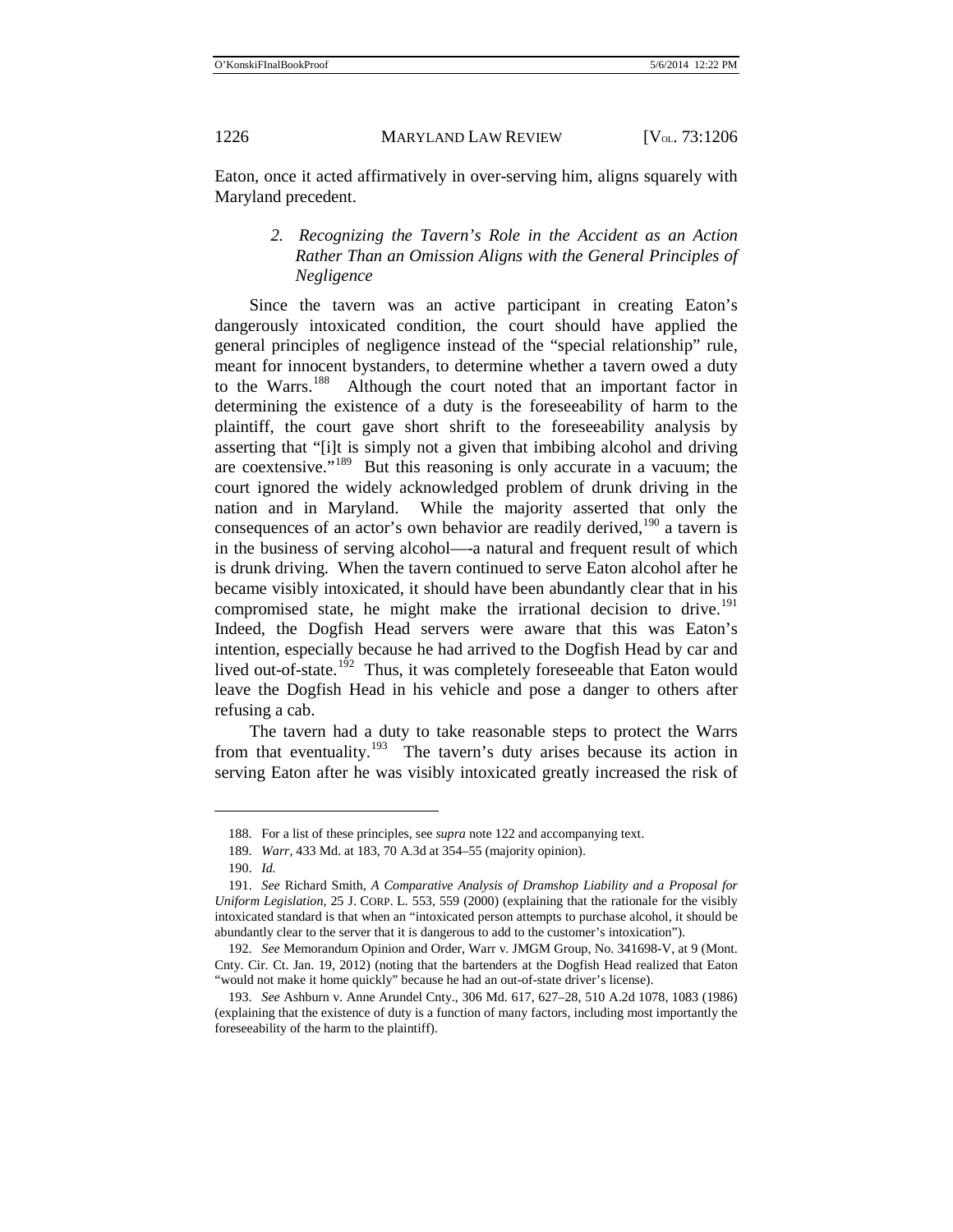$\overline{a}$ 

#### 2014] *WARR v. JMGM GROUP* 1227

<span id="page-22-0"></span>harm to the Warrs.<sup>194</sup> The tavern was in a unique position to prevent a foreseeable harm and was obligated to take reasonable care to do so.<sup>[195](#page-22-2)</sup> Moreover, the *Tarasoff* factors that the majority used to determine whether the tavern owed a duty to the Warrs clearly indicate this affirmative responsibility.<sup>196</sup> The close connection between the tavern's conduct of serving Eaton over twenty drinks and the Warrs' injury, as well as the moral blame associated with the tavern's conduct and the imperative to prevent future drunk drivers from harming others on the road, counsels that the tavern owed a duty to protect the Warrs under the general principles of negligence.<sup>[197](#page-22-4)</sup>

Because the tavern had a duty to protect drivers who were on the road simultaneously with Eaton, the *Warr* court should have analyzed the tavern's behavior relative to this duty using a standard well-articulated by Prosser and Keaton:

The duty to take precautions against the negligence of others . . . involves merely the usual process of multiplying the probability that such negligence will occur by the magnitude of the harm likely to result if it does, and weighing the result against the burden upon the defendant of exercising such care.<sup>[198](#page-22-5)</sup>

In a recent study, thirteen percent of drivers nationwide reported driving under the influence of alcohol.<sup>[199](#page-22-6)</sup> In Maryland, approximately one-third of all traffic deaths involve alcohol.<sup>[200](#page-22-7)</sup> This destructive behavior is all too frequent, and the magnitude of the harm that can result from such activity is astronomical.<sup>[201](#page-22-8)</sup> In *Warr*, this behavior resulted in the death of a ten-year-old girl. [202](#page-22-9)

<span id="page-22-1"></span><sup>194.</sup> *See* W. PAGE KEETON ET AL., PROSSER & KEETON ON THE LAW OF TORTS § 33 (5th ed. 1984) (explaining that "[t]here are other situations in which the defendant will be held liable because his affirmative conduct has greatly increased the risk of harm to the plaintiff through the criminal acts of others").

<span id="page-22-2"></span><sup>195.</sup> *See id.* (noting that "the defendant's special responsibility may arise because he is in a position to control the dangerous person, or is in some other unique position to prevent the harm, and so may be held to have an obligation to exercise reasonable care to do so").

<span id="page-22-4"></span><span id="page-22-3"></span><sup>196.</sup> Warr v. JMGM Group, 433 Md. 170, 235, 70 A.3d 347, 386 (2013) (Adkins, J., dissenting).

<sup>197.</sup> *Id.* at 233–34, 70 A.3d at 384–85.

<sup>198.</sup> KEETON ET AL., *supra* not[e 194.](#page-22-0)

<span id="page-22-6"></span><span id="page-22-5"></span><sup>199.</sup> SUBSTANCE ABUSE AND MENTAL HEALTH SERVICES ADMIN., NSDUH-109, THE NSDUH REPORT: STATE ESTIMATES OF DRUNK AND DRUGGED DRIVING (2012).

<sup>200.</sup> *See infra* text accompanying note [246.](#page-30-0)

<span id="page-22-9"></span><span id="page-22-8"></span><span id="page-22-7"></span><sup>201.</sup> *See, e.g.*, El Chico Corp. v. Poole, 732 S.W.2d 306, 311 (Tex. 1987) (noting the connection between drinking and driving fatalities to support the application of dram shop liability).

<sup>202.</sup> *Warr*, 433 Md. at 200, 70 A.3d at 365.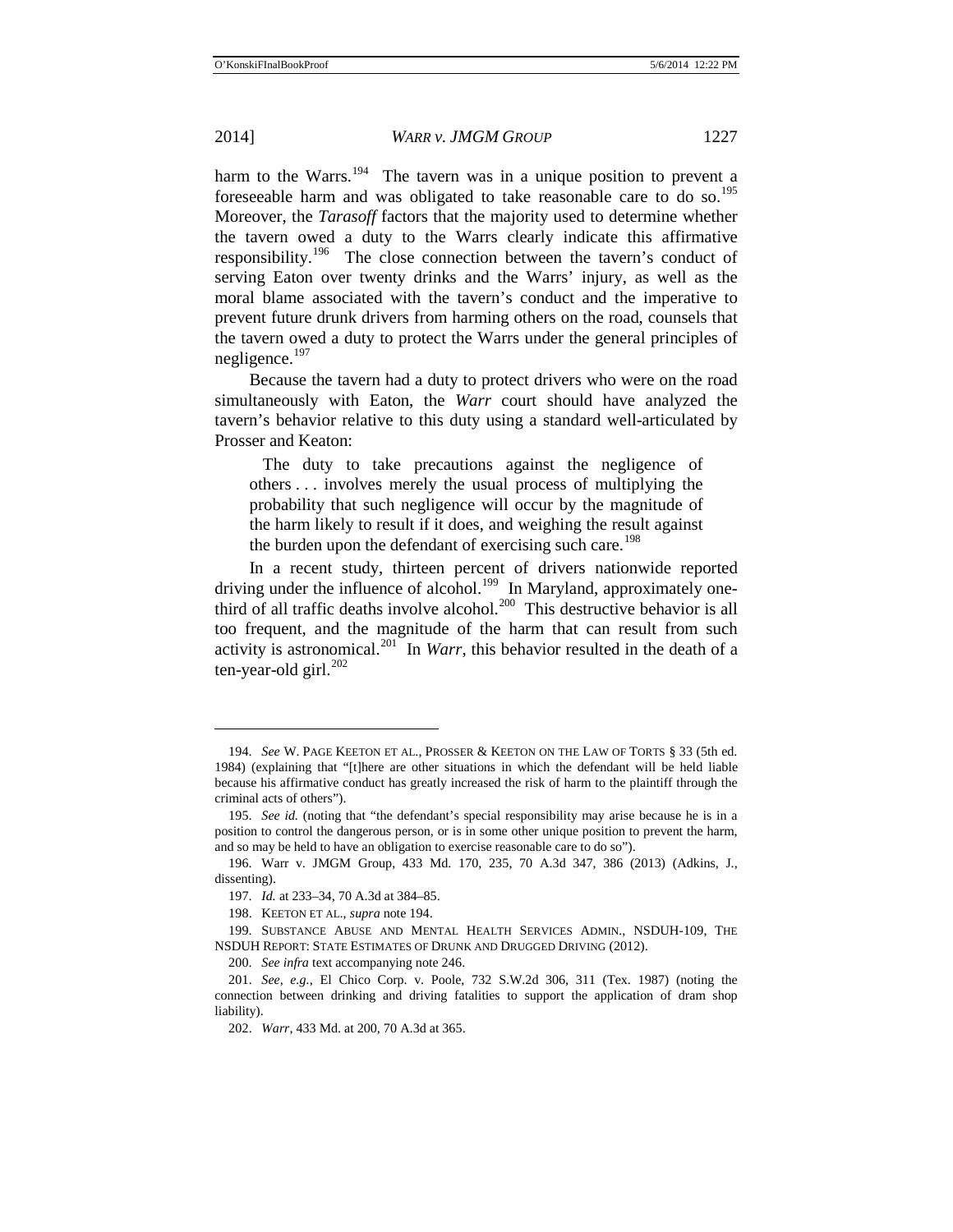Considering the harm that results from drunk driving, the burden placed on the tavern to avoid serving visibly intoxicated people is not particularly onerous; as the dissent noted, the Maryland General Assembly already imposes this burden by assigning criminal liability for this behavior.<sup>[203](#page-23-0)</sup> Prosser and Keaton further counsel that "[i]t becomes most obvious when the actor has reason to know that he is dealing with persons whose characteristics make it especially likely that they will do unreasonable things."<sup>[204](#page-23-1)</sup> Certainly the tavern employees—after serving Eaton over twenty drinks and cutting him off when he became intoxicated, aggressive, and violent<sup>205</sup>—would have known that Eaton might, with his impaired judgment, decide that he was fit to drive home.

Because the tavern acted affirmatively in assisting to make Eaton dangerous to other drivers on the road, it had a duty to protect these drivers under both Maryland precedent and the general principles of negligence. In failing to stop serving Eaton alcohol once he became visibly intoxicated, the Dogfish Head did not meet a reasonable standard of care. Thus, the tavern should be exposed to liability for Eaton's conduct.

# *B. The Majority Erred in Its Conclusion That* Restatement (Second) of Torts *Section 315 Does Not Support Adopting Dram Shop Liability*

While the *Warr* court concluded that the *Restatement (Second) of Torts*  Section 315 did not support the imposition of liability on the tavern without a special relationship, courts in Pennsylvania, Arizona, and Texas relied on this section for the precise purpose of imposing dram shop liability.<sup>[206](#page-23-3)</sup> The *Warr* court argued that it could not apply Section 315 absent a special relationship because the states that did so imposed a duty on the tavern to protect the public as a whole, an outcome that Maryland law does not support.<sup>207</sup> This argument, however, is unconvincing: First, imposing dram shop liability on taverns would not mean creating an indefinite duty to the public at large, but rather a duty to those foreseeable victims of drunk driving accidents.<sup>208</sup> Second, of the states that applied Section 315 to support adopting dram shop liability, only the Supreme Court of Texas used Section 315 to impose a duty on the tavern to protect the public at large;

<span id="page-23-0"></span><sup>203.</sup> *Id.* at 234–35, 70 A.3d at 385–86 (citing MD. CODE ANN., Art. 2b, § 12-108 (a)(1)(ii) (West 2013)).

<span id="page-23-1"></span><sup>204.</sup> *See* KEETON ET AL., *supra* note [194.](#page-22-0) They elaborate that "the actor may be required to . . . refrain from . . . [letting] an intoxicated person . . . have an automobile, or more liquor." *Id.*

<span id="page-23-5"></span><span id="page-23-4"></span><span id="page-23-3"></span><span id="page-23-2"></span><sup>205.</sup> Memorandum Opinion and Order, Warr v. JMGM Group, No. 341698-V, at 9 (Mont. Cnty. Cir. Ct. Jan. 19, 2012).

<sup>206.</sup> *See supra* Part II.B.

<sup>207.</sup> *Warr*, 433 Md. at 193–94, 70 A.3d at 361 (majority opinion).

<sup>208.</sup> *See infra* Part IV.B.1.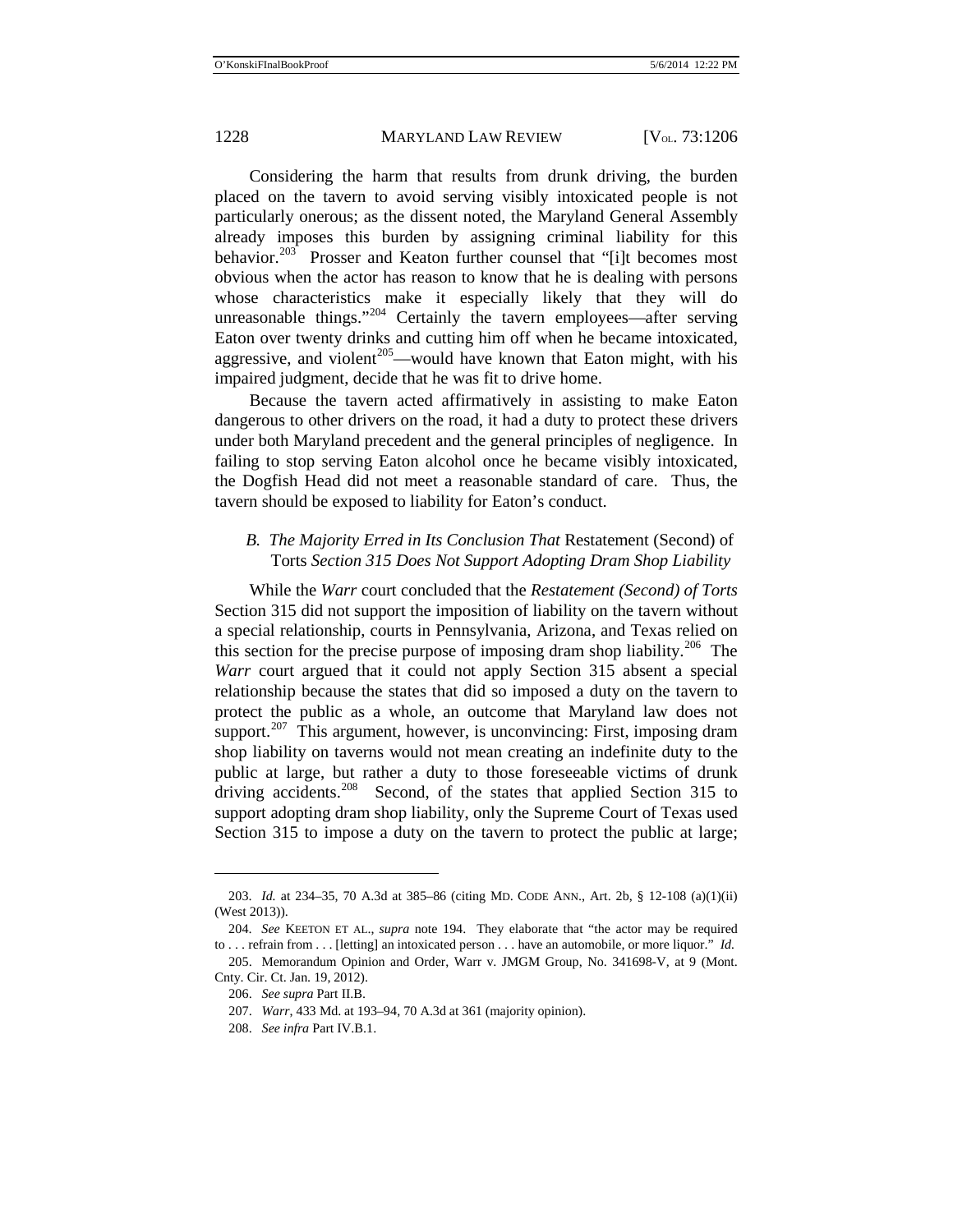Maryland should follow the approach of Pennsylvania and Arizona by framing the tavern's responsibility as one to refrain from serving a visibly intoxicated patron to protect foreseeable victims of drunk drivers. $^{209}$  $^{209}$  $^{209}$ 

# *1. Assigning the Tavern a Duty to Protect Foreseeable Victims of Drunk Driving Aligns with the Interpretation of Section 315 in Maryland Case Law*

To support its application of the "special relationship" rule of Section 315, the court pointed to the rule's underlying rationale, articulated in *Valentine v. On Target.*<sup>210</sup> There, the court explained that "[o]ne cannot be expected to owe a duty to the world at large to protect it against the actions of third parties, which is why the common law distinguishes different types of relationships when determining if a duty exists."<sup>[211](#page-24-2)</sup> This rationale, however, is unconvincing for several reasons. First, imposing a duty on the Dogfish Head would not require it to protect the public as a whole, but rather those foreseeable victims of drunk driving accidents—drivers who are on the road simultaneously with an intoxicated patron. This imposition makes sense because the tavern's ability to prevent harm caused by intoxication is inherently limited.<sup>212</sup> While a tavern can prevent an intoxicated patron from getting behind the wheel, it has no control over any of the patron's acts subsequent to making the decision to drive. Any other harm committed by the patron is too attenuated from the original act of serving him alcohol while visibly intoxicated for liability to attach.<sup>[213](#page-24-4)</sup> For example, a tavern that served a patron after he was visibly intoxicated could not be held liable if that patron later committed assault, because the criminal intent behind the patron's act is a superseding cause.<sup>214</sup> Indeed, states that recognize dram shop liability do not hold taverns liable for unforeseeable criminal acts committed by their patrons, even if these patrons were served alcohol after they became visibly intoxicated.<sup>[215](#page-24-6)</sup>

<sup>209.</sup> *See infra* Part IV.B.2.

<sup>210.</sup> *Warr*, 433 Md. at 193–94, 70 A.3d at 361.

<sup>211.</sup> Valentine v. On Target, Inc., 353 Md. 544, 553, 727 A.2d 947, 951 (1999).

<span id="page-24-3"></span><span id="page-24-2"></span><span id="page-24-1"></span><span id="page-24-0"></span><sup>212.</sup> *See* Smith, *supra* note [191,](#page-21-6) at 554 (explaining that the purpose of dram shop laws are not to prevent drunkenness, but rather to reallocate the social harms of drinking to the businesses that profit from the sale of alcohol).

<span id="page-24-4"></span><sup>213.</sup> *See* Palsgraf v. Long Island R. Co., 162 N.E. 99, 100 (N.Y. 1928) ("The risk reasonably to be perceived defines the duty to be obeyed, and risk imports relation; it is a risk to another or to others within the range of apprehension.").

<span id="page-24-6"></span><span id="page-24-5"></span><sup>214.</sup> *See* RESTATEMENT (SECOND) OF TORTS § 448 (1965) ("The act of a third person in committing an intentional tort or crime is a superseding cause of harm to another resulting therefrom, although the actor's negligent conduct created a situation which afforded an opportunity to the third person to commit such a tort or crime . . . .").

<sup>215.</sup> *See infra* not[e 234.](#page-28-0)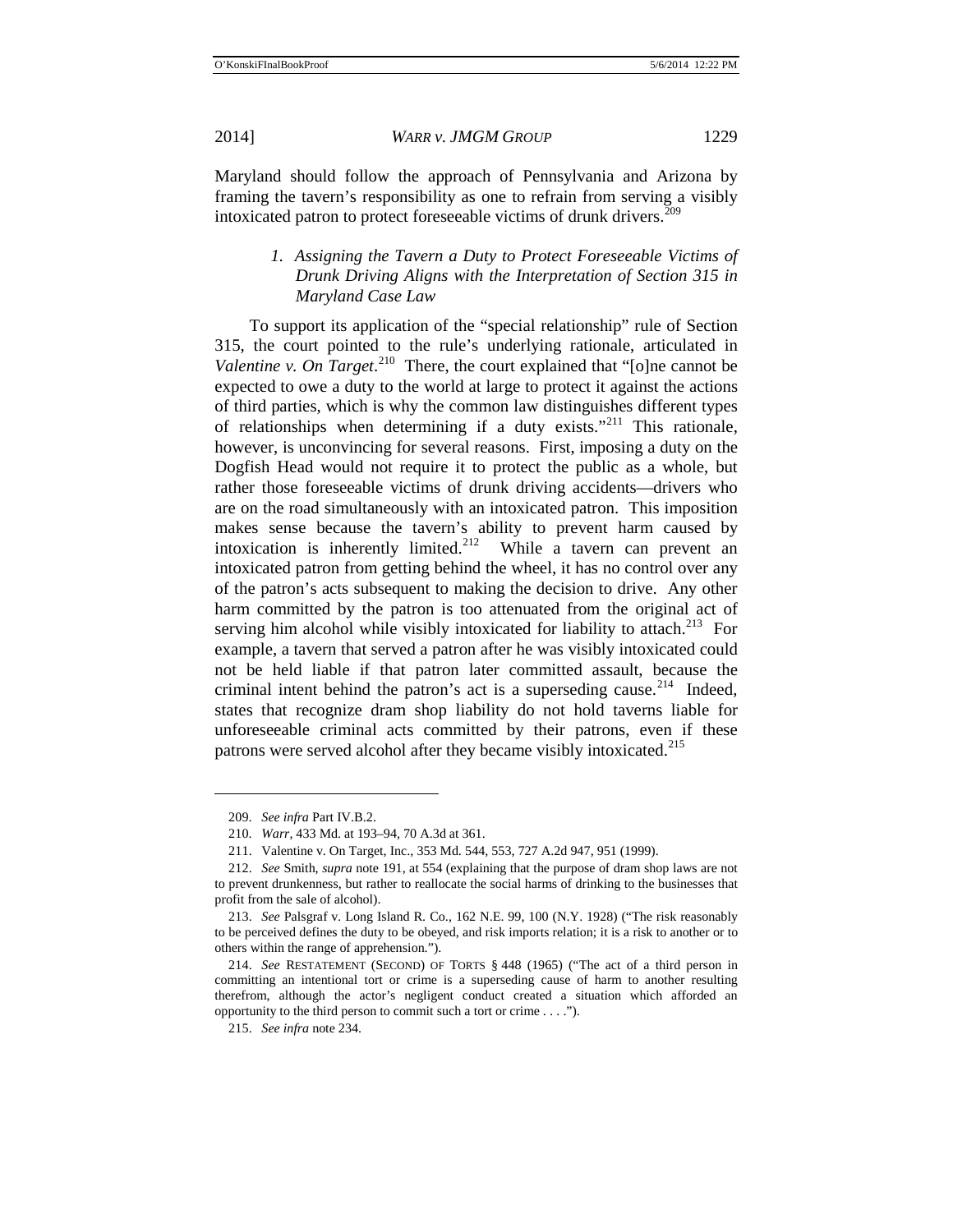$\overline{a}$ 

1230 MARYLAND LAW REVIEW [V<sub>OL.</sub> 73:1206]

Second, as the dissent indicated, Maryland law does not impose unlimited liability to any member of the public, but rather limits an individual's duty of care only to those who would foreseeably be harmed by the conduct.<sup>[216](#page-25-0)</sup> In so doing, Maryland courts have recognized that it would be unfair not only to impose on actors a duty to protect the public as a whole, but also that an actor should not be released from liability merely because the victim of its negligence was unidentifiable.<sup>217</sup> While the majority analogized the facts of *Warr* to those of *Valentine*, the situations are distinguishable. The movements of a stolen weapon are nearly impossible to trace and may impact an unidentifiable class of persons. $^{218}$  $^{218}$  $^{218}$ Unlike the owner of the shop in *Valentine*, who did not know of any circumstances that would indicate an increased probability that a thief would steal guns from the store and use them in an illegal manner,  $219$  the danger an intoxicated person poses to his fellow drivers is both concrete and applicable to a discrete number of individuals. Thus, because there is a specific, foreseeable class of victims likely to be harmed by a drunk driver, Section 315's "special relationship" standard is not applicable in this context.

Finally, Maryland precedent on third-party liability is misstated in *Valentine*. In holding that a store owner does not owe a duty to protect people from the illegal use of its weapons, the *Valentine* court cited *Scott v. Watson* for the rule that a private person is under no special duty to protect

<span id="page-25-0"></span><sup>216.</sup> Warr v. JMGM Group, 433 Md. 170, 226–27, 70 A.3d 347, 381 (2013) (Adkins, J., dissenting); *see also* Hartford Ins. Co. v. Manor Inn of Bethesda, Inc., 335 Md. 135, 148, 642 A.2d 219, 226 (1994) (commenting that Maryland courts have "recognized that the concept of duty as owing to all persons the exercise of reasonable care to protect them from harm has to be limited if liability for unreasonably remote consequences are to be avoided"); Henley v. Prince George's Cnty., 305 Md. 320, 336, 503 A.2d 1333, 1341 (1986) (finding that an employer could be liable for the death of a third party at the hands of an employee who had threatened prospective intruders, reasoning that the employer had a duty to protect those that would foreseeably "be expected to come into contact with" the employee). *But see* Rosenblatt v. Exxon Co., U.S.A., 355 Md. 58, 77, 642 A.3d 180, 189 (1994) (finding that Exxon, the prior occupier of land, did not owe a duty to the subsequent lessee to avoid contamination of the property because it was not foreseeable that Exxon's failure to act would result in harm to the subsequent lessee).

<span id="page-25-1"></span><sup>217.</sup> *Compare* Lamb v. Hopkins, 303 Md. 236, 253, 492 A.2d 1297, 1306 (1985) (finding that although probation officers owed a duty to the court to report any probation violations, this duty did not extend to the general public) *and* Muthukumarana v. Montgomery Cnty., 370 Md. 447, 499–500, 805 A.2d 372, 403 (2002) (explaining that 911 operators do not owe a duty in tort to the general public absent a special relationship between the operator and the specific individual, because to hold otherwise "might jeopardize the availability" of 911 services), *with Henley*, 305 Md. at 336, 503 A.2d at 1341 (finding that, even if those persons who would likely be injured could not be identified in advance, an employer owed a duty to those persons foreseeably injured by his employee).

<span id="page-25-3"></span><span id="page-25-2"></span><sup>218.</sup> *See* Valentine v. On Target, Inc., 353 Md. 544, 553, 727 A.2d 947, 951 (1999) (explaining that the class of persons to whom the gun storeowner would owe a duty to protect from the theft and illegal use of weapons was "indeterminate").

<sup>219.</sup> *Id.* at 551, 727 A.2d at 950.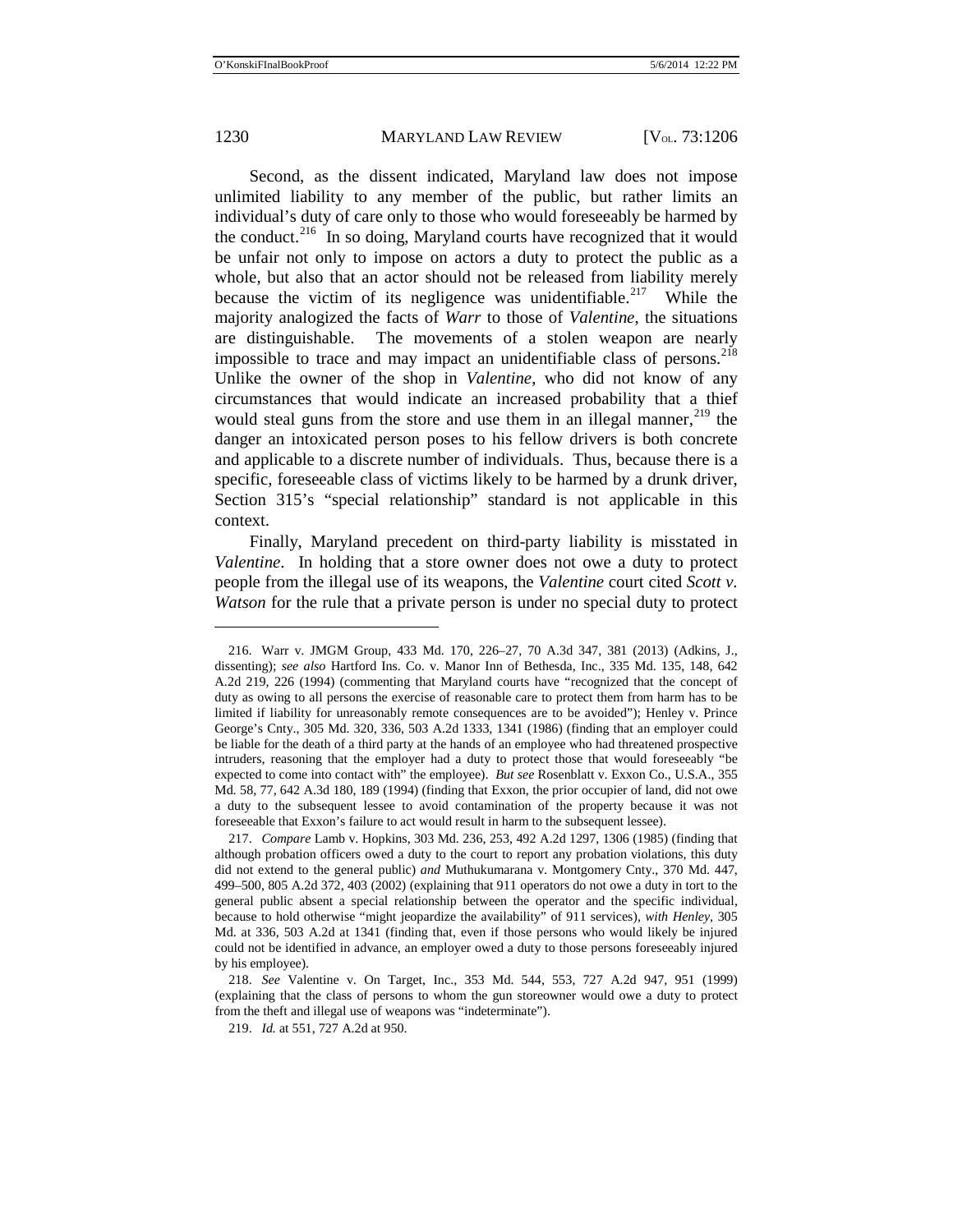another from criminal acts by a third person.<sup>220</sup> Yet this is an overlysimplified account of *Scott*'s holding because the *Scott* court also held that if a landlord knew of criminal action taking place in the common areas of his property, he had a "duty to take reasonable measures . . . to eliminate the conditions contributing to the criminal activity."[221](#page-26-1) Thus, *Scott* indicated not that a special relationship was required to find the gun store owner liable as the *Valentine* court suggested, but rather that where a retail merchant knew of circumstances indicating that his weapons are likely to be stolen and used illegally, he owed a duty to exercise ordinary care in eliminating those conditions by securing the weapons.<sup>[222](#page-26-2)</sup> Applied to the facts of *Warr*, *Valentine* actually suggests that the tavern staff, aware of Eaton's intoxicated condition and his intent to drive, $223$  owed a duty of reasonable care to rectify that danger by refraining from serving Eaton after he became visibly intoxicated. While the *Warr* court concluded that imposing a duty on the tavern is contrary to Maryland law set out in Valentine,<sup>[224](#page-26-4)</sup> the tavern's awareness that its patron would pose harm to other drivers makes the case so distinguishable from *Valentine* that its reasoning does not apply.

# *2. Assigning the Tavern a Duty to Refrain from Serving Visibly Intoxicated Patrons Based on Section 315 Protects Foreseeable Victims of Drunk Driving, Not the Public as a Whole*

The *Warr* court reasoned that courts that judicially adopted dram shop liability—specifically Pennsylvania, Arizona, and Texas—applied Section 315 to uphold a tavern's duty to protect the public as a whole.<sup>225</sup> However, this characterization of other states' reasoning is overbroad. The *Warr*  court should have acknowledged that these states frame liability under

<sup>220.</sup> *Id.*

<sup>221.</sup> Scott v. Watson, 278 Md. 160, 169, 359 A.2d 548, 554 (1976) (emphasis omitted).

<span id="page-26-2"></span><span id="page-26-1"></span><span id="page-26-0"></span><sup>222.</sup> *See Valentine*, 353 Md. at 560–61, 727 A.2d at 955 (Raker, J., concurring) (explaining that gun merchants owe a duty to secure their product because the theft of an unsecured handgun to be used for violent crime is foreseeable, but that no facts indicated that the merchant had actually breached this duty of care).

<span id="page-26-3"></span><sup>223.</sup> Memorandum Opinion and Order, Warr v. JMGM Group, No. 341698-V, at 9 (Mont. Cnty. Cir. Ct. Jan. 19, 2012).

<span id="page-26-4"></span><sup>224.</sup> Warr v. JMGM Group, 433 Md. 170, 193–94, 70 A.3d 347, 361 (2013). The *Warr* court also pointed out Maryland courts have previously applied the "special relationship" rule to the drunk driving context. *Id.* at 194, 70 A.3d at 361 (citing Kuykendall v. Top Notch Laminates, Inc., 70 Md. Ct. Spec. App. 244, 520 A.2d 1115 (1987)). However, this example is unconvincing because the *Kuykendall* court identified the crux of its holding as the absence of some affirmative action by the employer to order the employee to drive despite knowing his level of intoxication. *Kuykendall*, 70 Md. Ct. Spec. App. at 250–51, 520 A.2d at 1117–18. As argued previously, however, a tavern's role in serving its patron past the point of visible intoxication is properly conceptualized as an affirmative action. *See supra* Part IV.A.

<span id="page-26-5"></span><sup>225.</sup> *Warr*, 433 Md. at 192–93, 70 A.3d at 360–61.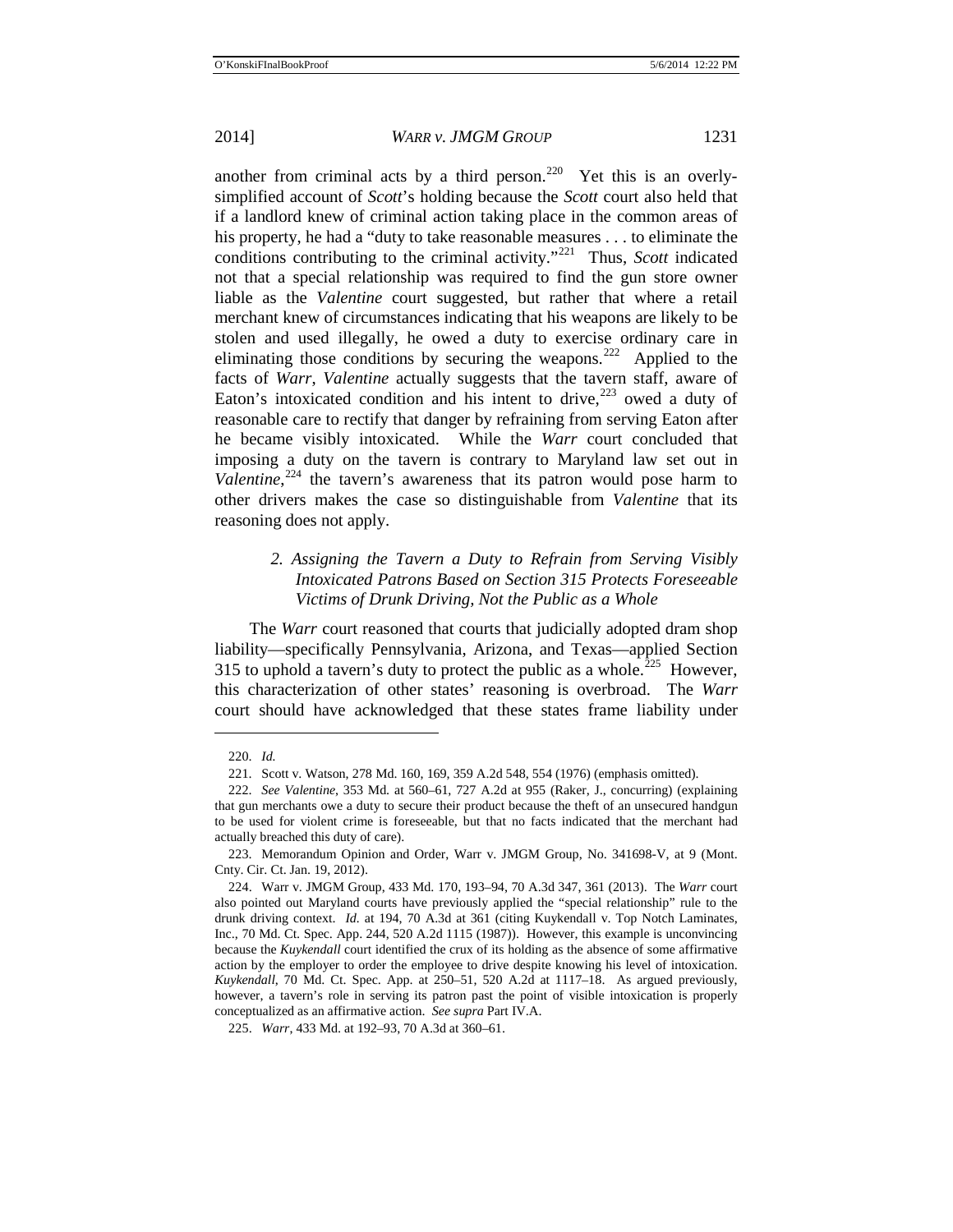Section 315 as the duty to refrain from serving an intoxicated patron in order to protect those foreseeable victims of drunk driving because doing so would have allowed the court to impose liability to the tavern based on Section 315.

For example, the Supreme Court of Pennsylvania in *Jardine* focused its liability analysis on the foreseeability of an intoxicated patron causing harm to those around him.<sup>226</sup> The court reasoned that the patron was intoxicated when the tavern sold him liquor, and such excessive alcohol consumption made him a danger to the community.<sup>[227](#page-27-1)</sup> Drawing on *Jardine*'s authority, lower Pennsylvania courts have cited Section 315 for the proposition that a tavern does not act as a reasonable person would when it sells liquor to an intoxicated patron because it is further putting at risk those that might be injured by that patron. $^{228}$  $^{228}$  $^{228}$ 

Similarly, the Supreme Court of Arizona relied on Section 315 in adopting dram shop liability, citing it for the proposition that "the common law recognizes a duty to take affirmative measures to control or avoid increasing the danger from the conduct of others."<sup>[229](#page-27-3)</sup> Since Arizona precedent already recognized the duty of a tavern operator to protect his patrons from reasonably foreseeable injury at the hands of another patron,[230](#page-27-4) the court in *Ontiveros* merely extended this principle to apply to non-patrons that would be foreseeably injured outside of the tavern.<sup>231</sup> The *Ontiveros* court reasoned that the "relation of the licensed supplier of liquor and his patron" afforded the tavern owner a degree of control over his patrons.<sup>[232](#page-27-6)</sup> Therefore, the tavern owed a duty to protect those in the

232. *Id.*

<span id="page-27-0"></span><sup>226.</sup> *See* Jardine v. Upper Darby Lodge No. 1973, Inc., 198 A.2d 550, 553 (Pa. 1964) ("[A]n intoxicated person is and can be an instrument of danger to others, especially if he is operating a motor vehicle.").

<span id="page-27-1"></span><sup>227.</sup> *See id.* (commenting that an intoxicated person behind the wheel is as dangerous to the community as "a stick of dynamite"); *see also* Majors v. Brodhead Hotel, 205 A.2d 873, 876 (Pa. 1965) (explaining that "it is the high probability that intoxicated persons will be injured that, in part, gave rise to the statute prohibiting defendant from serving the plaintiff when visibly intoxicated").

<span id="page-27-2"></span><sup>228.</sup> *See, e.g.*, Rivero v. Timblin, No. CI-09-08267, 2010 WL2914400, at \*246–47 (Pa. Com. Pl. Mar. 16, 2010) ("In selling liquor to an intoxicated patron, where there is evidence that the customer may injure himself or others as a result of the intoxication, a vendor is not acting as a reasonable person would."). *Jardine* "has been cited in at least 18 jurisdictions around the country as recognizing a common-law cause of action against a licensee for injuries caused by an intoxicated customer." *Id.* at 247–48.

<sup>229.</sup> Ontiveros v. Borak, 667 P.2d 200, 508–09 (Ariz. 1983) (en banc).

<span id="page-27-6"></span><span id="page-27-5"></span><span id="page-27-4"></span><span id="page-27-3"></span><sup>230</sup>*. See* McFarlin v. Hall, 619 P.2d 729, 733–34 (Ariz. 1980) (en banc) (recognizing that a tavern owner had a duty to protect a patron who was stabbed at the hands of another patron in the tavern's parking lot, when that the tavern owner was aware that the patron had a propensity for violence and had recently been in jail).

<sup>231.</sup> *Ontiveros*, 667 P.2d at 208.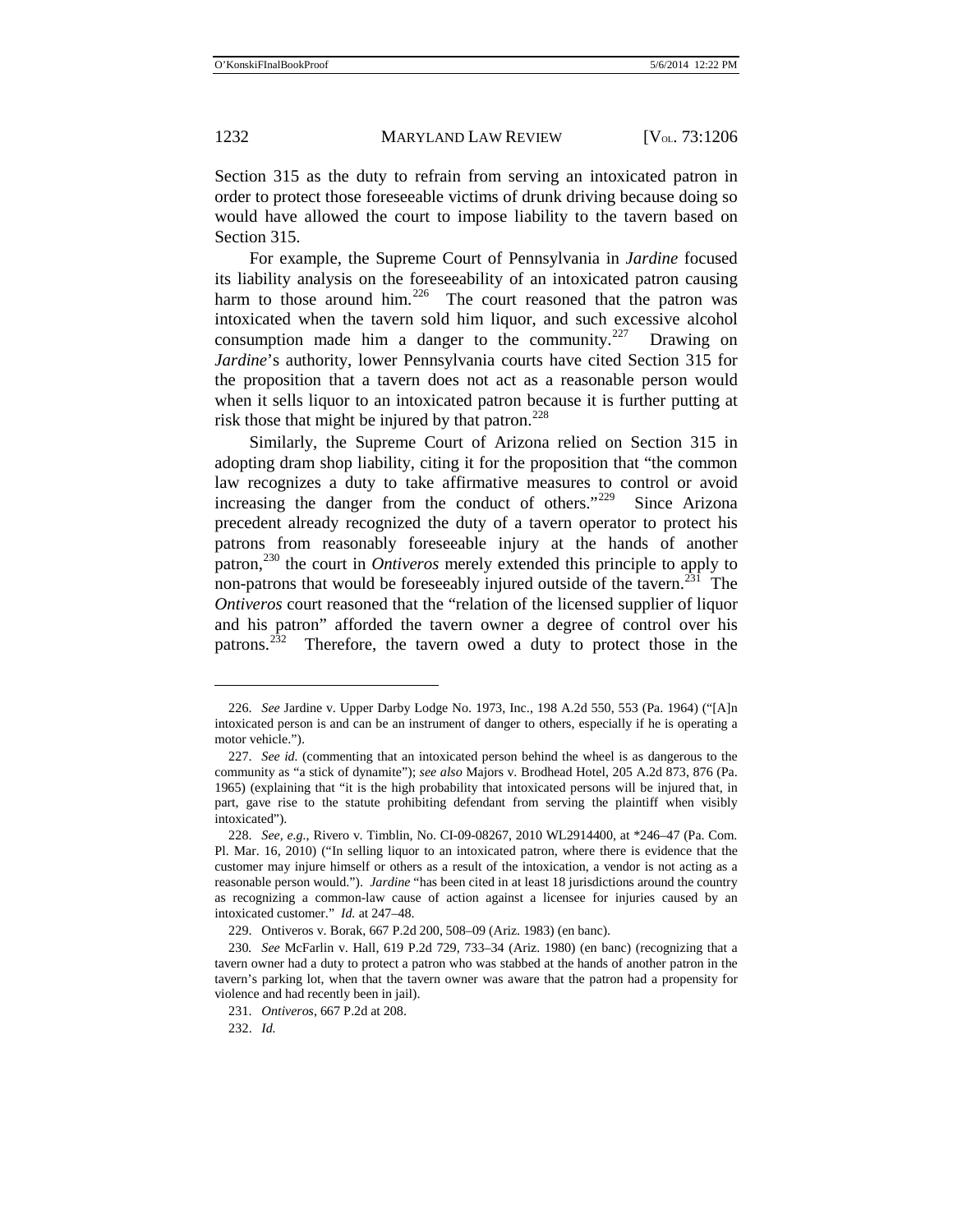surrounding community who might be injured from the acts of its visibly intoxicated patrons.[233](#page-28-1) Following *Ontiveros*, Arizona courts have not invoked Section 315 to impose an indefinite duty to the public, but rather to impose a duty to take reasonable steps to control the actions of patrons under a tavern keeper's control.<sup>[234](#page-28-2)</sup>

<span id="page-28-0"></span>Finally, the Supreme Court of Texas cited Section 315 when it adopted dram shop liability in *El Chico Corp. v. Poole*. [235](#page-28-3)The *El Chico* court recognized that a tavern, in acting affirmatively to serve a patron after he was visibly intoxicated, owed a duty to protect those foreseeably injured by a drunk driver.<sup>236</sup> Similar to courts in Pennsylvania and Arizona, the Supreme Court of Texas noted that Section 315 reflected a "duty to take affirmative action to control or avoid increasing the danger from another's conduct which the actor has at least partially created."[237](#page-28-5) Although the *El Chico* court articulated the tavern's duty as one owed to "the general public," it specifically framed its holding around the Texas Alcoholic Beverage Code's purpose "to protect the safety and welfare of the general public."[238](#page-28-6) The *Warr* court took this holding to mean that Section 315 may only be applied without a special relationship when the law accepts that an actor owes a duty to the public at large.<sup>[239](#page-28-7)</sup> The *El Chico* court, however, still acknowledged the duty of an alcoholic beverage licensee to protect

<sup>233.</sup> *Id.* at 211.

<span id="page-28-2"></span><span id="page-28-1"></span><sup>234.</sup> *See, e.g.*, Hebert v. Club 37 Bar, 701 P.2d 847, 849–50 (Ariz. Ct. App. 1984) (declining to find a tavern owner liable after a frequent patron shot another in an alcoholic blackout, reasoning that while tavern owners are under a duty of care and may be held liable when they sell liquor to an intoxicated customer, the bar in this case had no ability to foresee the patron's extraordinary actions since he exhibited no violent tendencies); *see also* Patterson v. Thunder Pass, Inc., 153 P.3d 1064, 1069 (Ariz. Ct. App. 2007) (finding that the tavern had fulfilled its duty of affirmative care to a patron and the public after cutting off the intoxicated patron and driving her home when a taxi could not be obtained, since the tavern had no way of knowing that the patron would return to the bar to retrieve her vehicle the same night, injuring another driver in a head-on collision).

<sup>235.</sup> 732 S.W. 2d 306, 312 (Tex. 1987).

<span id="page-28-4"></span><span id="page-28-3"></span><sup>236.</sup> *See id.* at 309 (affirming the lower court's holding that a tavern owner who encourages a patron to drink too much and serves him while he is visibly intoxicated, knowing that he will operate a vehicle, owes a duty to take reasonable precautions to prevent him from driving and causing foreseeable injury).

<sup>237.</sup> *Id.* at 312.

<span id="page-28-6"></span><span id="page-28-5"></span><sup>238.</sup> *Id.* at 313; *see also* Chapa v. Club Corp. of America, 737 S.W.2d 427, 429 (Tex. App. 1987) (commenting that the Texas Supreme Court affirmed that the Alcoholic Beverage Code "was enacted to protect the safety of the general public"); Fuller v. Maxus Energy, Corp., 841 S.W.2d 881, 884 (Tex. App. 1992) (noting that "*El Chico* recognized the duty of an alcoholic beverage licensee . . . not to serve a person when the licensee knows or should know that the patron is intoxicated" based on both the general principles of negligence and the Alcoholic Beverage Code).

<span id="page-28-7"></span><sup>239.</sup> Warr v. JMGM Group, 433 Md. 170, 193, 70 A.3d 347, 361 (2013).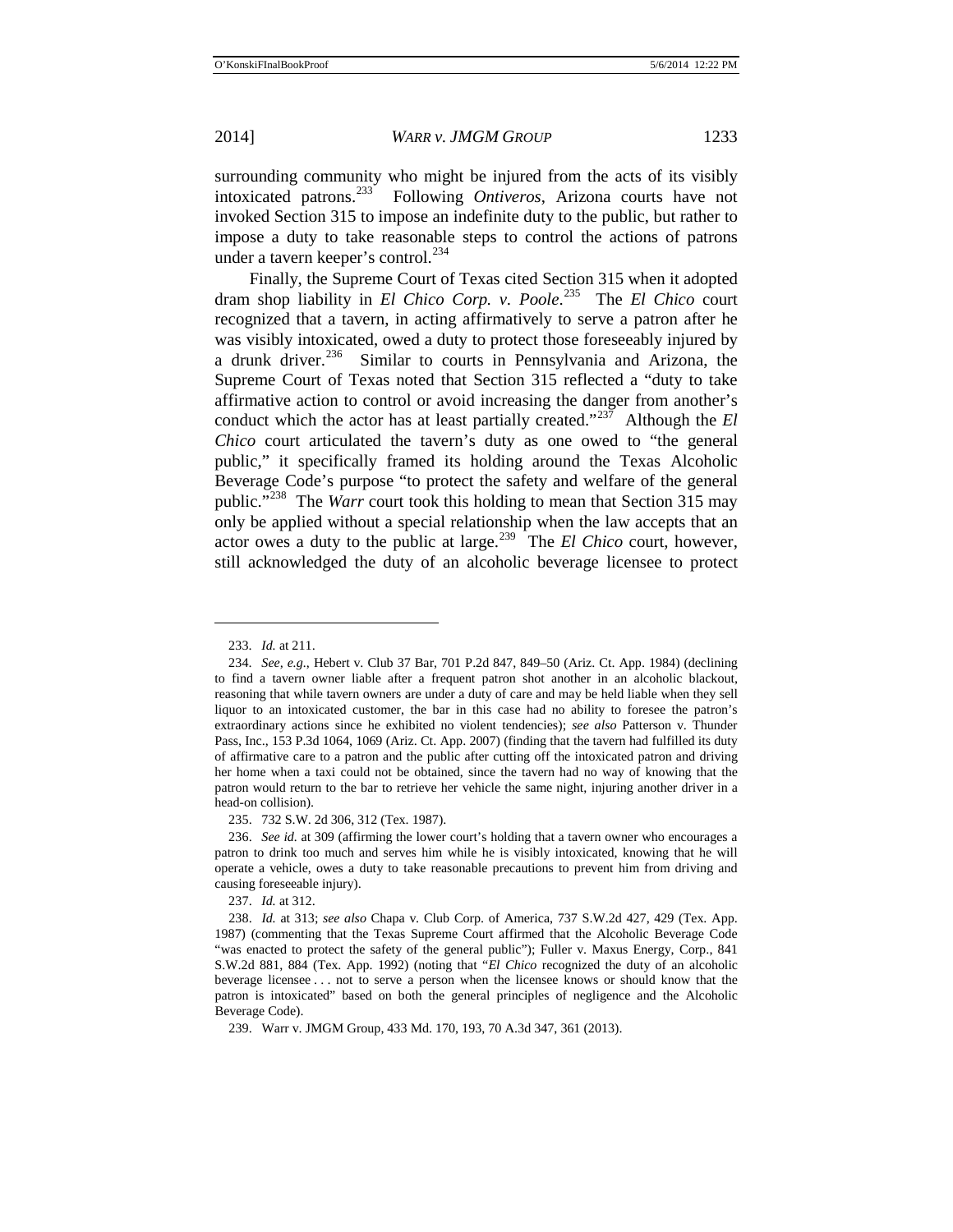victims foreseeably harmed by drunk driving. $240$  That Texas chose to tailor its holding to fit the state's existing law does not negate the alternate framing of the issue as a duty to foreseeable victims of drunk driving, and certainly would not prevent Maryland from adopting the latter approach.

Thus, the *Warr* court erred in its conclusion that imposing a duty on the tavern under Section 315 would be contrary to Maryland law. The court should have characterized the class of persons owed a duty by the tavern as those drivers foreseeably harmed by an intoxicated patron. This would have allowed the court to apply Section 315 consistently with both Maryland and other states' third-party liability jurisprudence, and find that the Dogfish Head owed a duty to protect the Warrs.

# *C. The* Warr *Court's Reliance on* Lamb *Produces Results That Are Contrary to the Deterrence and Compensation Goals of the Tort System, and Do Not Protect the Interests of Maryland Citizens*

While the common law proximate cause argument that "[h]uman beings, drunk or sober, are responsible for their own torts<sup> $241$ </sup> carries considerable weight in the minds of courts that recognize dram shop liability,[242](#page-29-2) the *Warr* court erred by failing to consider the utility of holding a tavern liable for the torts of its patrons in the context of our societal understanding of drunk driving. The court should have recognized that imposing dram shop liability can deter dangerous serving practices and more fairly compensate injured victims while still protecting businesses.<sup>[243](#page-29-3)</sup>

#### <span id="page-29-5"></span>*1. Dram Shop Liability Can Deter Dangerous Serving Practices*

States that have enacted dram shop liability do so in part to deter taverns from sending highly intoxicated patrons out onto the road.<sup>[244](#page-29-4)</sup> Drunk driving is a well-documented problem in Maryland and throughout the nation: The most current data from the National Highway Traffic Safety

<span id="page-29-0"></span><sup>240.</sup> *See El Chico*, 732 S.W.2d at 311 (concluding that injury to a third person was no longer unforeseeable since drunk driving fatalities had become so frequent within the state, and that "based on foreseeability, the duty of an alcoholic beverage licensee is apparent").

<sup>241.</sup> State v. Hatfield, 197 Md. 249, 254, 78 A.2d 754, 756 (1951).

<span id="page-29-2"></span><span id="page-29-1"></span><sup>242.</sup> *See, e.g.*, Taylor v. Ruiz, 394 A.2d 765, 766 (Del. Super. Ct. 1978) (referring to *Hatfield* for the common law proximate cause argument but deciding that such reasoning is not sufficient to protect the public from the acts of intoxicated persons); Hutchens v. Hankins, 303 S.E.2d 584, 588, 595–97 (N.C. Ct. App. 1983) (citing *Hatfield* as one of a "handful of courts . . [that] follow the old rule of nonliability," but finding more persuasive the reasoning that the consumption, resulting intoxication, and injury producing conduct are foreseeable intervening causes).

<sup>243.</sup> Smith, *supra* note [191,](#page-21-6) at 554.

<span id="page-29-4"></span><span id="page-29-3"></span><sup>244.</sup> *See* Frank A. Sloan et al., *Liability, Risk Perceptions, and Precautions at Bars*, 43 J. L. & ECON. 473, 498–99 (2000) (finding that dram shop liability laws were effective in preventing servers from engaging in unsafe practices and preventing excessive alcohol use).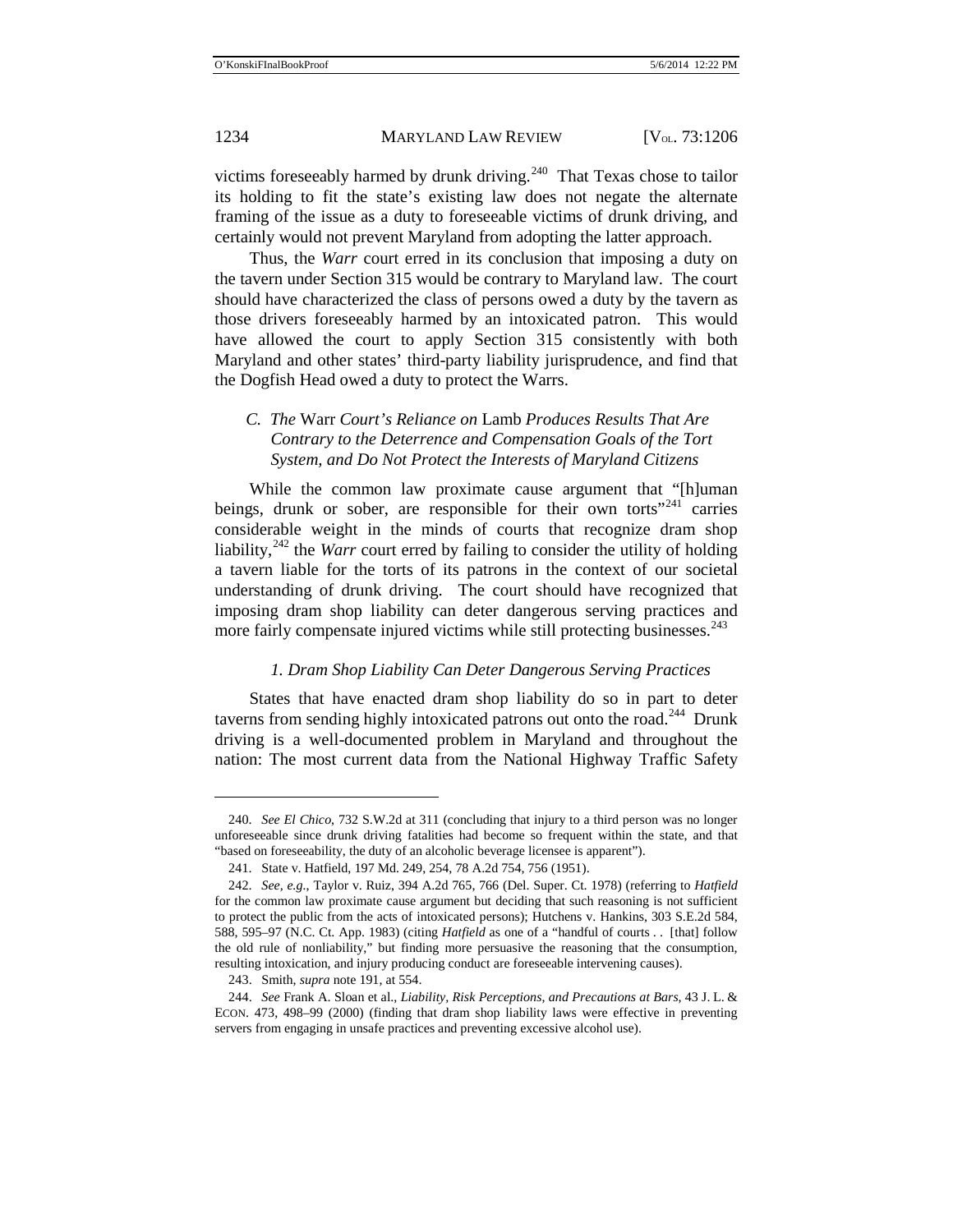<span id="page-30-0"></span>Administration ("NHTSA") show that in 2012, about 10,000 fatal crashes were the result of drunk driving.<sup>245</sup> In Maryland, alcohol-impaired driving resulted in 160 fatalities, representing about a third of all traffic deaths in the state.<sup>[246](#page-30-2)</sup> Exposing taverns to liability for the torts of their patrons would help prevent these fatalities by forcing taverns to be more vigilant in monitoring to whom they serve alcohol and how much they are serving. $247$ Moreover, studies show that a substantial reduction in alcohol-related harm results from the enforcement and prosecution of dram shop laws.<sup>248</sup> In fact, courts and legislatures began to reestablish dram shop legislation in the 1980s as a response to the increased prevalence of drunk driving and the resulting fatalities. $249$ 

Although Maryland law mandates that liquor provider licensees in many counties undergo training in alcohol awareness programs,<sup>[250](#page-30-6)</sup> the continuing carnage on Maryland's roads as a result of drunk driving accidents clearly indicates that these programs are insufficient. The current scheme of liability insulates a tavern—the party best able to prevent an accident—from any responsibility to other drivers.<sup>251</sup> In upholding this liability scheme, the *Warr* court has forced the community surrounding the Dogfish Head to rely on the judgment of highly intoxicated patrons like Eaton to make the right decision not to drive.<sup>[252](#page-30-8)</sup>

<span id="page-30-1"></span><sup>245.</sup> NAT'L HIGHWAY TRAFFIC SAFETY ADMIN., 2012 MOTOR VEHICLE CRASHES: OVERVIEW 6 tbl.9 (2013), *available at* http://www-nrd.nhtsa.dot.gov/Pubs/811856.pdf.

<sup>246.</sup> *Id.*

<span id="page-30-3"></span><span id="page-30-2"></span><sup>247.</sup> *See* Sloan et al., *supra* note [244,](#page-29-5) at 495–96 (studying the deterrent effect of dram shop liability law and concluding that these laws help taverns prevent patrons from excessively consuming alcohol).

<span id="page-30-4"></span><sup>248.</sup> *See* NAT'L HIGHWAY TRAFFIC SAFETY ADMIN., U.S. DEPT. OF TRANSP., PREVENTING OVER-CONSUMPTION OF ALCOHOL – SALES TO THE INTOXICATED AND "HAPPY HOUR" (DRINK SPECIAL) LAWS 3 (revised 2005) (finding that laws restricting the sale of alcohol to intoxicated persons can reduce alcohol-related harm if adequately enforced); *see also* Alexander C. Wagenaar & Harold D. Holder, *Effects of Alcoholic Beverage Server Liability on Traffic Crash Injuries*, 15 ALCOHOLISM: CLINICAL AND EXPERIMENTAL RES. 942, 947 (1991) (conducting an empirical study in Texas that found exposing taverns to liability prompted servers to cut off obviously intoxicated patrons and assist them in using alternate transportation, resulting in a "statistically significant reduction in alcohol-related traffic crashes").

<span id="page-30-5"></span><sup>249.</sup> *See* Smith, *supra* note [191,](#page-21-6) at 556 (explaining that although most states repealed their Dram Shop Acts after the end of Prohibition, "[b]y 1987, at least twenty-eight states had reestablished some form of tort liability for the sale of alcohol").

<span id="page-30-6"></span><sup>250.</sup> MD. CODE ANN., Art. 2b, § 13-101 (West 2013). Counties requiring alcohol awareness training programs include Montgomery (the site of the accident at issue in *Warr*), Howard, Kent, Washington, and Caroline. *Id.*

<span id="page-30-7"></span><sup>251.</sup> *Cf.* GUIDO CALABRESI, THE COSTS OF ACCIDENTS 135 (1970) (explaining that the most efficient approach to avoiding future accidents is to assign liability to the entity that "could avoid the accident costs most cheaply").

<span id="page-30-8"></span><sup>252.</sup> *See id.* at 312 (noting that "a system of accident law that minimizes the effect of accidents on the poor . . . emphasiz[es] deep pocket secondary cost avoidance").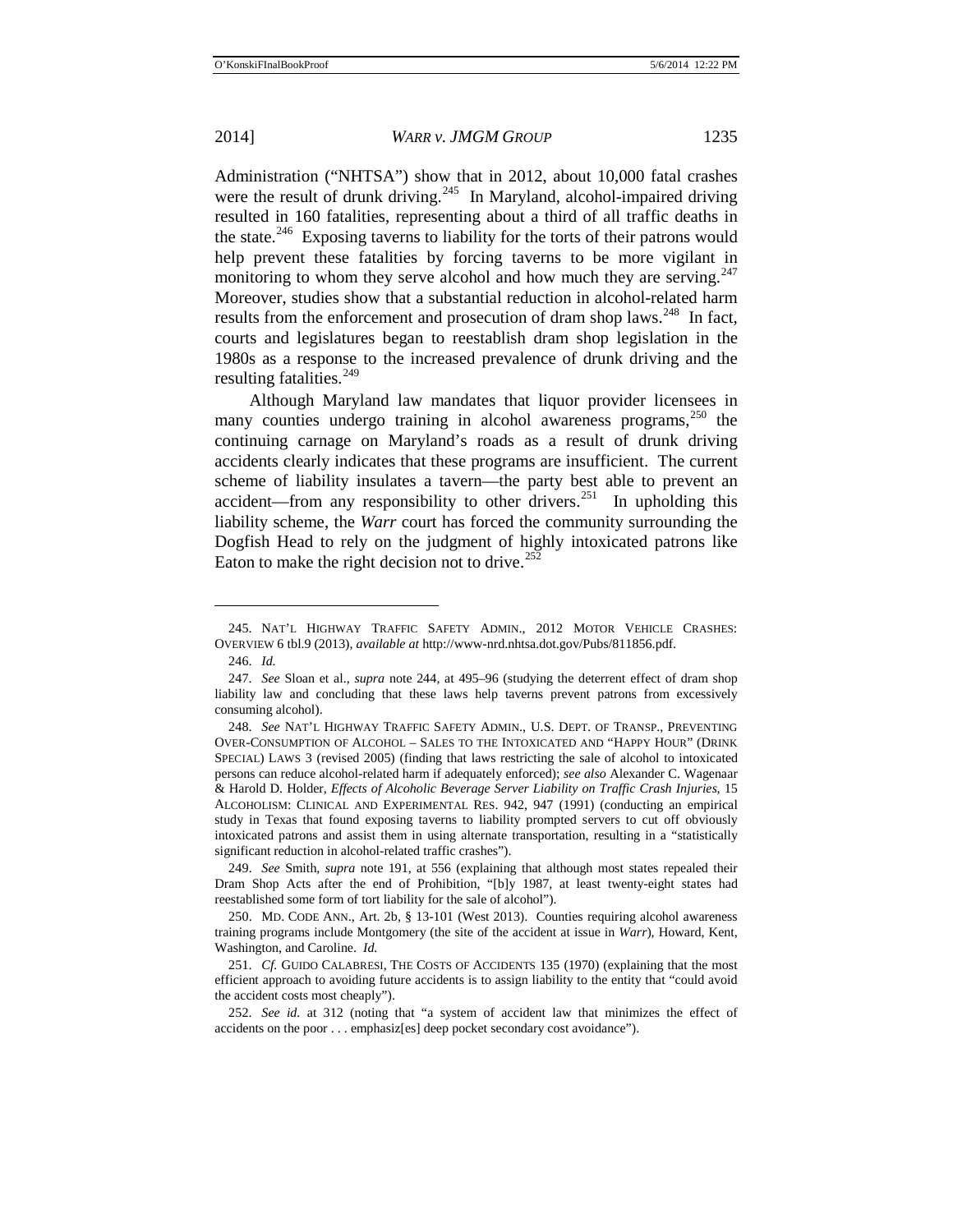$\overline{a}$ 

#### 1236 MARYLAND LAW REVIEW [V<sub>OL.</sub> 73:1206]

### *2. Dram Shop Liability Can More Fairly Compensate Injured Victims While Still Protecting Businesses*

Furthermore, dram shop liability is an effective tool to compensate the victims of drunk driving accidents because the insurance policies of drunk drivers may be inadequate to compensate severely injured victims. The NHTSA estimated that an alcohol-involved crash costs a victim anywhere from a few thousand dollars to over one million dollars, depending on the severity of the injury.<sup>[253](#page-31-0)</sup> Dram shop liability creates a far more efficient scheme of compensation because it assigns the cost of the accident to the tavern's insurance policy.<sup>[254](#page-31-1)</sup> While this means that tavern insurance policies might increase slightly in price,<sup>[255](#page-31-2)</sup> the effect, if an increase occurred, is that the community as a whole would pay to compensate an innocent drunk driving victim, instead of the victim bearing the cost alone. Thus, recognizing dram shop liability creates a more efficient allocation of costs.[256](#page-31-3) The court's decision in *Warr* instead means that the Warrs cannot recover from JMGM Group for the death of their ten-year-old granddaughter, notwithstanding the fact that the tavern continued to serve Eaton past the point of visible intoxication and unleashed him in this dangerous condition onto Interstate-270.<sup>[257](#page-31-4)</sup>

The experiences of other states are instructive in analyzing the potential success of dram shop liability law to protect Maryland citizens from drunk drivers while still allowing taverns to operate as economically viable businesses. At present, dram shop liability is fairly uniform: In most jurisdictions, a tavern "may be held liable for selling . . . alcohol to . . . a visibly intoxicated person," though generally a tavern's "customers may not recover for injuries caused by their own intoxication."<sup>258</sup> States do not

<span id="page-31-0"></span><sup>253.</sup> NAT'L HIGHWAY TRAFFIC SAFETY ADMIN., THE ECONOMIC IMPACT OF MOTOR VEHICLE CRASHES, 2000, 41 tbl.12 (2002).

<span id="page-31-1"></span><sup>254.</sup> *See* Richard A. Posner, *Guido Calabresi's The Cost of Accidents: A Reassessment* 64 MD. L. REV. 12, 18–19 (2005) (explaining that the fault system of tort law deters accidents by decentralizing and privatizing the losses "through its effect on liability-insurance premiums").

<span id="page-31-2"></span><sup>255.</sup> *See Civil Action—Wrongfully Selling or Furnishing Alcoholic Beverages: Hearing on S.B. 209 Before the S. Judicial Proceedings Comm.*, 2014 Leg., 431st Sess. (Md. 2014) (statement of Melvin R. Thompson, Senior Vice President, Gov't Affairs and Pub. Policy, Maryland Rest. Ass'n) (expressing concern that a proposed dram shop liability statute would substantially increase liability insurance rates, and this cost may also be passed on to consumers in the form of slightly higher alcohol prices).

<span id="page-31-4"></span><span id="page-31-3"></span><sup>256.</sup> *See* Guido Calabresi, *The Decision for Accidents: An Approach to Nonfault Allocation of Costs*, 78 HARV. L. REV. 713, 714 (1965) (explaining that "if many pay the cost of an accident rather than one . . . the social dislocation costs of the accident may be reduced; this is the basis of the theory of loss spreading. And even if loss spreading means no spreading—if it means only that the man with the deeper pockets pays—the same cost-reduction effect may be said to exist.").

<sup>257.</sup> Warr v. JMGM Group, 433 Md. 170, 173–77, 70 A.3d 347, 349–51 (2013).

<span id="page-31-5"></span><sup>258.</sup> Smith, *supra* note [191,](#page-21-6) at 557.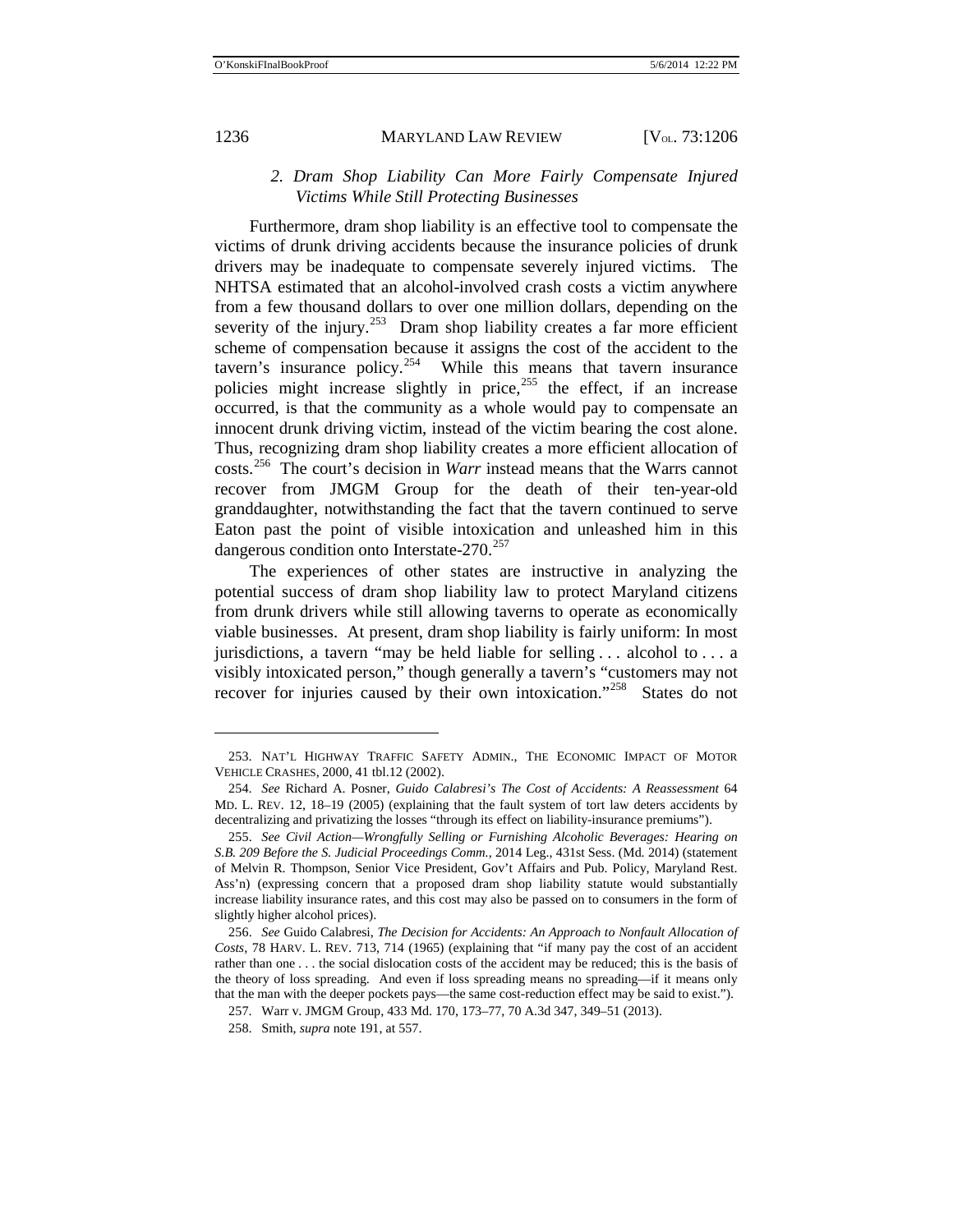impose unlimited liability upon taverns; many states have made substantial efforts to protect taverns by, for example, apportioning liability between the tavern and the intoxicated individual. $^{259}$  $^{259}$  $^{259}$ 

In addition, many state legislatures have limited a dram shop's liability by imposing damage caps, sometimes set as low as  $$50,000.^{260}$  $$50,000.^{260}$  $$50,000.^{260}$  These damage caps benefit taverns by lessening the possibility that a suit will put the dram shop out of business and allowing the dram shop to purchase less insurance than it would have to otherwise purchase.<sup>261</sup> Further, in these types of suits, punitive damages are generally unavailable.<sup>262</sup> While this approach may unfairly limit an injured plaintiff's possibility of compensation when medical expenses arising from an accident exceed the limits of an applicable damage cap, it is still a valid tool with which states can experiment to ensure that drunk driving victims have some, albeit imperfect, method of compensation.<sup>[263](#page-32-4)</sup>

Furthermore, state legislatures have limited the potential liability of taverns by imposing heightened evidentiary requirements. For example, the vast majority of states provide a cause of action for drunk driving torts resulting from the sale of alcohol to an obviously intoxicated patron.<sup>264</sup> A successful plaintiff must prove by eyewitness testimony and by blood alcohol reading at the time of injury that the customer was visibly intoxicated at the time of service.<sup>265</sup> This standard may be difficult for plaintiffs to meet, as tavern employees rarely admit to serving a patron who is visibly intoxicated.<sup>[266](#page-32-7)</sup> Other states require that the plaintiff also prove the tavern knew or should have known that the intoxicated patron would soon be driving an automobile. $267$ 

<sup>259.</sup> *See id.* at 572 (discussing contribution claims).

<sup>260.</sup> *Id.* at 573.

<sup>261.</sup> *Id.*

<span id="page-32-3"></span><span id="page-32-2"></span><span id="page-32-1"></span><span id="page-32-0"></span><sup>262.</sup> *See, e.g.*, Jackson v. Tullar, 285 S.W.3d 290, 298–99 (Ky. Ct. App. 2007) (holding that punitive damages are unavailable under Kentucky's Dram Shop Act); Steak & Ale of Texas, Inc., v. Borneman, 62 S.W.3d 898, 909 (Tex. App. 2001) (finding that Texas's Dram Shop Act precludes recovery of punitive damages).

<span id="page-32-4"></span><sup>263.</sup> *See* Smith, *supra* note [191,](#page-21-6) at 573 (noting that the goal in this approach is to compensate people who have been harmed in tort).

<span id="page-32-5"></span><sup>264.</sup> *See id.* at 559 (explaining that only Florida, North Carolina, and Wisconsin do not use the visibly intoxicated standard).

<sup>265.</sup> *Id.* at 559–60.

<span id="page-32-7"></span><span id="page-32-6"></span><sup>266.</sup> *See, e.g.*, Reed v. Breton, 718 N.W.2d 770, 777 (Mich. 2006) (finding that a plaintiff, in order to rebut the statutory presumption of the tavern's nonliability, must present evidence of actual, visible intoxication, including the testimony of a server trained to recognize intoxication).

<span id="page-32-8"></span><sup>267.</sup> *See, e.g.*, GA. CODE ANN. § 51-1-40 (2000) (providing that a person who "knowingly . . . serves alcoholic beverages to a person who is in a state of noticeable intoxication, knowing that such person will soon be driving a motor vehicle, may become liable for injury or damage caused by or resulting from the intoxication . . . when the sale . . . is the proximate cause of such injury or damage").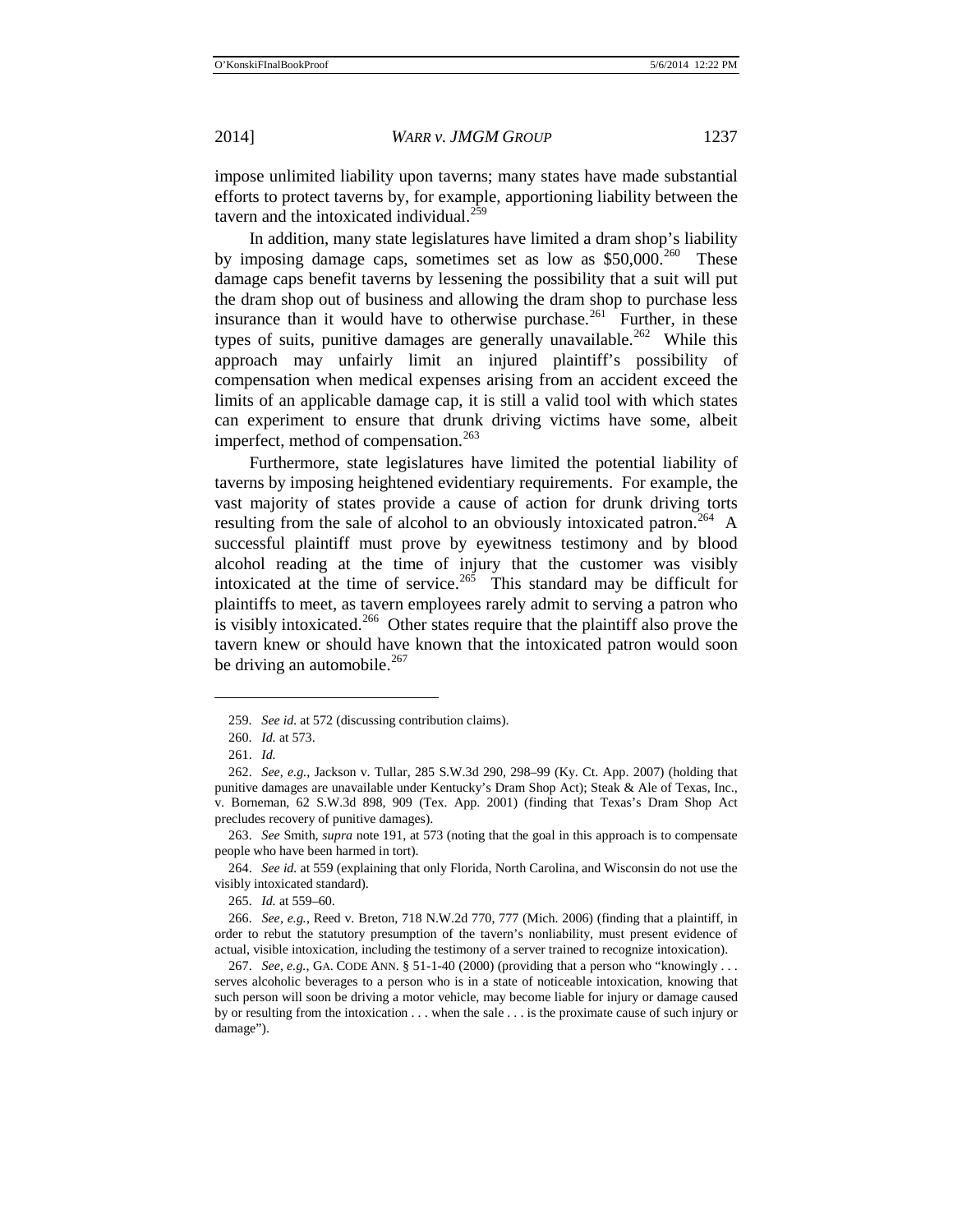Illustratively, while the Supreme Court of Texas in *El Chico* held that "an alcoholic beverage licensee owes a duty to the general public not to serve alcoholic beverages to a person when the licensee knows or should know the patron is intoxicated,<sup>"[268](#page-33-0)</sup> the Texas legislature that same week passed a Dram Shop Act.<sup>269</sup> The statute protected taverns by creating a more onerous burden of proof where plaintiffs had to prove that at the time of sale, "it was apparent to the provider that the individual being . . . served . . . was obviously intoxicated to the extent that he presented a clear danger to himself and to others."<sup>270</sup> A recent study found that most states have similarly tightened restrictions on tavern liability, thereby "limit[ing] the scope of the courts' rulings," since dram shop laws were adopted in the  $1980s$ <sup>271</sup> Indeed, many states impose a higher burden of proof, stronger evidentiary requirements, or have tightened damage caps.<sup>[272](#page-33-4)</sup>

While taverns are productive members of Maryland's economy, it is imperative that they function responsibly. That other states struggle to both provide a cause of action for injured plaintiffs and protect taverns from exposure to unlimited liability reflects the difficulty in finding this balance. Yet in *Warr*, rather than compensating the Warrs for the tragic death of their granddaughter, the Court of Appeals of Maryland left the decision of whether to apply dram shop liability to the General Assembly.<sup>273</sup> The *Warr* court decided that the legislature's "failure to enact dram shop liability reflected that its imposition was disfavored as a matter of public policy."<sup> $274$ </sup> Legislative inaction does not, however, reflect the policy of the state; it is the court's responsibility to change the common law to take into account changing societal conditions.<sup>[275](#page-33-7)</sup> The court had the power to bring the Warrs justice by recognizing a cause of action and the potential for compensation, without the family having to battle against industry cries of economic catastrophe and judicial uncertainty that sound in the state legislature on

<sup>268.</sup> 732 S.W.2d 306, 314 (Tex. 1987).

<span id="page-33-1"></span><span id="page-33-0"></span><sup>269.</sup> *See* Smith v. Merritt, 940 S.W.2d 602, 605 (Tex. 1997) (noting the act superseded the holding in *El Chico*).

<sup>270.</sup> TEX. ALCO. BEV. CODE ANN. § 2.02(b)(1) (West 2005).

<span id="page-33-4"></span><span id="page-33-3"></span><span id="page-33-2"></span><sup>271.</sup> James F. Mosher et al., *Commercial Host (Dram Shop) Liability Current Status and Trends*, 45 AM. J. PREV. MED. 347, 348 (2013).

<sup>272.</sup> *Id.* at 350–51.

<sup>273.</sup> Warr v. JMGM Group, 433 Md. 170, 199, 70 A.3d 347, 364 (2013).

<sup>274.</sup> *Id.* at 179–80, 70 A.3d at 353.

<span id="page-33-7"></span><span id="page-33-6"></span><span id="page-33-5"></span><sup>275.</sup> *See* Donald G. Gifford & Christopher J. Robinette, *Apportioning Liability in Maryland Tort Cases: Time to End Contributory Negligence and Joint and Several Liability,* 73 MD. L. REV. 701, 712–19 (2014) (similarly arguing that the Court of Appeals of Maryland should not have deferred to the state legislature to adopt comparative negligence in part because Maryland precedent indicates that the court is not precluded from incorporating the substance of a proposed bill into law merely because it failed to pass in the General Assembly).